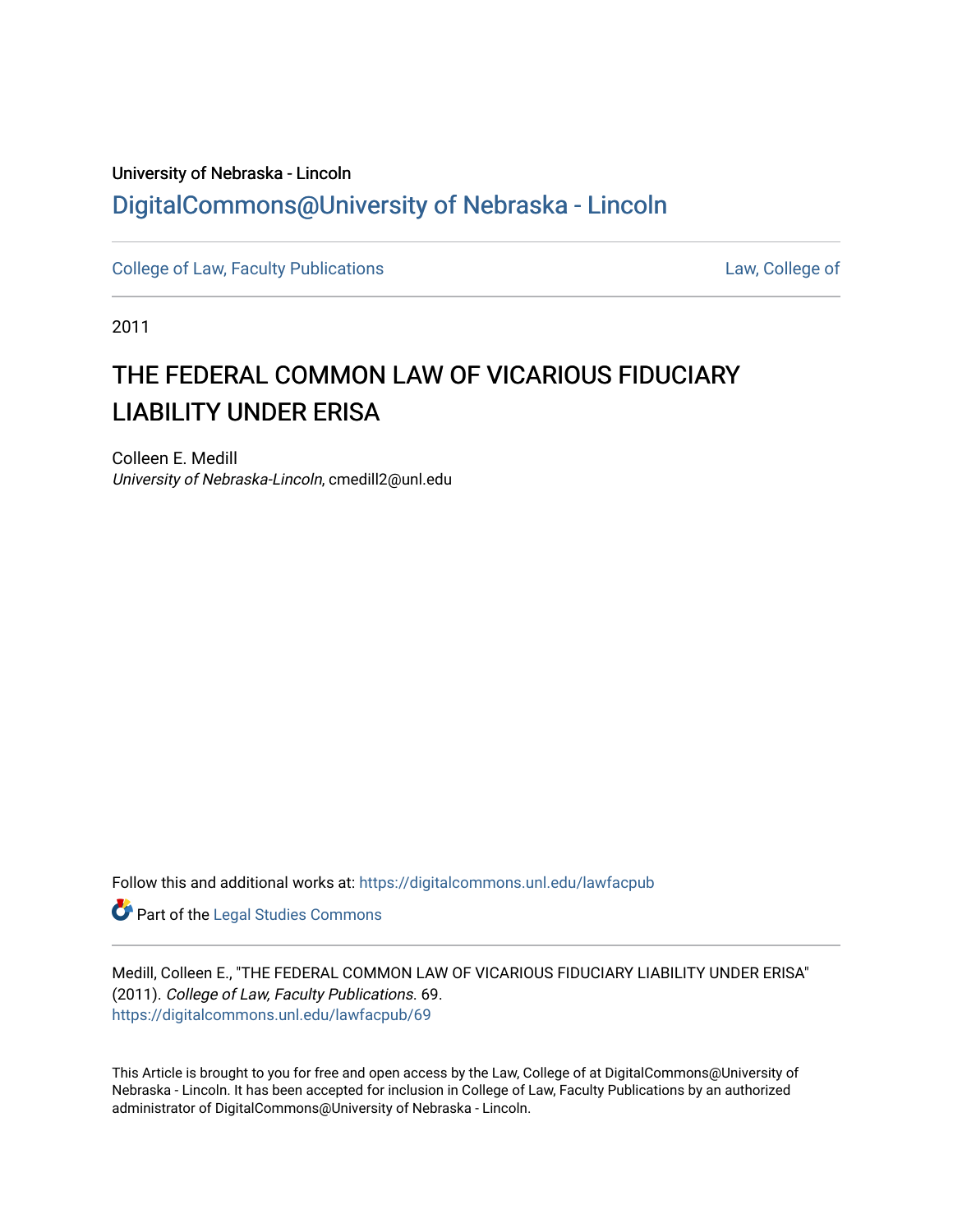#### 1 of 18 DOCUMENTS

# Copyright (c) 2011 University of Michigan Journal of Law Reform University of Michigan Journal of Law Reform

Winter, 2011

# 44 U. Mich. J.L. Reform 249

#### **LENGTH:** 29091 words

# ARTICLE: THE FEDERAL COMMON LAW OF VICARIOUS FIDUCIARY LIABILITY UNDER ERISA

**NAME:** Colleen E. Medill\*

**BIO:** \* Warren R. Wise Professor of Law, University of Nebraska College of Law. The research for this Article was supported by summer research grants in 2008 and 2009 from the University of Nebraska College of Law. The author thanks Joshua Campbell, Heather Quitmeyer, Michelle Sitorius, and Abby Littrell for their invaluable research assistance in the preparation of this Article.

#### **LEXISNEXIS SUMMARY:**

... Absent a federal common law rule of vicarious fiduciary liability, a corporate employer, in its nonfiduciary capacity as the settlor of its ERISA plan, may design the documents that govern the employer's plan as a shield against fiduciary responsibility for the actions of the employer's own internal fiduciary employees. ... This Article explores the potential for development of another area of federal common law under ERISA - the incorporation of respondeat superior liability principles to impose ERISA fiduciary liability ("vicarious fiduciary liability") upon a corporation for the fiduciary activities of its employees or agents. ... This claims and remedies system requires that vicarious fiduciary liability must be limited so that a nonfiduciary corporate principal is not subject to a damages claim under ERISA if an employee or an agent of the principal acts in a "rogue" manner as a fiduciary with respect to an ERISA plan. ... The question simply was not at the forefront of the immediate problems of trust asset mismanagement in the multiemployer and defined benefit plan context that Congress sought to resolve through ERISA's fiduciary responsibilities provisions. ... ERISA, however, defines "fiduciary" not in terms of formal trusteeship, but in functional terms of control and authority over the plan, thus expanding the universe of persons subject to fiduciary duties - and to damages - under ERISA . ... Similarly, external corporate fiduciaries and external nonfiduciary service providers who assist employers in administering and operating their ERISA plans may increase the fees for their services if the parameters of vicarious fiduciary liability are ill-defined and therefore difficult to monitor and control. ... If imposing vicarious fiduciary liability makes corporate employers the proverbial deep pocket for the misconduct of internal fiduciary employees, then employers are likely to respond by engaging in tactics to protect corporate assets from fiduciary liability. ... To be consistent with ERISA's statutory scheme for claims and remedies under section 502(a), a federal common law rule of vicarious liability must be limited by modifying the common law rule that imposed respondeat superior liability upon a principal who approved or ratified an agent's injurious conduct that occurred outside the scope of employment.

**HIGHLIGHT:** A federal common law rule of vicarious fiduciary liability under ERISA is necessary for two reasons. First, a rule of vicarious fiduciary liability is essential to maintaining and enforcing ERISA's comprehensive system of fiduciary regulation. Second, vicarious fiduciary liability is needed to prevent employer overreaching under the judicially-created settlor function defense to breach of fiduciary duty claims. Absent a federal common law rule of vicarious fiduciary liability, a corporate employer, in its nonfiduciary capacity as the settlor of its ERISA plan, may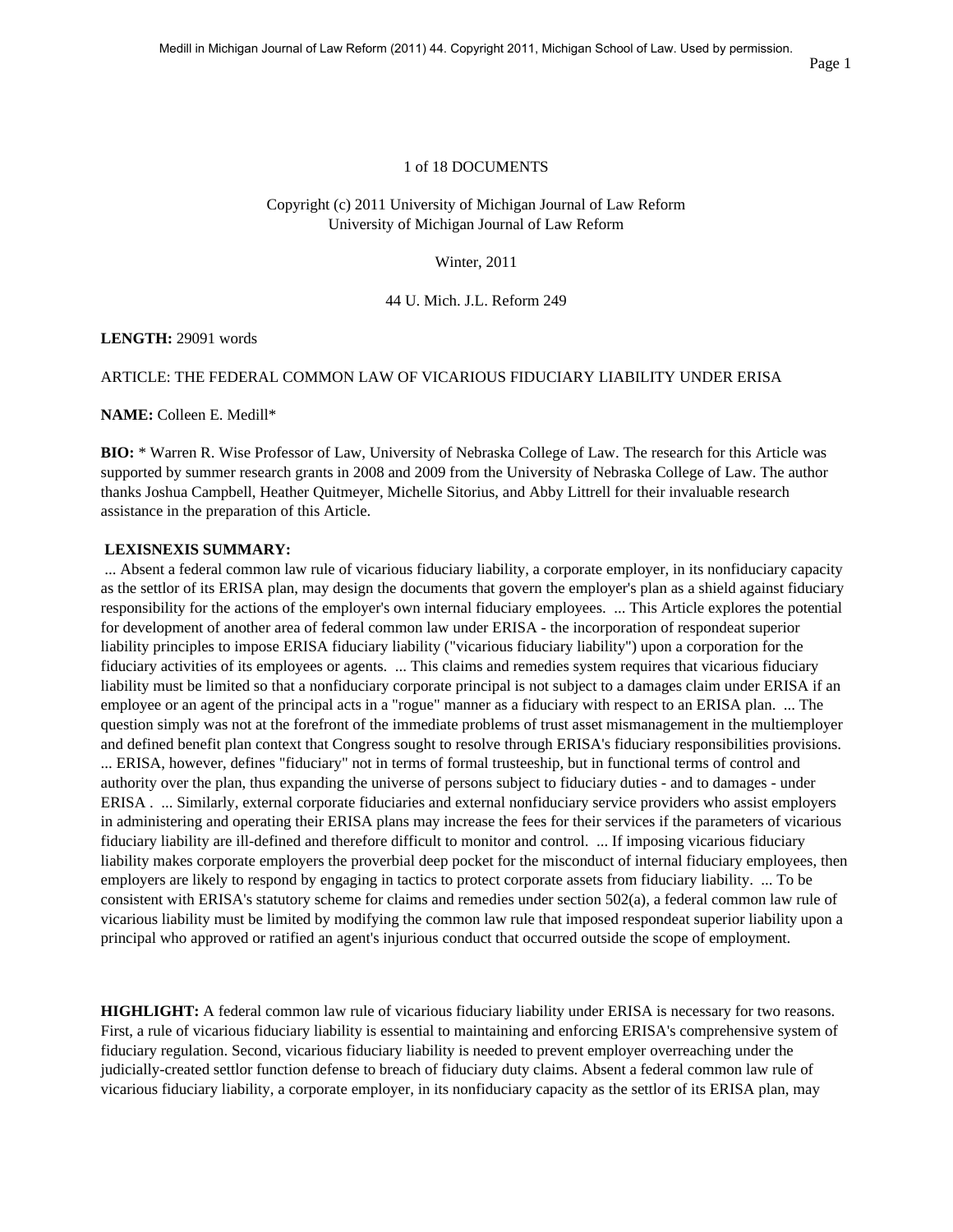design the documents that govern the employer's plan as a shield against fiduciary responsibility for the actions of the employer's own internal fiduciary employees. This misuse of nonfiduciary settlor powers, which is contrary to both the letter and the spirit of ERISA, would be prevented by a federal common law rule of vicarious fiduciary liability.

The Employee Retirement Income Security Act of 1974 ("ERISA"), the federal law that regulates employer-sponsored benefit plans, has a rich history of judicially-created federal common law. This Article explores the theoretical, policy, statutory, and stare decisis grounds for the development of another area of federal common law under ERISA - the incorporation of respondeat superior liability principles to impose ERISA fiduciary liability ("vicarious fiduciary liability") upon a corporation for the fiduciary activities of its employees or agents. The Article proposes that the federal courts should adopt a federal common law rule of vicarious fiduciary liability under ERISA based on the traditional scope of employment approach. Under such a rule, a corporate principal whose own internal employees or agents perform fiduciary functions during the course and within the scope of their employment or agency relationship would be strictly liable under ERISA for any breach of fiduciary duty by the employee or agent. Vicarious fiduciary liability should be limited, however, so that a nonfiduciary corporate principal would not be subject to damages claims under ERISA for the rogue fiduciary activities of its employees or agents, but would be subject to restitution as necessary to prevent unjust enrichment of the principal.

# **TEXT: [\*250]**

#### Introduction

The Employee Retirement Income Security Act of 1974 ("ERISA"), <sup>n1</sup> the federal law that regulates employer-sponsored benefit plans, has a rich history of judicially-created federal common law. Examples where the federal courts have incorporated state law principles or doctrines as ERISA federal common law include the contract interpretation doctrine of contra proferentem,  $n^2$  state laws establishing statutes of limitations,  $n^3$  state law principles governing corporations, <sup>n4</sup> common law trust principles, <sup>n5</sup> and common law remedies available in equity. <sup>n6</sup> This Article explores the potential for development of another area of federal common law under ERISA - the incorporation of respondeat superior liability principles to impose ERISA fiduciary liability ("vicarious fiduciary liability") upon a corporation for the fiduciary activities of its employees or agents.  $n^7$ 

In enacting ERISA, Congress contemplated that "a body of Federal substantive law will be developed by the courts to deal with issues involving rights and obligations under private welfare and pension plans." <sup>n8</sup> The federal courts have used state law principles and doctrines as "gap-fillers" where the federal statute itself is silent or ambiguous, or where a federal common law rule would promote ERISA's fundamental policies.  $n<sup>9</sup>$  But judicial authority to supplement the statutory language of ERISA cannot rewrite the statutory scheme itself. If the role of federal common law is to serve as a statutory gap-filler, then a federal common law rule of vicarious fiduciary liability must be reconcilable with both the policy objectives and the complex statutory provisions of ERISA. This Article contributes to the scholarly literature by providing a comprehensive analysis of the theoretical, policy, statutory, and stare decisis **[\*251]** grounds for a federal common law rule of vicarious fiduciary liability. n10

The Article makes two interrelated claims. The first claim is that the federal common law of ERISA should include a rule of vicarious fiduciary liability. Under such a rule, a corporate principal whose own employees or agents perform fiduciary functions during the course and within the scope of their employment or agency relationship would be strictly liable under ERISA for any breach of fiduciary duty by the employee or agent. In applying a federal common law rule of vicarious fiduciary liability under ERISA, however, the federal courts should be cautious not to misuse the concept and apply it in such a way that it contravenes ERISA's system of claims and remedies under section  $502(a)$ . <sup>n11</sup> This claims and remedies system requires that vicarious fiduciary liability must be limited so that a nonfiduciary corporate principal is not subject to a damages claim under ERISA if an employee or an agent of the principal acts in a "rogue" manner as a fiduciary with respect to an ERISA plan. If the nonfiduciary corporate principal learns of the rogue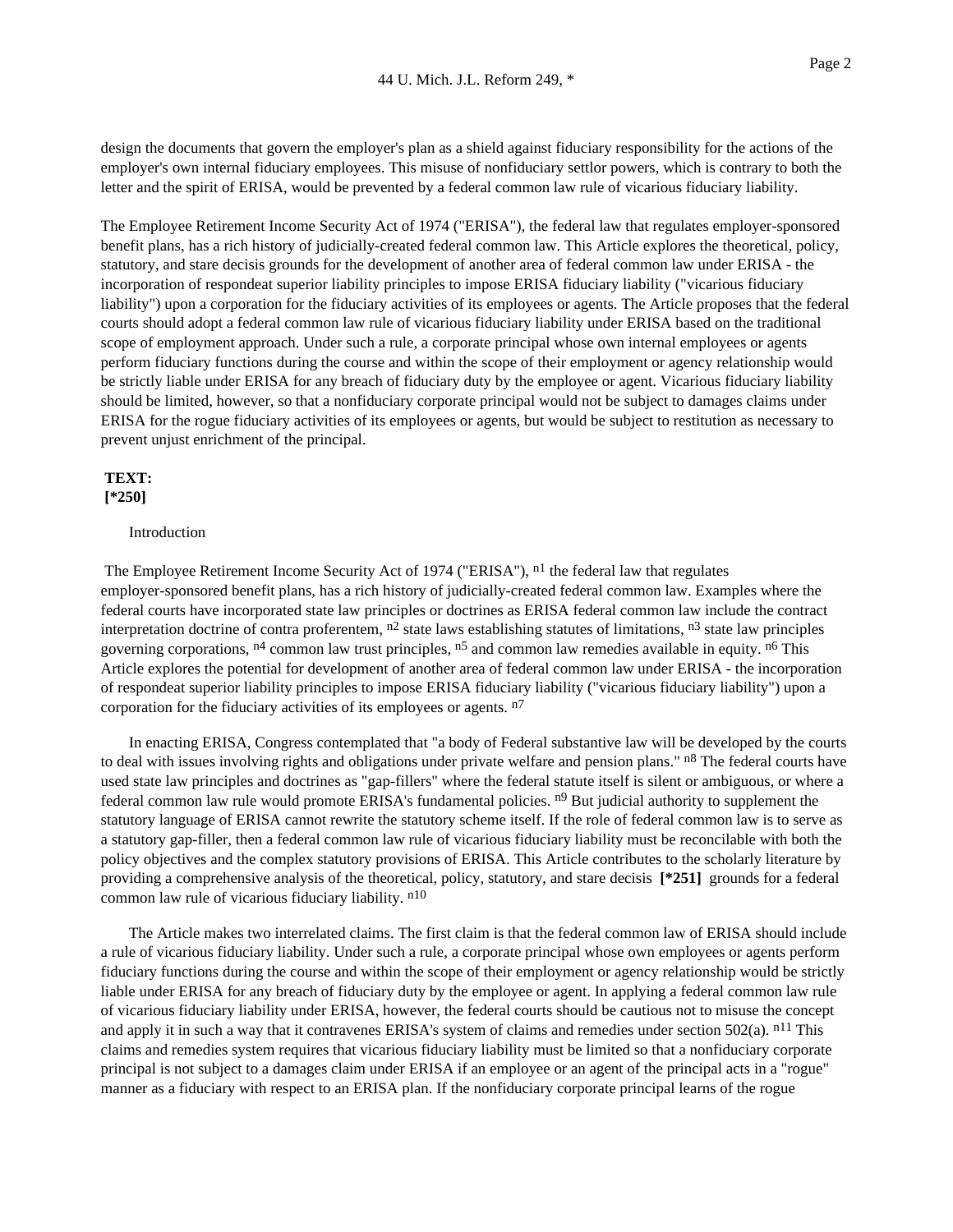fiduciary activity, and even knowingly participates in it, section 502(a) of ERISA requires that monetary relief must be limited to restitution as necessary to prevent unjust enrichment of the principal.

The Article's second claim concerns the doctrinal interpretation of the primary fiduciary duty provisions of section  $404(a)$  n<sup>12</sup> and the co-fiduciary duty provisions of section 405 n<sup>13</sup> of ERISA. The language of section 405 does not distinguish between external fiduciaries and internal fiduciaries - employees who act as fiduciaries with respect to their employer's plan during the course and within the scope of their employment ("internal fiduciary employees"). Read literally, the co-fiduciary duty provisions of section 405 could be interpreted as permitting an employer to use its nonfiduciary authority as the creator (in ERISA parlance, the "settlor") of the plan to shield itself from responsibility for the actions of its own internal fiduciary employees (the "settlor function defense").

The Article's second claim is that section 405 should not be interpreted so that the corporate employer who sponsors an ERISA plan may design the documents that govern the plan as a shield  $[*252]$  against fiduciary liability for the actions of the employer's own internal fiduciary employees. Just as respondeat superior liability applied to a corporate trustee under the common law, vicarious fiduciary liability should apply under ERISA. Under a rule of vicarious fiduciary liability, the corporate employer would be strictly liable for any breach of a section 404(a) fiduciary duty by an internal fiduciary employee that occurs within the course and scope of employment.

Doctrinally, rejection of the settlor function defense based on a federal common law rule of vicarious fiduciary liability rests on two other statutory provisions of ERISA - section  $404(a)(1)(D)$  n<sup>14</sup> and section  $410(a)$ . <sup>n15</sup> Section 404(a)(1)(D), one of ERISA's primary fiduciary duties, establishes an ordering rule that requires a fiduciary to disregard provisions in a plan document that are inconsistent with ERISA's statutory scheme for the regulation of fiduciary conduct. Section 410(a) reinforces this ordering rule by rendering void as a matter of public policy any exculpatory clause in a plan document that purports to relieve a fiduciary of its statutory fiduciary duties. In light of these statutory provisions, section 405 should not be interpreted in such a way as to permit corporate employers to avoid liability for the actions of their own internal fiduciary employees based on provisions that the employer itself has written into the plan's governing documents.

Part I of the Article begins by presenting the theoretical justifications for respondent superior liability and the pre-ERISA liability rules for common law trustees. Part I discusses ERISA's policy goals and compares these goals with the theoretical justifications for respondeat superior liability. Part I ends with a detailed examination of ERISA's statutory provisions that impose fiduciary and co-fiduciary duties and "personal" liability upon breaching fiduciaries. Part I concludes that a federal common law rule of vicarious fiduciary liability is both consistent with ERISA's policy objectives and the technical statutory provisions that regulate fiduciary conduct.

Part II of the Article addresses whether the civil claims and remedies provisions of section 502(a) are consistent with a federal common law rule of vicarious fiduciary liability. Part II finds that vicarious fiduciary liability can be reconciled with the claims and remedies provisions of section 502(a), but that a rule of vicarious fiduciary liability must be limited so as to avoid transforming claims against nonfiduciary external principals into fiduciary claims. Section 410(a) supports this private ordering rule by rendering void, **[\*253]** as a matter of public policy, exculpatory provisions in a plan document that purport to relieve fiduciaries from their responsibilities under ERISA.

Part III of the Article proposes two general principles to guide the federal courts in developing a federal common law rule of vicarious fiduciary liability under ERISA. Part III presents an analytical model, built upon the two general principles, that emphasizes fiduciary plan structure. Under this model, the federal courts would distinguish between vicarious fiduciary liability claims brought against external corporate principals and claims brought against employers for the fiduciary breaches of their own internal employees with respect to the employer's ERISA plan. The Article concludes with illustrations of how the model may be used to analyze vicarious fiduciary liability claims under ERISA.

I. ERISA Fiduciary Regulation and Vicarious Fiduciary Liability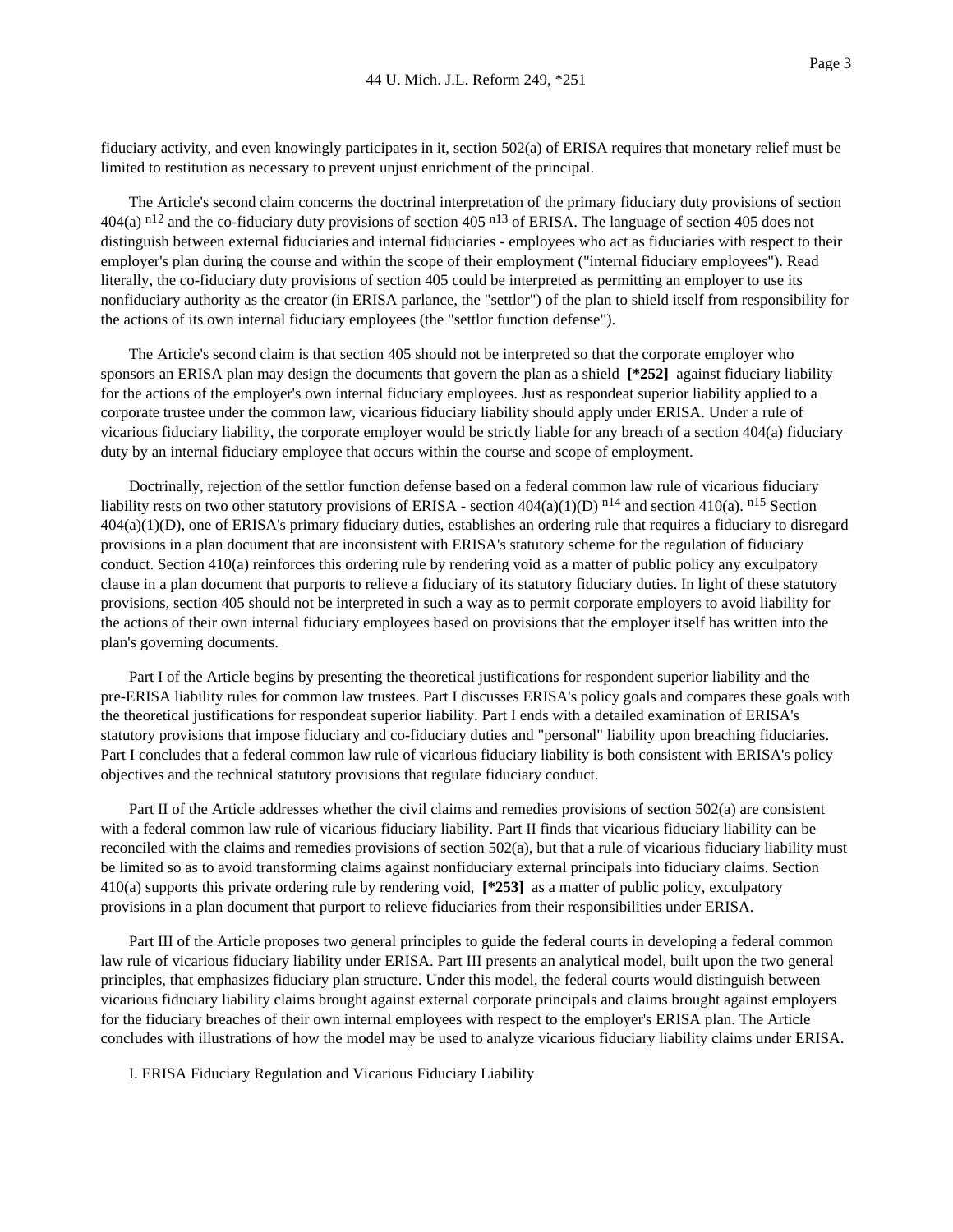- A. Respondeat Superior Theory and ERISA Policy Goals
- 1. The Theoretical Rationales for Respondeat Superior Liability

The Latin phrase respondeat superior, translated literally, means "let the master answer." <sup>n16</sup> Judge Richard Posner has described the modern doctrine of respondeat superior liability as follows:

The liability of an employer for torts committed by its employees - without any fault on [the employer's] part - when they are acting within the scope of their employment, the liability that the law calls "respondeat superior," is a form of strict liability. It neither requires the plaintiff to prove fault on the part of the employer nor allows the employer to exonerate [itself] by proving [its] freedom from fault.  $n^{17}$ 

Exceptions to an employer's strict liability under the doctrine include torts arising during a "frolic" or "detour" by an employee **[\*254]** for personal reasons that are outside the scope of employment, <sup>n18</sup> or situations where the employer does not "control" the tortfeasor, as in the case of an independent contractor. n<sup>19</sup> If, however, the employer approves or ratifies an employee's injurious conduct, under the common law respondeat superior liability attaches even though the employee may have been acting outside the scope of employment. n<sup>20</sup>

Respondeat superior liability is closely associated with the rise of the modern corporation and enterprise liability. n21 Corporations are vicariously liable for the actions of their employees when those employees are acting within the scope of their employment. n<sup>22</sup> Corporate liability is based on the principle that a corporation is charged with knowledge of facts acquired by its officers and agents while these persons act within the course and scope of their employment.  $n^{23}$  Knowledge of an unauthorized act by the employee, however, is not imputed to the corporation.  $n^{24}$ Therefore, as in the master-servant context, the corporation is not vicariously liable for conduct by an employee that is outside the scope of employment. n25

Legal scholars have long struggled to justify imposing strict respondeat superior liability. Perhaps the most often quoted criticism comes from Justice Oliver Wendell Holmes, who characterized the doctrine of respondeat superior as an anomaly that "must be explained by some cause not manifest to common sense alone." n26 **[\*255]** Academic uneasiness with the doctrine exists largely because of "an inability to identify and defend its precise rationale."  $n^{27}$ Writing in 1916, T. Baty identified no less than nine possible rationales for imposing vicarious liability. <sup>n28</sup> Fifty years later, P.S. Atiyah reviewed Baty's original rationales in light of the complexities of modern society and found that "some element of truth" remained. <sup>n29</sup> Of Baty's nine original rationales for respondeat superior liability, Atiyah concluded that the following rationales remained viable in modern society:

. Control by the employer over the employee encourages accident prevention by imposing liability upon the person who has control over the employee's potentially negligent conduct, particularly if the employer cannot insure against the employee's negligence. n<sup>30</sup>

. Identification of the servant with the master continues in modern society with the fictitious corporate person, who must "act" through its officers and employees. n<sup>31</sup>

. Evidentiary difficulties in identifying and proving that a specific individual is responsible for a tortious act are even more acute in the modern corporate world. n<sup>32</sup>

Atiyah's analysis of the ninth Baty rationale - the satisfaction of damages  $n33 -$  is particularly germane when considered in the modern context of ERISA claims and remedies. Baty's original point was that the master is wealthier than the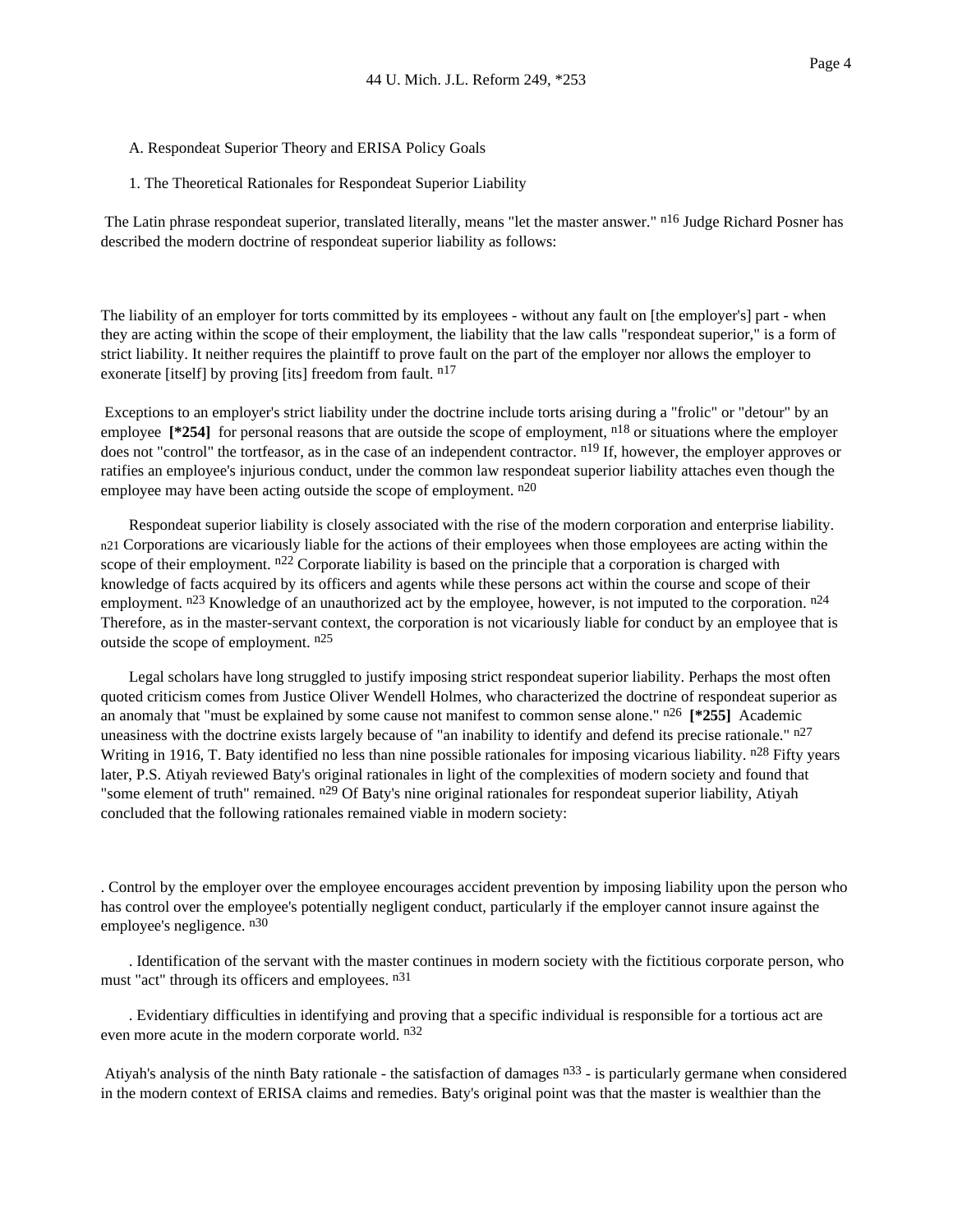servant and therefore is more capable of satisfying a damages award. Atiyah rejected this reasoning as "no justification at all, when taken by itself." n<sup>34</sup> Atiyah then offered a substitute rationale, namely that "where there are other sound reasons for imposing liability, the law should not be stultified by merely creating academic liabilities which can rarely be satisfied in **[\*256]** practice." n35 Atiyah's point is noteworthy because it echoes a modern criticism of ERISA's claims and remedies provisions. This criticism - described by the federal judiciary as "betrayal without a remedy" n<sup>36</sup> arises where, as an academic matter, a valid claim exists under ERISA based on a fiduciary's breach of a statutory duty, but yet ERISA does not provide an adequate remedy. n<sup>37</sup>

Today, the scholarly rationales for respondeat superior liability are rooted primarily in the law-and-economics concepts of loss distribution  $n^{38}$  and economic efficiency.  $n^{39}$  Of these two rationales, the economic analysis of Alan Sykes is most instructive for purposes of comparison with the policy objectives of ERISA's statutory system for regulating fiduciary conduct. In The Economics of Vicarious Liability, <sup>n40</sup> Sykes examines the circumstances under which a rule imposing vicarious liability upon the principal results in greater economic efficiency than a rule imposing personal liability on the agent alone. Sykes's theoretical approach is highly instructive in the ERISA setting because ERISA expressly imposes personal liability upon a breaching fiduciary, but does not expressly create a rule of vicarious fiduciary liability. n41

The starting point for Sykes's analysis is whether or not the principal and agent can contract to allocate the risks associated with the agent's performance. <sup>n42</sup> Under ERISA, persons are statutorily prohibited from contracting to exculpate a fiduciary from liability. <sup>n43</sup> According to Sykes, where liability cannot be allocated by private contract there are two factors that determine whether a rule of vicarious liability promotes greater economic efficiency. These two factors are the risk of insolvency of the agent and the transaction costs to the principal in monitoring the agent's behavior. n44

**[\*257]** Sykes examines how these two factors operate in a variety of scenarios. One scenario - the tort claimant who is an involuntary creditor seeking recovery for an injury caused by the agent - is analogous to the ERISA context of a plan n<sup>45</sup> or a plan participant who suffers a loss due to a fiduciary agent's breach of duty. In analyzing this scenario, Sykes assumes that the principal and the agent are in a multi-period agency relationship (e.g., are employer-employee), and further assumes that the behavior of the agent is only imperfectly observable and therefore costly for the principal to monitor. <sup>n46</sup> These assumptions are consistent with the circumstances of a corporate employer who uses an internal fiduciary employee to administer the employer's ERISA plan.

Given these assumptions, Sykes concludes that imposing a rule of vicarious liability is likely to lead to greater economic efficiency than a rule of personal liability alone. According to Sykes, in situations where the likelihood of agent insolvency is high, the result of imposing vicarious liability on the principal is "an unambiguous welfare gain."  $n47$ This gain may be offset by the high transaction costs associated with monitoring imperfectly observable agent behavior, but in a multi-period agency relationship "simple and cheaply administered reward and penalty devices, such as promotions, bonuses, [and] threats of discharge" can "induce optimal or near-optimal loss-avoidance efforts" by the agent. n48

Applying Sykes's theoretical analysis to the specific context of ERISA, two additional points bear consideration. First, Congress considered the risk of fiduciary agent insolvency to be so high that section 412 of ERISA establishes a bonding requirement to provide a source of funds to replace losses to a plan caused by the fraudulent or dishonest actions of a fiduciary. <sup>n49</sup> The high risk of fiduciary agent insolvency further is confirmed by the very large damage **[\*258]** awards and settlement amounts for ERISA breach of fiduciary duty claims. n50

Second, ERISA imposes upon any person who appoints a plan fiduciary a duty to monitor the conduct of the appointed fiduciary, <sup>n51</sup> Consequently, imposing a rule of vicarious liability under ERISA would be unlikely to result in an increase in the monitoring costs associated with the employer's internal fiduciary employees. ERISA already imposes these monitoring costs upon employers who appoint their own employees as fiduciaries for the employer's plan. Imposing a rule of vicarious fiduciary liability would reinforce the employer's pre-existing fiduciary duty to monitor by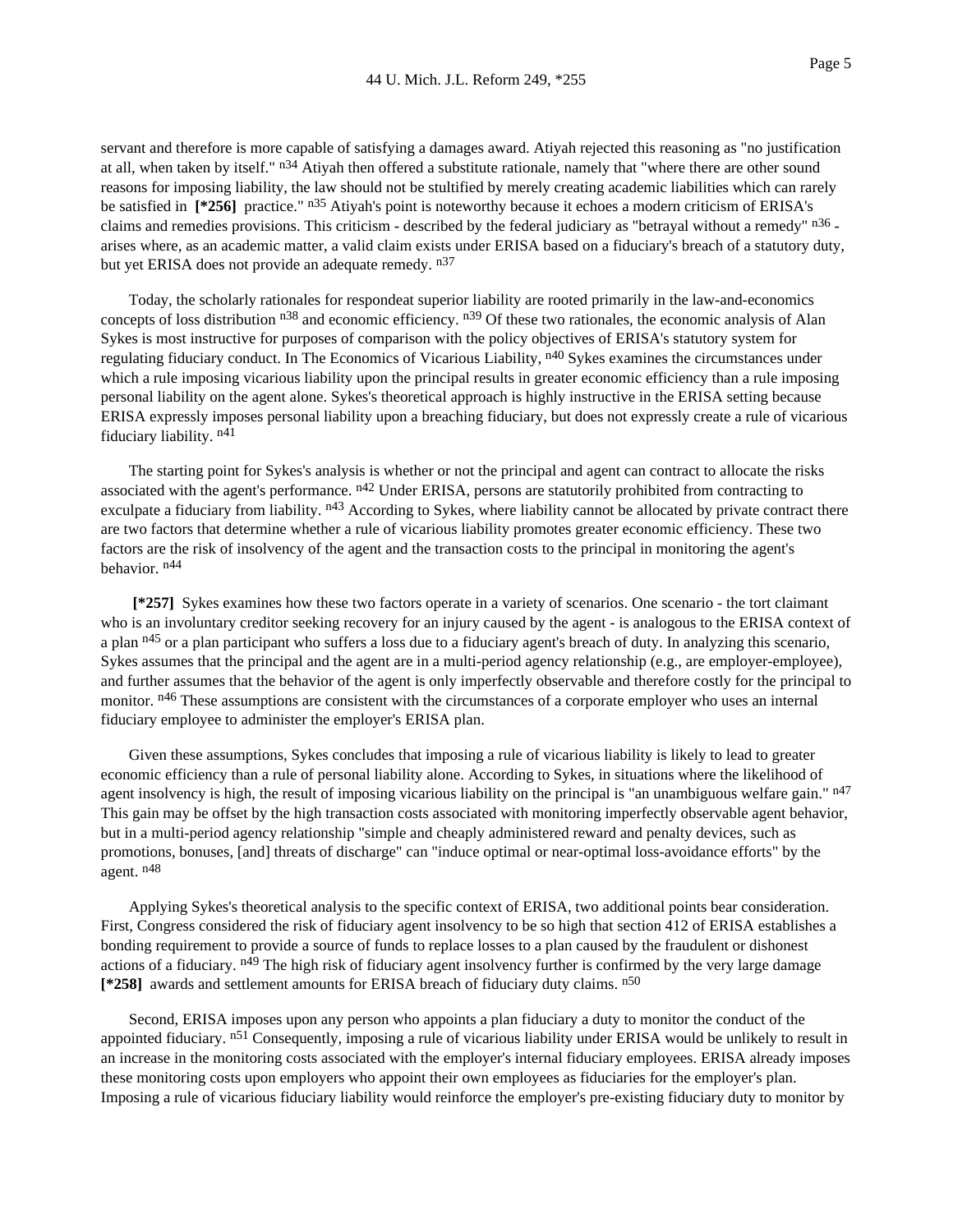making clear that the employer is strictly liable for the actions of its internal fiduciary employees. n<sup>52</sup>

In summary, Sykes's theoretical analysis indicates that a net welfare gain could result from imposing a rule of vicarious fiduciary liability under ERISA. Of course, economic efficiency is not the sole, or even the primary, factor for the Supreme Court to consider in deciding whether to adopt a rule of vicarious fiduciary liability under a federal statute. n53 But given the voluntary nature of ERISA plan sponsorship, n<sup>54</sup> and Congress's desire to minimize costs that could discourage employers from sponsoring plans for their workers, n<sup>55</sup> the theoretical economic impact of a rule of vicarious fiduciary liability is at least one factor for judicial consideration in determining whether the federal common law of ERISA should include a rule of vicarious fiduciary liability.

#### **[\*259]**

2. The Origins of ERISA: Corporate Trustees and Respondeat Superior Liability

The historical context in which Congress crafted and enacted ERISA may partially explain why Congress did not expressly incorporate a rule of strict vicarious liability when describing a corporate fiduciary's primary duties. n<sup>56</sup> At the time Congress enacted ERISA, regulation of multiemployer plans maintained pursuant to collective bargaining agreements for unionized employers was the primary focal point for enhanced fiduciary regulation. Congress's immediate concern was with well-publicized instances of corruption in the management of multiemployer plan assets by union officials. n<sup>57</sup> Significantly, the opportunity for corruption arose because administrative expenses of multiemployer plans were paid out of the trust assets. This situation presented opportunities for bribery, graft, kickbacks, and enrichment of persons associated with the administration of the plan and the investment of plan assets. Thus, in facing the problem of asset mismanagement in multiemployer plans, Congress was addressing a situation that was analogous to the external agent of a common law trustee who was being compensated out of trust assets.

Multiemployer plans historically have been defined benefit plans. When Congress enacted ERISA in 1974, defined benefit-style pension plans were the norm. n58 The administration of a defined benefit pension plan typically requires outside experts, such as actuaries and investment managers or investment advisors, to assist in administering the plan. ERISA recognized this practice and **[\*260]** expressly permitted outside experts to be paid out of trust assets. n59 Thus, defined benefit plan administration also paralleled the situation where the external agent of a common law trustee was being compensated out of trust assets.

The decline of the defined benefit plan and the corresponding rise of the individual account (defined contribution) plan n60 have changed the norms of plan administration. In a defined contribution plan, all of the assets of the plan are allocated to individual plan accounts. Although participant accounts may be charged for administrative expenses, generally the employer who sponsors the plan also pays directly for at least some (if not all) of the plan's administrative expenses. Defined contribution plans are also relatively easier and less costly for the employer who sponsors the plan to administer in comparison with defined benefit plans. The less complex design of defined contribution plans allows corporate employers to rely more heavily on their own internal fiduciary employees to administer the employer's plan.

In designing ERISA's statutory scheme for the regulation of fiduciaries, Congress relied upon the principles of fiduciary conduct for trustees that had evolved under the common law of trusts. n61 The Supreme Court often turns to these background principles of trust law when interpreting ERISA's provisions. n62

The liability rules for trustees under the common law created a sharp distinction between "external" agents who were engaged by the trustee to assist in the administration of the trust and the "internal" officers and employees of a corporate trustee. n<sup>63</sup> The Restatement (Second) of Trusts ("Restatement") describes the general rule as "the trustee is not liable to the [trust] beneficiary for the acts of agents employed by him in the administration of the **[\*261]** trust." n64 The Restatement, however, defines the phrase "agents employed by him in the administration of the trust" in a unique way as limited to "only such agents as are employed in connection with the administration of the trust and whose compensation can properly be paid out of the trust property." n<sup>65</sup> This definition excludes from the general rule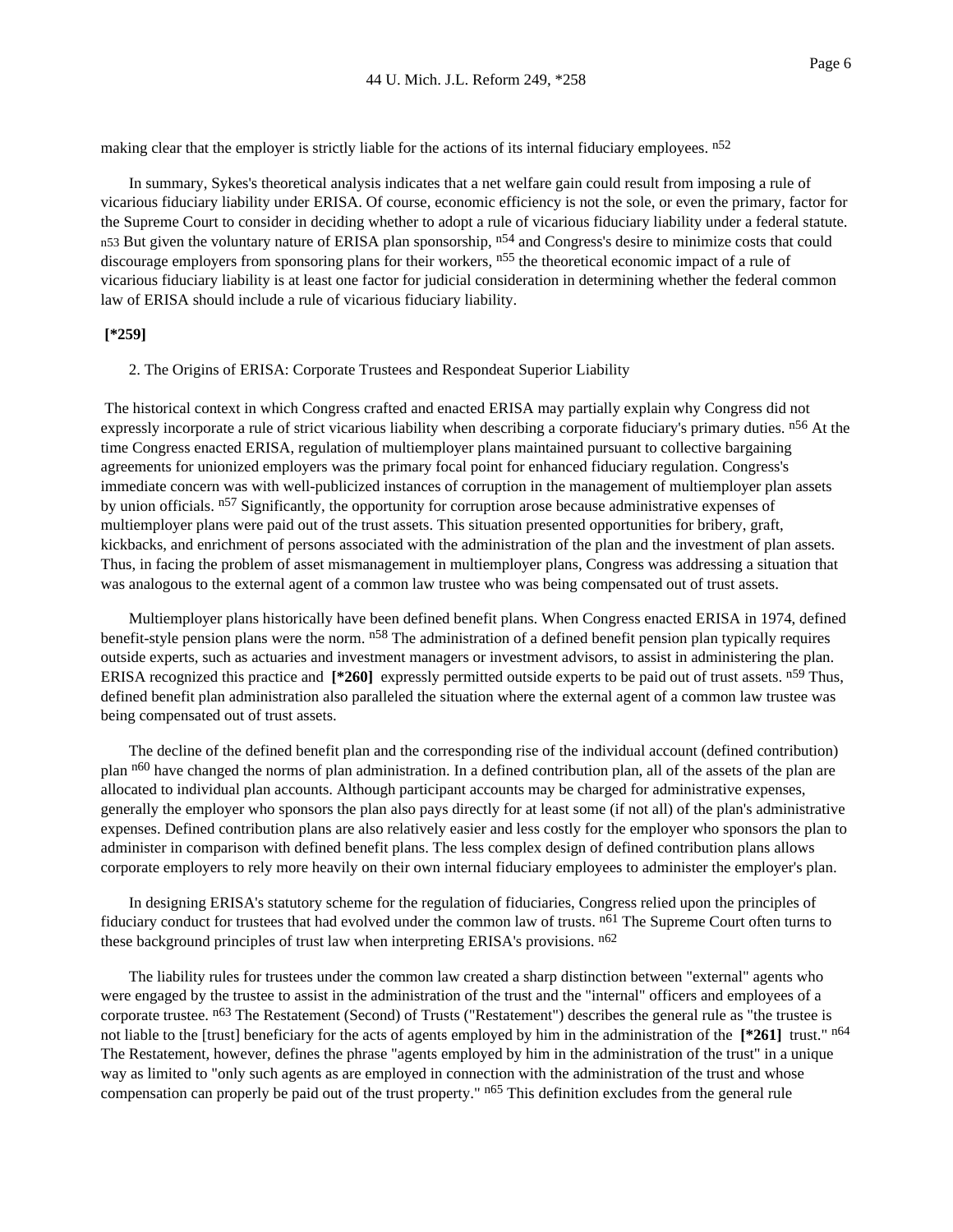situations where the loss to the trust is caused by an internal officer or employee of a corporate trustee. n<sup>66</sup>

Under the general rule described above, state law courts found that a trustee was personally liable to a trust beneficiary for the losses to the trust caused by the acts of an "external" agent only if the trustee was guilty of "supine negligence" n<sup>67</sup> in selecting, directing, monitoring, or supervising the agent. n<sup>68</sup> Thus, the general rule required fault by the trustee before the trustee would be liable to the trust beneficiaries for losses to the trust assets caused by the external agent's intentional or negligent conduct. n69

For a corporate trustee, however, the common law of trusts created an important exception to the general rule that a trustee is not liable to the trust beneficiaries for losses to the trust caused by the acts of an agent. Under this exception, a rule of strict liability without fault applied to corporate trustees for the actions of their internal officers or employees that were within the scope of employment. The common law's justification for imposing strict respondeat superior liability upon a corporate trustee was that the corporation necessarily must carry on its trust business through its officers and employees. Therefore, the corporation must assume responsibility for the actions of its employees in administering the trust. n70

Modernly, this exception imposing respondeat superior liability for corporate trustees has been recognized and applied by the U.S. **[\*262]** Supreme Court. In Mosser v. Darrow, n71 the Supreme Court rejected the fault-based "supine negligence" standard under Pennsylvania state law for trustee liability under the general liability rule, and instead imposed a rule of strict vicarious liability for the acts of the corporate trustee's employees because these actions were within the scope of their employment:

It is argued here, and appears to have been the view of the Court of Appeals, that principles of negligence applied and that a trustee could not be surcharged under many decisions unless guilty of "supine negligence." We see no room for the operation of the principles of negligence in a case in which conduct [by employees of the trustee] has been knowingly authorized. This is not the case of a trustee betrayed by those he had grounds to believe were trustworthy, for these employees did exactly what it was agreed by the trustee that they should do. The question whether [the trustee] was negligent in not making detailed inquiries into [the employees'] operations is unimportant, because [the trustee] had given a blanket authority for the operations. n72

ERISA closely tracks the fault-based general rule of section 225 of the Restatement when one fiduciary allocates or delegates fiduciary responsibilities to another external fiduciary pursuant to a formal arrangement in the plan document. n73 But Congress did not explicitly incorporate into ERISA the common law rule of strict vicarious liability when describing a corporate fiduciary's primary duties under section  $404(a)$ ,  $n^{74}$  or in describing the "personal" liability imposed on a fiduciary for breach of an ERISA duty under section 409(a).  $n^{75}$ 

Given these historical norms for pension plan design and administration, it is not surprising that Congress failed to address expressly whether ERISA incorporated the corporate trustee-based exception that created a rule of strict vicarious fiduciary liability. The question simply was not at the forefront of the immediate problems of trust asset mismanagement in the multiemployer and defined benefit plan context that Congress sought to resolve through ERISA's fiduciary responsibilities provisions.

#### **[\*263]**

#### 3. From the Common Law Trustee Model to ERISA

The paradigm Congress used to address problems of fiduciary corruption and asset mismanagement was the common law of trusts,  $n^{76}$  a structure that was already in use for pre-ERISA employee benefit plans.  $n^{77}$  Thus, the starting point for ERISA regulation became the requirement that "all assets of an employee benefit plan shall be held in trust by one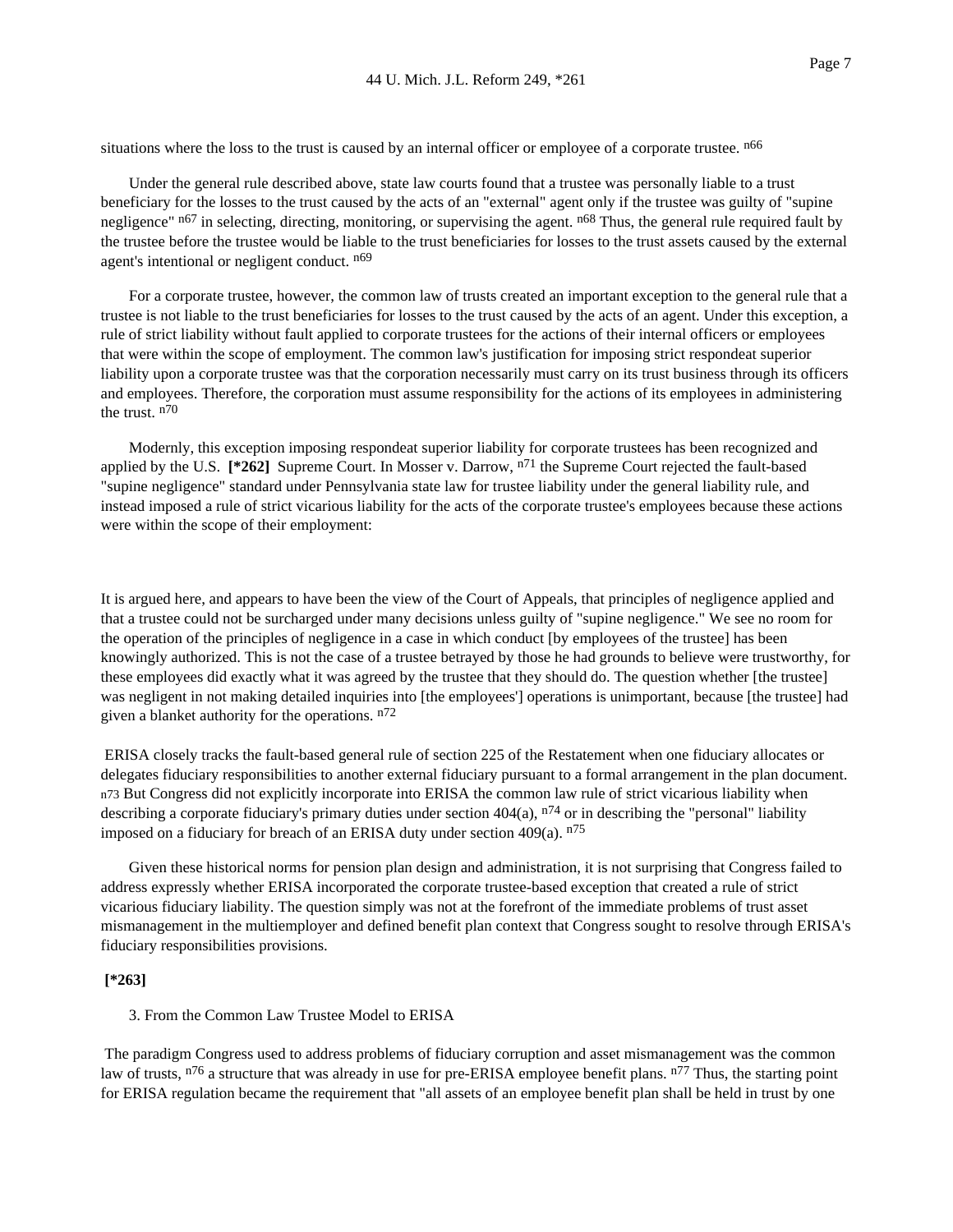or more trustees." n<sup>78</sup> In building upon the pre-existing trust paradigm, Congress purposefully expanded the traditional role of the common law trustee into the concept of an ERISA fiduciary. As the Supreme Court explained in Mertens v. Hewitt Associates: n79

Under traditional trust law, although a beneficiary could obtain damages from third persons for knowing participation in a trustee's breach of fiduciary duties, only the trustee had fiduciary duties. ERISA, however, defines "fiduciary" not in terms of formal trusteeship, but in functional terms of control and authority over the plan, thus expanding the universe of persons subject to fiduciary duties - and to damages - under [ERISA]. n80

The trustee-based model of the common law focused the risk of misappropriation or mismanagement of trust assets on the trustee. ERISA's broader universe of fiduciaries expanded the managerial risks associated with employee benefit plans by granting multiple persons the authority to administer and manage the plan and to control and invest the plan's assets. In moving from a one-dimensional trustee model to a multi-dimensional fiduciary model, Congress did not attempt to anticipate and address all of the potential complications. n81 One of the omitted details was whether the common law liability rule of respondeat superior liability for corporate **[\*264]** trustees would become part of ERISA's system for regulating the conduct of corporate fiduciaries.

Given the lack of legislative guidance, three lines of further inquiry seem appropriate. First, is vicarious fiduciary liability consistent with the overarching policy goals of ERISA? This question is addressed in the next section of the Article. Second, is vicarious fiduciary liability consistent with ERISA's technical statutory provisions that regulate fiduciary conduct? Part I.B of the Article examines this second question. Third, is vicarious fiduciary liability consistent with ERISA's statutory scheme authorizing claims and remedies? This third question is addressed in Part II of the Article.

4. Comparing ERISA Policy Goals with the Theoretical Justifications for Respondeat Superior Liability

The Supreme Court has identified both a primary policy objective and a secondary policy objective for ERISA. ERISA's primary policy objective is to protect the rights of plan participants and their promised plan benefits (the "protective policy"). <sup>n82</sup> ERISA's secondary policy objective is to avoid discouraging employers from voluntarily sponsoring benefit plans for their workers by minimizing the administrative burdens and related costs associated with plan sponsorship (the "cost containment policy"). n<sup>83</sup> In crafting ERISA, Congress attempted to strike a balance between these two sometimes-competing policy goals. n84

ERISA's protective policy is reflected in the rules governing fiduciary conduct set forth in sections 404 and 405 of ERISA. n85 Under these rules, a fiduciary is personally responsible for a breach of fiduciary duty and jointly and severally liable for a breach of co-fiduciary duty. n86 Another set of rules, found in section 406, prohibits **[\*265]** certain types of transactions involving plan assets that historically presented the opportunity for misuse and self-dealing. n87 Finally, the bonding requirement of section 412 protects plan participants against losses to the plan assets that secure promised benefits. n88

Another important provision that promotes ERISA's protective policy is section  $410(a)$ .  $n^{89}$  Section  $410(a)$ eliminates the common law practice of relieving the trustee from liability by including an exculpatory clause in the trust agreement.  $n^{90}$  Under section 410(a), "any provision in an agreement or instrument which purports to relieve a fiduciary from responsibility or liability for any responsibility, obligation, or duty under this part [4 of title I of ERISA] shall be void as against public policy."  $n^{91}$  The Department of Labor interprets section 410(a) as further prohibiting the indemnification of a fiduciary using plan assets because "such an arrangement would have the same result as an exculpatory clause, in that it would, in effect, relieve the fiduciary of responsibility and liability to the plan by abrogating the plan's right to recovery from the fiduciary for breaches of fiduciary obligations."  $n^{92}$  The combination of ERISA's prohibition on exculpatory clauses and the restrictions on using plan assets to indemnify fiduciaries addresses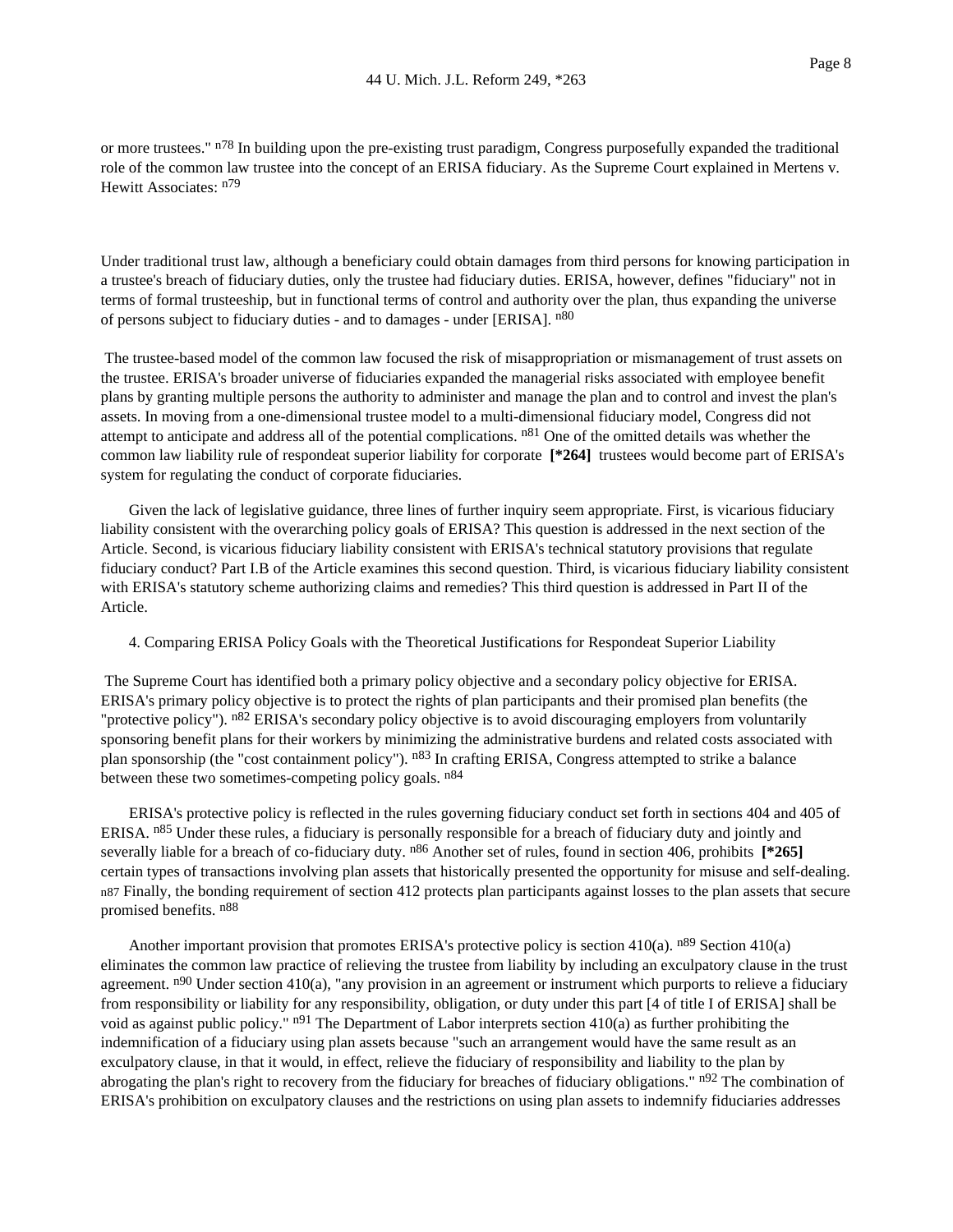the problem of moral hazard n<sup>93</sup> that arises under ERISA due to the high risk of agent insolvency. n<sup>94</sup>

ERISA's cost containment policy is reflected in ERISA's broad preemption of state laws under section 514(a), the written plan document rule of section 402, and the limitations on the remedies available against nonfiduciary plan service providers under section 502(a). Section 514(a) broadly preempts "any and all State laws **[\*266]** insofar as they may now or hereafter relate to any employee benefit plan." n<sup>95</sup> Federal preemption relieves plan administrators of the burden of complying with state regulation, particularly for national or regional plans that operate in more than one jurisdiction. n<sup>96</sup> Plan administration also is less burdensome when fiduciaries can rely with certainty on the terms of the written document that establishes the plan and ignore conflicting state laws. In its more recent preemption cases, the Supreme Court has repeatedly emphasized that ERISA preempts state laws that would interfere with the terms of the plan that govern core administrative functions. n<sup>97</sup>

To define these core administrative functions, the Supreme Court has looked to section 402. Section 402 requires that every plan must be established and maintained pursuant to a written instrument, and further describes the mandatory and optional written provisions concerning plan administration that are to be contained in the plan's governing document. n<sup>98</sup> Functions that fall within the mandatory or optional plan provisions described in section 402 are considered by the Supreme Court to be core administrative functions that are not subject to potentially conflicting state laws or regulations. n99

Section 402 is particularly important to ERISA's cost containment policy because of the reliance interest that employers and plan administrators have with respect to the design of the governing plan document. Significantly, one core administrative function protected under the umbrella of section 402 concerns plan provisions that allocate fiduciary responsibilities. n<sup>100</sup> These plan-based procedures for allocating fiduciary responsibility for the overall management and operation of the plan form the backbone of modern plan administration.

Even though the written plan document rule of section 402 supports ERISA's cost containment policy, the protective policy nevertheless remains paramount. This ordering rule is reflected in section  $404(a)(1)(D)$ . Section 404(a)(1)(D) provides that although **[\*267]** in general a fiduciary must discharge fiduciary duties in accordance with the terms of the written plan document, a fiduciary is required to disregard any plan document term that is inconsistent with a statutory provision of ERISA.  $n101$  Thus, for example, a plan fiduciary would have an affirmative duty under section  $404(a)(1)(D)$  to disregard a plan term that directly or indirectly exculpates a fiduciary from ERISA liability in violation of section 410(a).

The third statutory basis for the cost containment policy is found in section  $502(a)$ ,  $n^{102}$  which establishes the civil claims and remedies available under ERISA. Section 502(a), which is discussed in detail later in Part II of the Article, is critically important due to ERISA's general preemption of state law claims and remedies that relate to an employee benefit plan. In terms of available remedies, section 502(a) draws a sharp line between defendants who are ERISA fiduciaries and defendants who are not ERISA fiduciaries, such as persons who provide nonfiduciary professional services to a **[\*268]** plan. Fiduciary defendants are subject to damages claims under section 502(a); nonfiduciary defendants are not.  $n^{103}$  By eliminating the potential for damages claims against nonfiduciary professional plan service providers, Congress avoided imposing "high insurance costs upon persons who regularly deal with and offer advice to ERISA plans, and hence upon ERISA plans themselves." n104

Viewed from a policy perspective, the theoretical justifications for imposing respondeat superior liability are consistent with the objectives of ERISA's protective policy. The traditional common law justifications for imposing respondeat superior liability all served to make it easier for an individual to recover damages for injuries due to the tort or negligence of an agent who was acting within the scope of employment. In the ERISA context, the claim (breach of a statutory fiduciary duty) may be different, but the underlying evidentiary problems of proving fault, causation of injury, and recouping losses remain the same.

The economic benefits of imposing respondeat superior liability in the ERISA context are not easily quantified due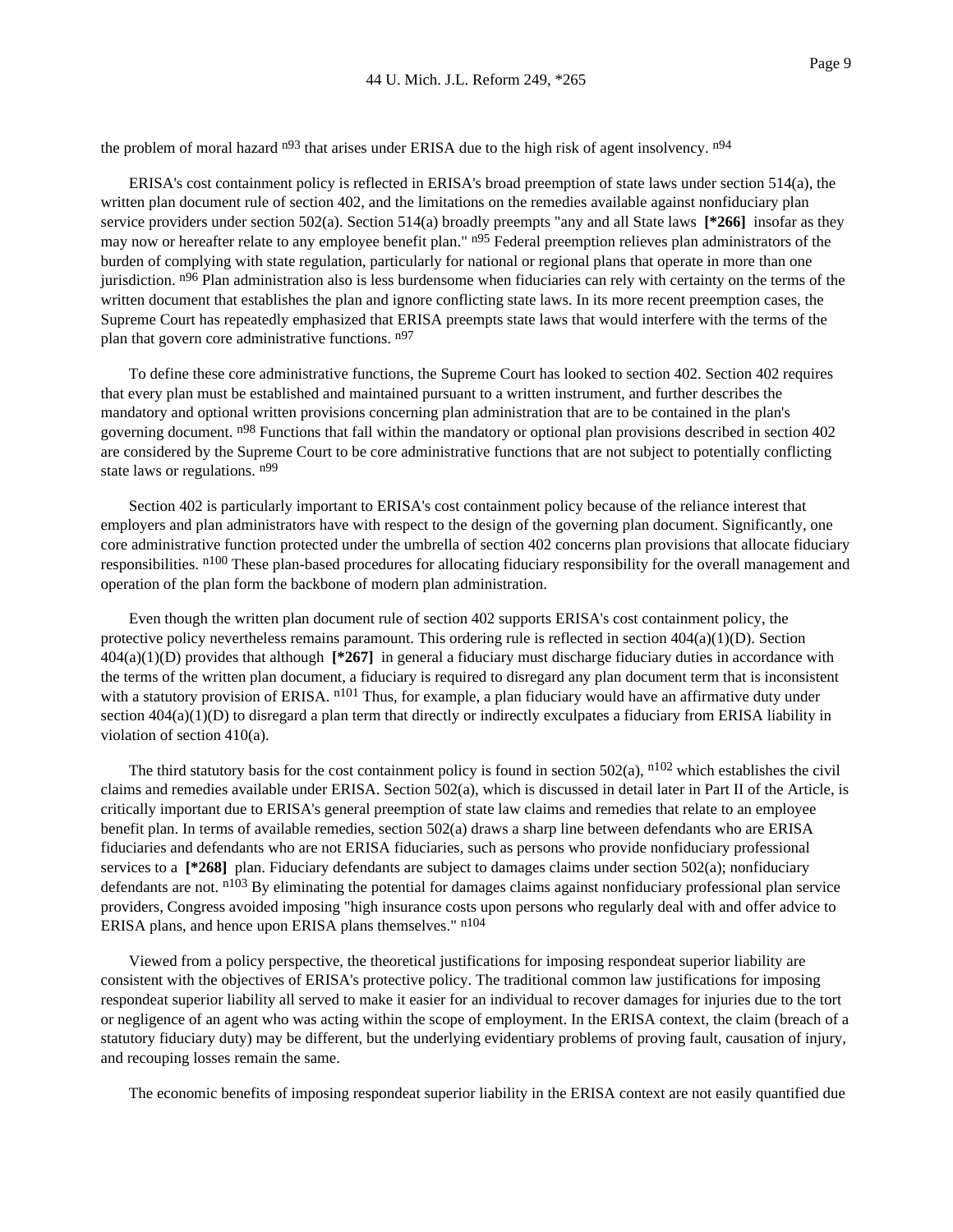to a lack of empirical data on utility gains and the transaction costs of monitoring agent conduct. But the two theoretical conditions that would result in a net welfare gain from imposing vicarious liability in the principal-agent setting are at least consistent with the circumstances of ERISA fiduciaries. Internal fiduciary employees are at high risk of insolvency due to potentially very large damages and settlement awards resulting from ERISA breach of fiduciary duty claims, and ERISA requires corporate employers to monitor the conduct of their internal fiduciary employees.

What is less clear is whether the justifications for respondeat superior liability can be reconciled with ERISA's secondary cost containment policy. Given the large dollar amounts at stake in ERISA fiduciary litigation, corporations may be deterred from voluntarily sponsoring ERISA plans without well-defined boundaries and limitations on the scope of an employer's strict liability. Similarly, external corporate fiduciaries and external nonfiduciary service providers who assist employers in administering and operating their ERISA plans may increase the fees for their services if the parameters of vicarious fiduciary liability are ill-defined and therefore difficult to monitor and control.

Closer examination reveals another policy dilemma. If imposing vicarious fiduciary liability makes corporate employers the proverbial deep pocket for the misconduct of internal fiduciary **[\*269]** employees, then employers are likely to respond by engaging in tactics to protect corporate assets from fiduciary liability. Such tactics, if sanctioned by the federal courts, would undermine ERISA's protective policy because the section 412 bonding requirement alone may be inadequate to restore losses to the plan caused by a fiduciary's breach of duty. n105 Without the financial backstop provided by the corporate assets of the plan's sponsoring employer, the employer's plan may not be fully compensated for the losses caused by an internal fiduciary employee.

Employers today are, in fact, utilizing such tactics to protect corporate assets. n106 These tactics are based on the settlor function defense, a doctrine first adopted by the Supreme Court in Curtiss-Wright v. Schoonejongen n<sup>107</sup> and further developed in Lockheed Corp. v. Spink <sup>n108</sup> and Hughes Aircraft v. Jacobson. <sup>n109</sup> Distilled to its essence, the settlor function defense rests on the premise that corporate-level fiduciary liability may be avoided by designing the plan document so that fiduciary responsibilities are allocated to internal employees rather than to the corporate employer who sponsors the plan. n<sup>110</sup> Whether the settlor function defense will be successful in shielding corporate employers from ERISA fiduciary liability is an unresolved question. The answer will depend in large part on whether the federal courts develop a federal common law rule of vicarious fiduciary liability.

B. Vicarious Fiduciary Liability Claims and the Statutory Regulation of Fiduciaries

Even if a federal common law rule of vicarious fiduciary liability is consistent with ERISA's policy objectives, "vague notions of a statute's "basic purpose' are nonetheless inadequate to overcome the words of its text regarding the specific issue under consideration." <sup>n111</sup> This part of the Article examines the statutory language of ERISA that regulates fiduciary conduct.

# **[\*270]**

1. Functional Fiduciaries and Named Fiduciaries

In any case involving an alleged breach of fiduciary duty, the threshold issue is whether the defendant was acting in a fiduciary capacity with respect to the plan when the allegedly wrongful actions occurred (or was wearing a "non-fiduciary" hat instead). <sup>n112</sup>

Fiduciary responsibilities are rooted in ERISA's definition of a "fiduciary" and the unique role that the "named fiduciary" plays in the management and administration of an ERISA plan. ERISA's general definition of a fiduciary is noteworthy because the definition expressly limits fiduciary status "to the extent" of the particular fiduciary functions performed. n<sup>113</sup> Consequently, the same person can act as a fiduciary when performing some tasks, and yet not be a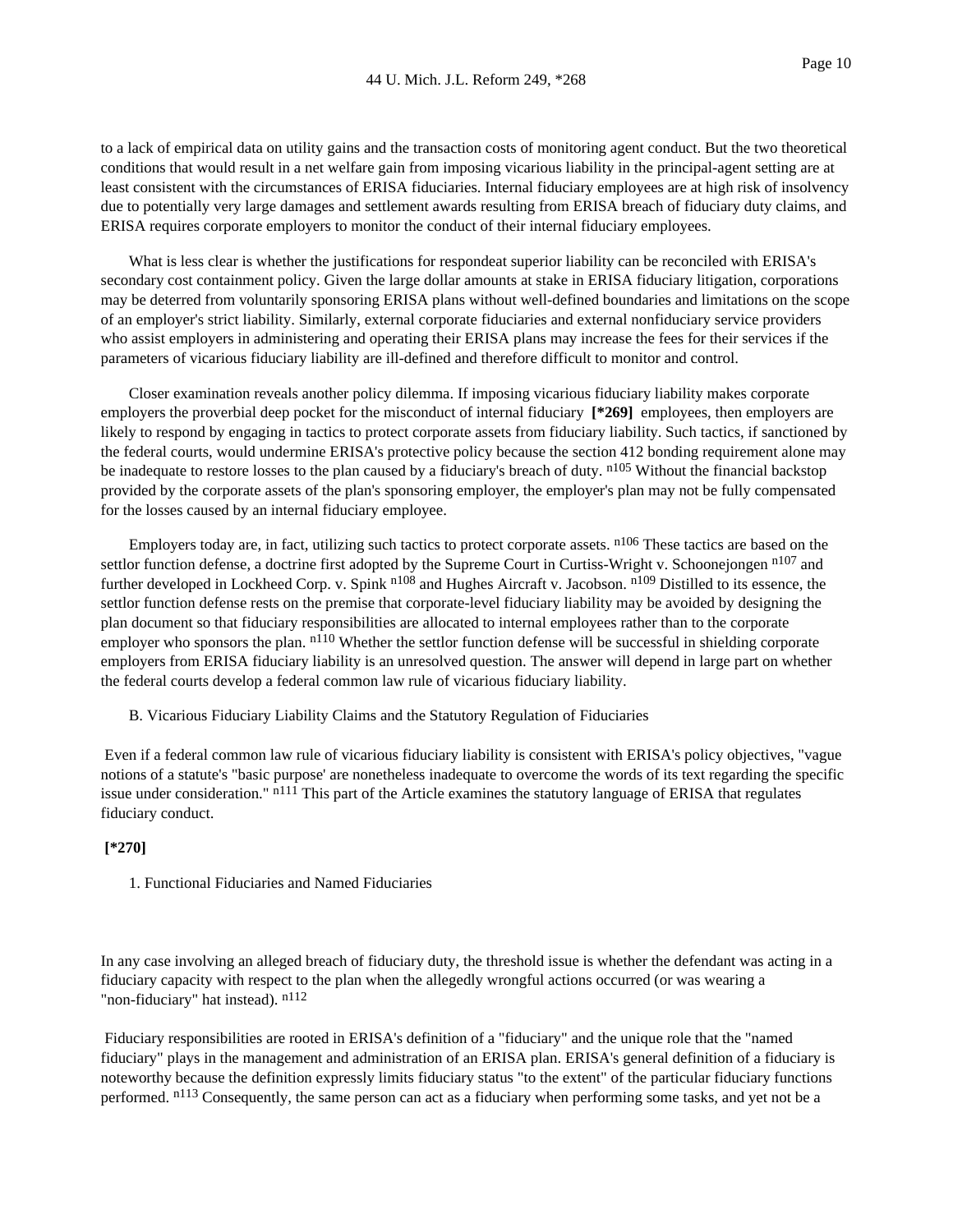fiduciary when performing other nonfiduciary tasks. n114 Second, ERISA's definition of a fiduciary focuses on the functions actually performed rather than on the person's official title.  $n^{115}$  Thus, a person can be a fiduciary under ERISA without even knowing or intending to be a fiduciary. n<sup>116</sup> Third, the word "administration" as used in the definition of an ERISA fiduciary includes not only the exercise of any powers expressly so provided in the plan document, but also broadly includes any "activities that are "ordinary and natural means' of achieving the "objective' of the plan." n<sup>117</sup> Thus, activities such as communicating with plan participants about their plan benefits are fiduciary acts of plan administration, even though such activities may not be expressly described or authorized in the plan's governing document. n118

Under ERISA's definition of a fiduciary, persons who provide products or professional services **[\*271]** to assist in plan administration, such as accounting, actuarial, legal, or investment education services ("nonfiduciary plan service providers") normally are not plan fiduciaries. <sup>n119</sup> For example, an insurance company is not a fiduciary with respect to a plan simply because it sells its insurance products, such as group life insurance, group health care insurance, or group long term disability insurance, to provide plan benefits.  $n^{120}$  Nor is an attorney or an actuary who advises the plan's sponsor concerning legal or actuarial questions a fiduciary with respect to the plan. n<sup>121</sup>

In some instances, however, an individual employee or agent of a nonfiduciary plan service provider may step beyond his or her authorized role of providing products or professional services and instead assume fiduciary responsibilities with respect to a client's ERISA plan. n122 In these instances of unauthorized or "rogue" fiduciary conduct, the federal courts have been unable to agree whether the insurance company or brokerage firm who is associated with the rogue agent can be sued under ERISA for a breach of fiduciary duty based on a federal common law rule of vicarious fiduciary liability. n123

ERISA's definition of a fiduciary uses the generic term "person" to describe the fiduciary actor. ERISA defines a "person" broadly to include both individuals and a variety of legal entities, including corporations, partnerships, and joint ventures. <sup>n124</sup> Thus, the definition of a fiduciary "person" necessarily raises the question of how a corporation "acts" as a fiduciary and the related question of vicarious fiduciary liability based on the actions of a corporation's officers and employees.

**[\*272]** Although the Supreme Court has never addressed explicitly the question of whether ERISA incorporates common law principles of vicarious liability, the analysis in Curtiss-Wright Corp. v. Schoonejongen <sup>n125</sup> provides some indication of how - if faced with the question directly - the Court might resolve it. In Curtiss-Wright, the plan document authorized "the Company" to amend the terms of a retiree health care plan, but the plan document did not clearly specify a procedure by which "the Company" could amend the plan. This lack of specificity was problematic because section 402(b)(3) requires that every plan document must provide a procedure for amending the plan.  $n126$  When the company later amended the plan to terminate the health care benefits for certain retirees, the retirees challenged the termination based on the lack of a proper amendment procedure in the retiree health care plan document. The Supreme Court reasoned that

in order for an amendment procedure that says the plan may be amended by "the Company" to make any sense, there must be some way of determining what it means for "the Company" to make a decision to amend... . After all, only natural persons are capable of making decisions... . Principles of corporate law provide a ready-made set of rules for determining, in whatever context, who has authority to make decisions on behalf of a company. Consider, for example, an ordinary sales contract between "Company  $X$ " and a third party. We would not think of regarding the contract as meaningless, and thus unenforceable, simply because it does not specify on its face exactly who within "Company X" has the power to enter into such an agreement or carry out its terms. Rather, we would look to corporate law principles to give "Company X" content. So too here.  $n127$ 

One year after Curtiss-Wright was decided, the Supreme Court addressed a breach of fiduciary duty claim brought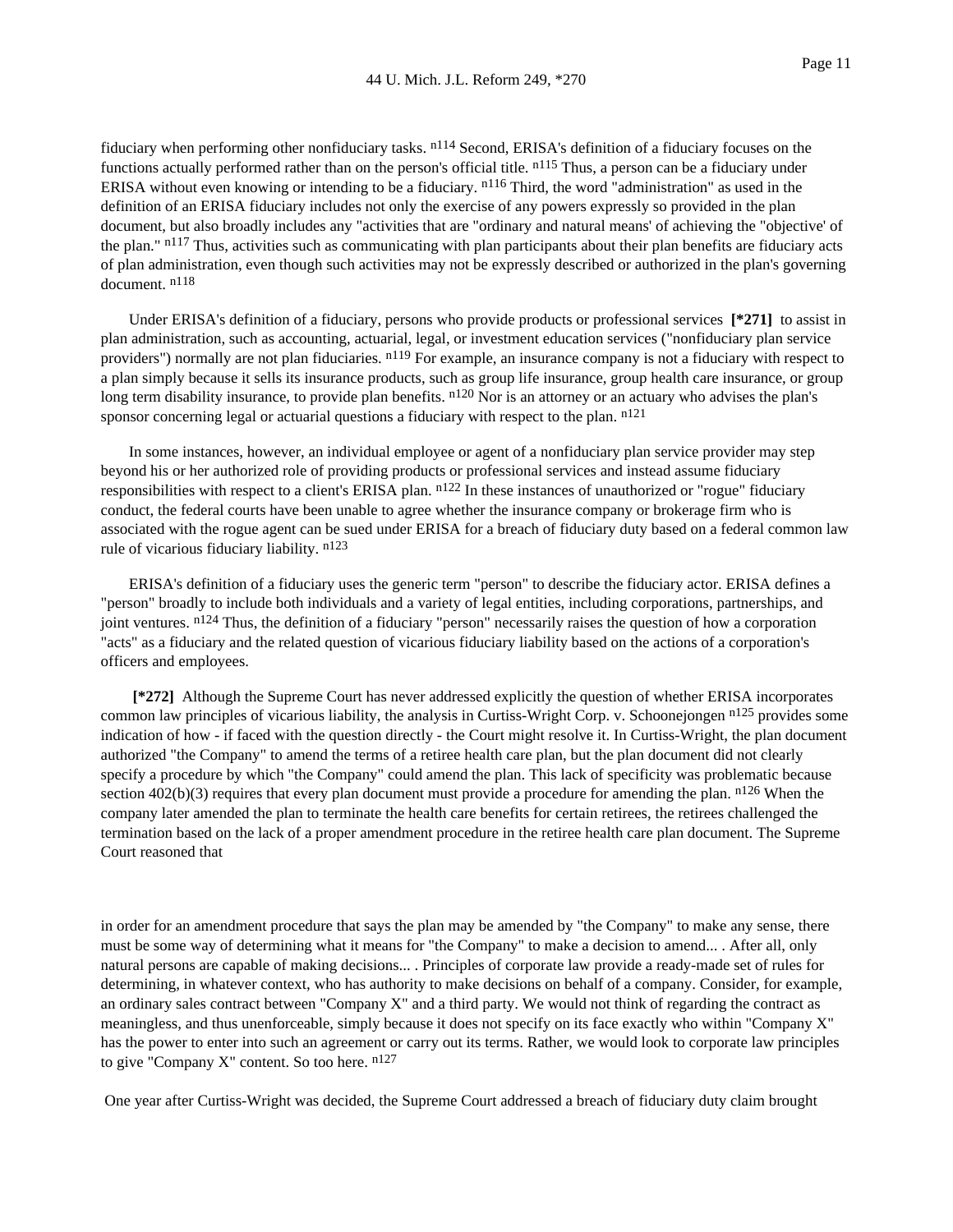against a corporate employer in Varity Corp. v. Howe. <sup>n128</sup> The plaintiffs, a class of former employees, claimed that the corporate employer had committed a breach of fiduciary duty based on misleading **[\*273]** communications concerning the future security of their health care plan benefits made to them by an officer of the corporation.  $n^{129}$  The corporate employer's defense was that the officer's communications to plan participants were not fiduciary in nature. The Varity Court held that the communications by the corporate officer were a fiduciary act of plan "administration" and, therefore, the corporate employer had engaged in a breach of fiduciary duty by lying to the plan participants. n<sup>130</sup>

The issue in Varity of vicarious fiduciary liability on the part of the corporate employer was not raised directly by either the plaintiffs or by the corporate employer defendant. But portions of the Varity Court's reasoning strongly suggest that vicarious fiduciary liability was an underlying assumption in the Court's decision:

We conclude, therefore, that the factual context in which the statements were made, combined with the plan-related nature of the activity, engaged in by those who had plan-related authority to do so, together provide sufficient support for the District Court's legal conclusion that [the corporation] was acting as a fiduciary. n131

In Varity, the corporate employer was the plan's named fiduciary, thereby placing the officer of the company in the awkward position of speaking as both on behalf of the corporate employer and as the plan's administrator. <sup>n132</sup> ERISA requires that every plan must have at least one fiduciary (the "named fiduciary") who has overall authority to control and manage the operation and administration of the plan. A named fiduciary is a specialized subset of the broader category of functional ERISA fiduciaries under section  $3(21)(A)$ . The purpose of the named fiduciary requirement is to inform the participants in the plan who is responsible for the overall operation and management of the plan and its assets. n133

With regard to ERISA fiduciary liability, the role of the named fiduciary is unique. Under ERISA, the default rule is that the plan's named fiduciary is liable for the entire operation and administration **[\*274]** of the ERISA plan. n134 In order for a named fiduciary to curtail this unlimited liability for the overall operation and administration of the plan, the plan document formally must set forth a procedure whereby the plan's named fiduciary (or named fiduciaries) allocate or delegate their unlimited fiduciary responsibilities to other fiduciaries. <sup>n135</sup> If a named fiduciary utilizes such a formal allocation or designation procedure, the named fiduciary does not escape fiduciary liability for the allocated or designated fiduciary functions entirely. Rather, the scope of the named fiduciary's potential liability for the allocated or designated functions ranges from unlimited strict liability to a more narrow brand of fault-based co-fiduciary liability under section 405 of ERISA. n136

The outcome in Varity powerfully illustrated to corporate America the perils of having the corporate employer serve as the named fiduciary for the employer's ERISA plan. Since Varity, corporate employers have focused more carefully on their plan documents in an attempt to insulate corporate assets from breach of fiduciary duty claims through utilization of a technique that is based on the Supreme Court's settlor function doctrine. Under the settlor function doctrine, when designing or amending the terms of the plan the corporate employer who sponsors the plan acts in a nonfiduciary "settlor" capacity and not as a fiduciary.  $n^{137}$  Thus, in designing the terms of the plan the corporate employer does not owe fiduciary duties to the plan's participants, but rather may design the terms of the plan to benefit the corporate employer.

Based on the settlor function doctrine, the corporate employer may design the plan so that a committee composed of individual officers and employees (rather than the corporate employer itself) is designated as the named fiduciary for the employer's ERISA plan. n138 The purpose of this plan design is to protect the corporate **[\*275]** employer from ERISA fiduciary liability. If a breach of fiduciary duty is alleged with respect to the employer's plan, the corporate employer's "settlor function" defense is that the committee, not the corporate employer, is liable because the committee is the named fiduciary under the plan document.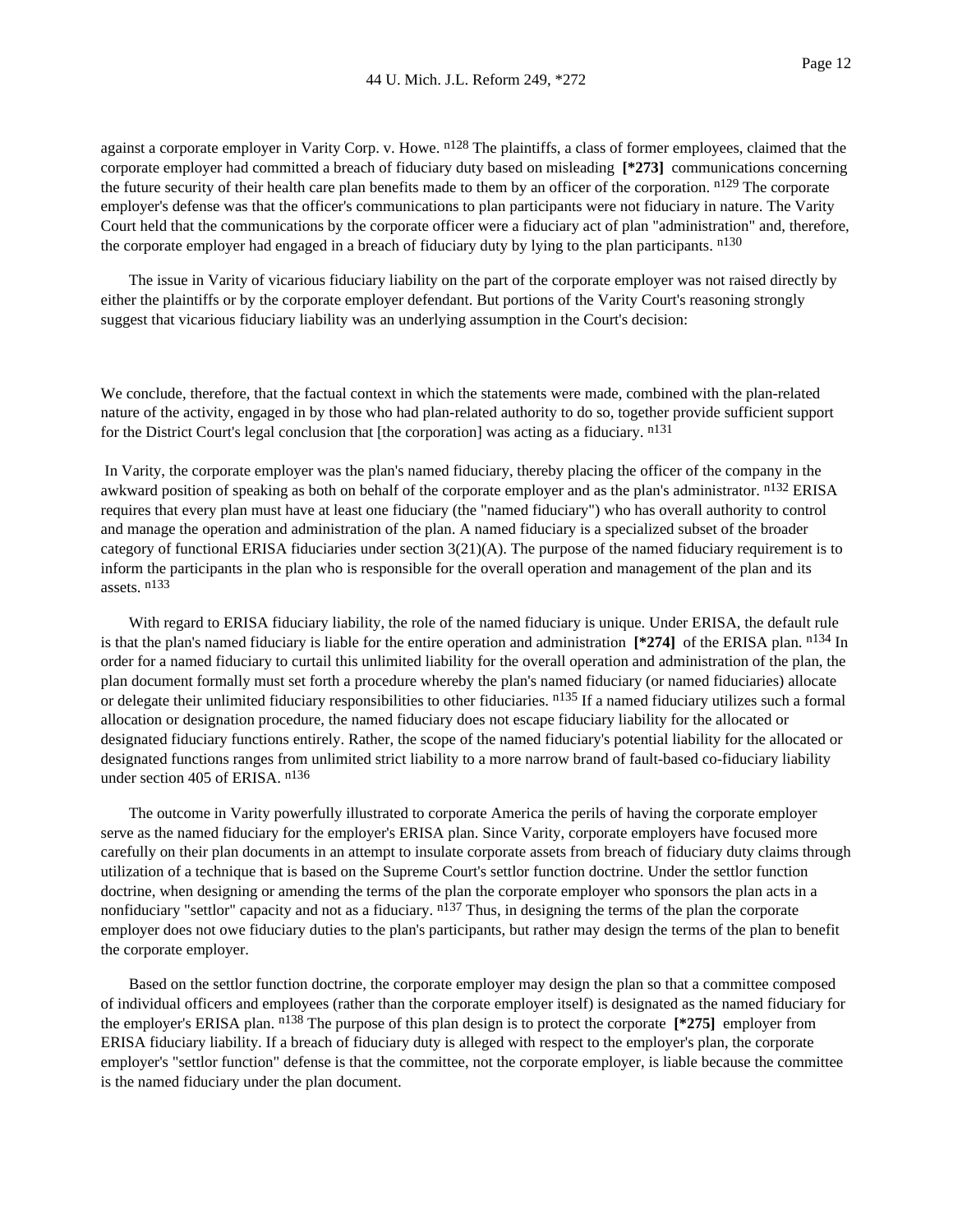In creating the settlor function doctrine, the Supreme Court acknowledged that the doctrine does not provide immunity to the plan's administrator from the primary fiduciary duties of section 404(a) related to the administrator's implementation or enforcement of the terms of the plan.  $n^{139}$  The primary fiduciary duties of section 404(a), and its potential for a federal common law rule of vicarious fiduciary liability, are explored in the next section of the Article.

#### 2. Fiduciary Duties and "Personal" Liability

ERISA's fiduciary duty provisions reflect the statute's protective policy. Section 404(a) of ERISA creates four primary duties that apply to all plan fiduciaries. Section 405 of ERISA imposes additional co-fiduciary duties when a plan has more than one fiduciary. Breach of a fiduciary or a co-fiduciary duty results in "personal" liability for the breaching fiduciary under section 409(a) of ERISA.

Corporate employers always have used the terms of the written plan document in conjunction with the provisions of section 405 to limit the employer's potential co-fiduciary liability for the actions of an external co-fiduciary. More recently, however, employers are seeking to use the plan's design, in conjunction with section 405, to protect corporate assets from the actions of their own internal fiduciary employees. This section examines these developments in plan document design and concludes that a federal common law rule of vicarious fiduciary liability is necessary to prevent abuse of the settlor function doctrine by corporate employers.

# a. Primary Fiduciary Duties Under Section 404(a)

Section 404(a)(1) of ERISA establishes four primary duties that govern the conduct of all fiduciaries. Under section 404(a)(1)(A), a fiduciary generally must discharge his duties with respect to a **[\*276]** plan solely in the interest of the plan's participants and beneficiaries and for the exclusive purpose of providing plan benefits to them. n140 Section  $404(a)(1)(B)$  requires the fiduciary to discharge his duties with the "care, skill, prudence and diligence under the circumstances then prevailing that a prudent man acting in a like capacity and familiar with such matters would use in the conduct of an enterprise of like character and with like aims." n141

Section  $404(a)(1)(C)$  requires a fiduciary to diversify the investments of the plan prudently under the circumstances so as to minimize the risk of large losses, unless under the circumstances it is clearly imprudent to do so.  $n^{142}$  The duty of prudent diversification is designed to prevent the fiduciary from concentrating the investment of the plan's assets in a single type of investment, geographic location, or industry.  $n^{143}$  Significantly, ERISA exempts individual account plans from this duty of prudent diversification with respect to the acquisition or holding of company stock that constitutes qualifying employer securities. <sup>n144</sup> Consequently, participants in pension plans may concentrate their account investments in company stock.

Section  $404(a)(1)(D)$  requires a fiduciary to discharge his fiduciary duties in accordance with the documents governing the plan, but only insofar as such documents are consistent with the other statutory provisions of ERISA. n145 Section  $404(a)(1)(D)$  is an ordering rule that prevents employer abuse of the nonfiduciary settlor function in designing the terms of the plan. Although the employer acts as a settlor and not as a fiduciary when designing the terms of the plan, the employer acts as a fiduciary when the employer administers the terms of the plan. n<sup>146</sup> Thus, the ordering rule of section 404(a)(1)(D) provides an important check on potential employer overreaching under the settlor function doctrine by requiring that the employer (or the employer-selected plan administrator) must disregard any terms of the plan that would be contrary to the statutory provisions of ERISA.

**[\*277]** Although Congress generally intended section 404(a) to codify the principles of fiduciary conduct developed under the common law of trusts, certain modifications were necessary for employee benefit plans. n<sup>147</sup> One of these modifications - the ban on exculpatory clauses under section 410(a) - has already been discussed. Two other relevant modifications are the relaxation of the common law's strict duty of loyalty for fiduciary trustees, and the authorization of multiple fiduciaries beyond a trustee for the plan. Both modifications have implications for a federal common law rule of vicarious fiduciary liability.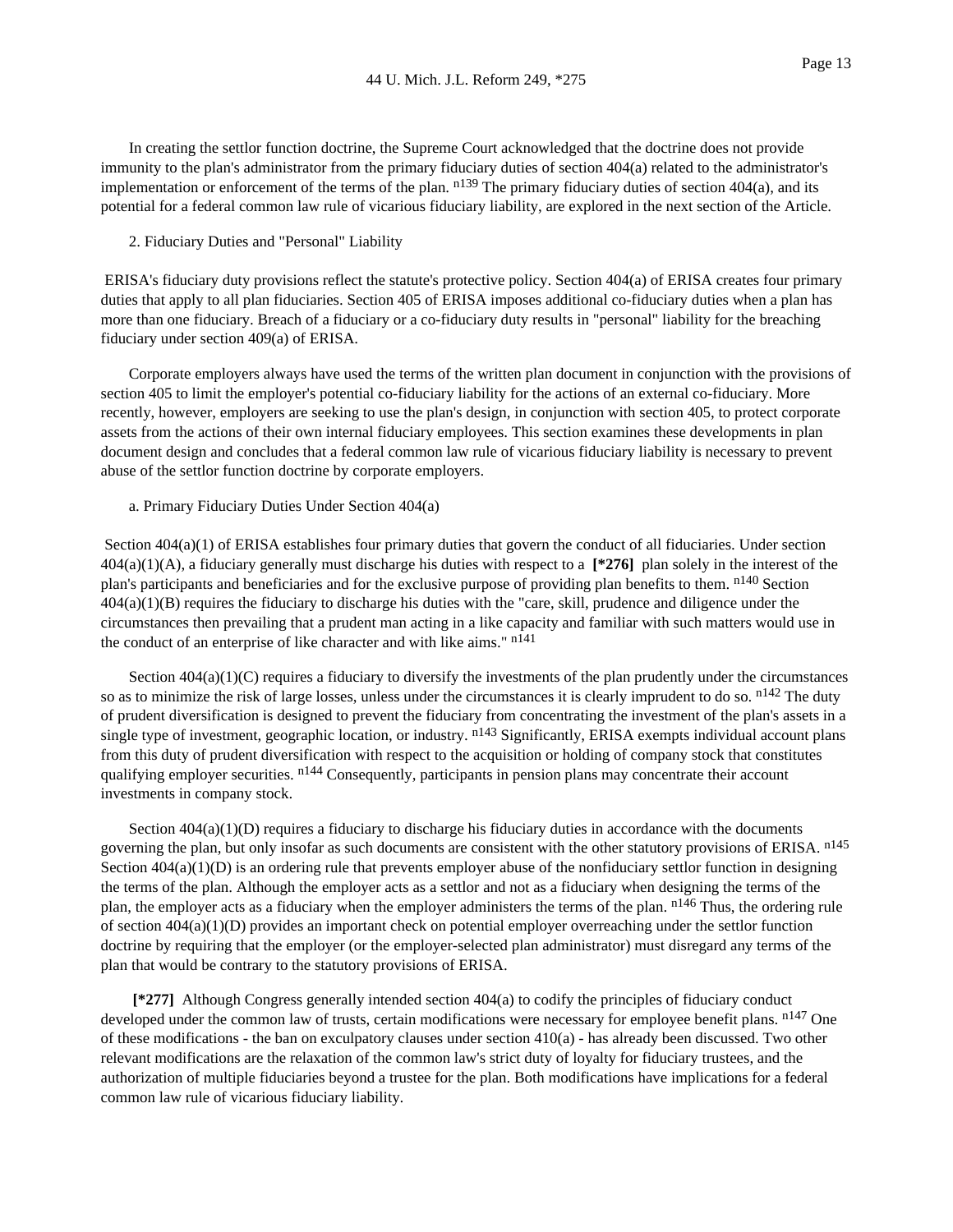The common law of trusts imposed a strict undivided duty of loyalty upon the trustee that categorically barred the trustee from self-dealing with trust assets or engaging in transactions involving trust property where the trustee's judgment might be influenced or tainted by a conflict of interest. n<sup>148</sup> ERISA modified this strict common law duty of loyalty. Section  $408(c)(3)$  of ERISA permits an officer or employee of the employer who sponsors the plan simultaneously to serve as a plan fiduciary.  $n^{149}$  It is this modification to the common law of trusts that makes an internal fiduciary employee possible. By modifying the undivided duty of loyalty imposed by the common law of trusts, Congress permitted fiduciaries who are also officers or employees of the employer that sponsors the plan to operate under a potential conflict of interest. Even though an internal fiduciary employee remains subject to the fiduciary duties of section  $404(a)$ ,  $^{n150}$  and when serving in a fiduciary capacity must act with an "eye single" to the interests of the plan's participants and beneficiaries, <sup>n151</sup> the potential for biased judgment in favor of the employer can generate claims of breach of fiduciary duty. Varity illustrates this type of conflict of interest.

The second modification to the common law of trusts relates to ERISA's expanded concept of a fiduciary. Under the common law of trusts, the only fiduciary was the trustee of the trust. Under **[\*278]** ERISA, at a minimum a plan must have a trustee  $152$  and at least one named fiduciary,  $153$  but an ERISA plan may (and often does) have multiple fiduciaries. n154 Any person - whether or not a named fiduciary of the plan - who has the power to appoint or retain a person who will perform fiduciary functions with respect to the plan acts as a fiduciary when exercising these appointment and retention powers. n<sup>155</sup> As part of a fiduciary's general duty of prudence, such an appointing fiduciary has an ongoing fiduciary duty to periodically review the appointed fiduciary's performance for compliance with the terms of the plan and ERISA's statutory requirements and standards. This fiduciary responsibility is known as the "duty to monitor." n<sup>156</sup> The duty to monitor further requires that the appointing fiduciary must exercise due care when delegating fiduciary tasks to other fiduciaries  $n157$  and when selecting and overseeing persons who provide nonfiduciary services to the plan or its participants.  $n158$ 

Under the duty to monitor, the power of a corporate employer to hire or fire its own internal fiduciary employees is a fiduciary function that makes the corporate employer a fiduciary. Thus, even if the corporate employer who sponsors the plan is not designated in the plan's governing document as a named fiduciary, the corporate employer nevertheless is a fiduciary to the extent of the duty to monitor.

#### **[\*279]**

b. The Employer's Duty to Monitor and Co-Fiduciary Duties Under Section 405

The corporate employer's duty to monitor raises a difficult characterization issue in the context of a vicarious fiduciary liability claim. This characterization issue is most easily understood by comparing the corporate employer's duty to monitor an external fiduciary with the duty to monitor an internal fiduciary employee.

For the purposes of illustration, assume that the corporate employer who sponsors the plan is also the named fiduciary for the plan. Further assume that the plan document contains a procedure by which the employer may allocate or delegate its responsibility for the plan as the named fiduciary. The corporate employer utilizes the plan's procedure and appoints an external fiduciary to administer the plan. In this situation, the corporate employer and the appointed external fiduciary are separate legal persons. They are co-fiduciaries with respect to each other.

Now assume that instead of appointing an external fiduciary to administer the plan, the corporate employer hires an employee to administer the plan for the employer (the "Plan Administrator"). Should the corporate employer and the Plan Administrator be characterized as separate legal persons, in other words, as co-fiduciaries? Or, should the Plan Administer be characterized as an employee who acts on behalf of the corporate employer?

The potential legal consequences that flow from this fundamental characterization issue are highly significant. If the corporate employer and the internal fiduciary employee are characterized as co-fiduciaries, then traditional respondeat superior principles do not apply, and the employer is subject to liability for the fiduciary misconduct of the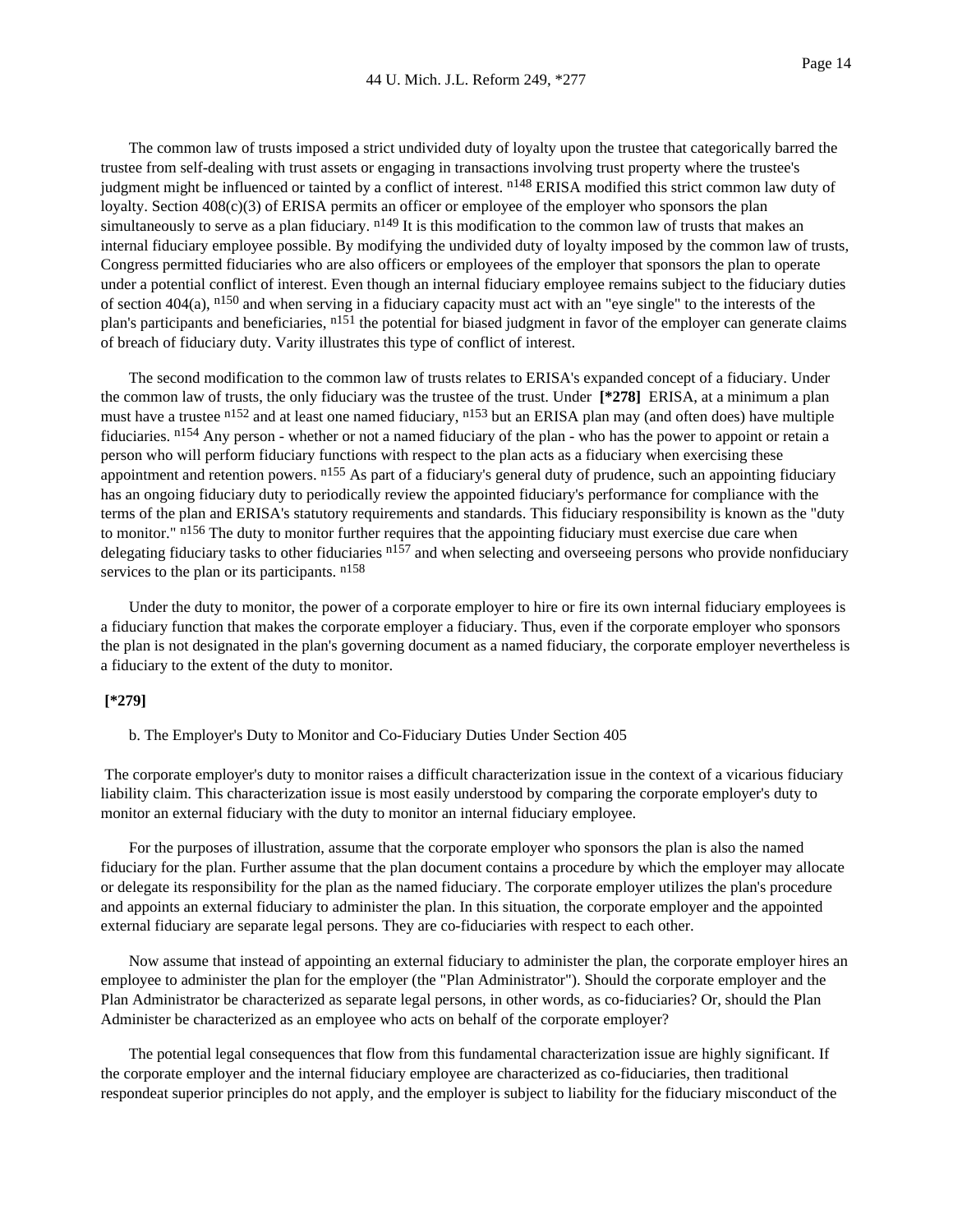employee only if the employer is shown to be at fault, either due to a breach of the fiduciary duty to monitor the employee or due to a breach of the co-fiduciary duty provisions of section 405. But if the internal fiduciary employee is characterized as acting on behalf of the corporate employer when engaging in fiduciary misconduct, then under traditional respondeat superior principles the employer would be strictly liable for any breach of a primary section 404(a) fiduciary duty by the employee.

This characterization issue carries with it important implications for ERISA's protective policy. Quite simply, if the federal courts characterize the internal fiduciary employee as a separate fiduciary apart from the employer, then the corporate employer can, by clever plan drafting, circumvent the co-fiduciary duties of **[\*280]** section 405 and thereby limit the employer's potential liability. This result flows from ERISA's intricate rules for allocating fiduciary responsibilities. These rules introduced in section 402 and fully developed in section 405 of ERISA.

Section 402(b)(2) requires that any procedure for allocating or delegating fiduciary responsibilities for the administration of the plan must be specified in the plan document itself, "including any procedures described in section  $1105(c)(1)$  of this title [section 405(c)(1) of ERISA]." n<sup>159</sup> Section 405(c)(1) of ERISA provides:

The instrument under which a plan is maintained may expressly provide for procedures (A) for allocating fiduciary responsibilities (other than trustee responsibilities) among named fiduciaries, and (B) for named fiduciaries to designate persons other than named fiduciaries to carry out fiduciary responsibilities (other than trustee responsibilities) under the plan.  $n160$ 

For the remainder of the Article, when fiduciary responsibilities are allocated among named fiduciaries or designated to be performed on behalf of a named fiduciary by other fiduciaries using a procedure expressly described in the plan document, this procedure is referred to as a "formal 405(c) arrangement."

If a named fiduciary allocates or delegates its fiduciary responsibilities pursuant to a formal 405(c) arrangement, then the co-fiduciary liability of the named fiduciary for the acts or omissions of the persons to whom fiduciary responsibilities have been allocated or delegated is limited to the fault-based circumstances described in section 405(a) and section  $405(c)(2)(A)$ . n<sup>161</sup> Absent utilization of a formal  $405(c)$  arrangement, the default liability rule under ERISA is that the plan's named fiduciary is strictly liable for the performance of all fiduciary responsibilities, even those responsibilities that may have been informally allocated or delegated to other persons. <sup>n162</sup> This default liability rule for named fiduciaries provides a very strong incentive for the inclusion of a formal 405(c) arrangement in the plan document. By utilizing a formal 405(c) arrangement, the named fiduciary can replace strict liability with fault-based co-fiduciary liability under the general rules of section  $405(a)$  and the more specialized rules of section  $405(c)(2)(A)$ , which apply to named fiduciaries.

**[\*281]** Section 405(a) establishes three general rules for fault-based co-fiduciary liability: (1) if the fiduciary "participates knowingly in, or knowingly undertakes to conceal, an act or omission of such other fiduciary, knowing such act or omission is a breach"; (2) if the fiduciary fails to comply with  $404(a)(1)$  and enables another fiduciary to commit a breach; or (3) if the fiduciary "has knowledge of a breach by such other fiduciary," and makes no reasonable effort to remedy the breach.  $n163$ 

Notably, the second general rule of section 405(a)(2) does not require any knowledge of the fiduciary's breach of duty. n<sup>164</sup> Under section 405(a)(2), a co-fiduciary is jointly and severally liable for another fiduciary's breach if there is a causal connection between the co-fiduciary's own breach of fiduciary duty under section  $404(a)(1)$  "in the administration of his specific responsibilities which give rise to his status as a fiduciary" and the harm or injury caused by the other fiduciary's breach.  $n^{165}$  Co-fiduciary breaches under section 405(a)(2) typically flow from the fiduciary's own duty of prudence, particularly the duty to monitor appointed fiduciaries, in administering the plan. n166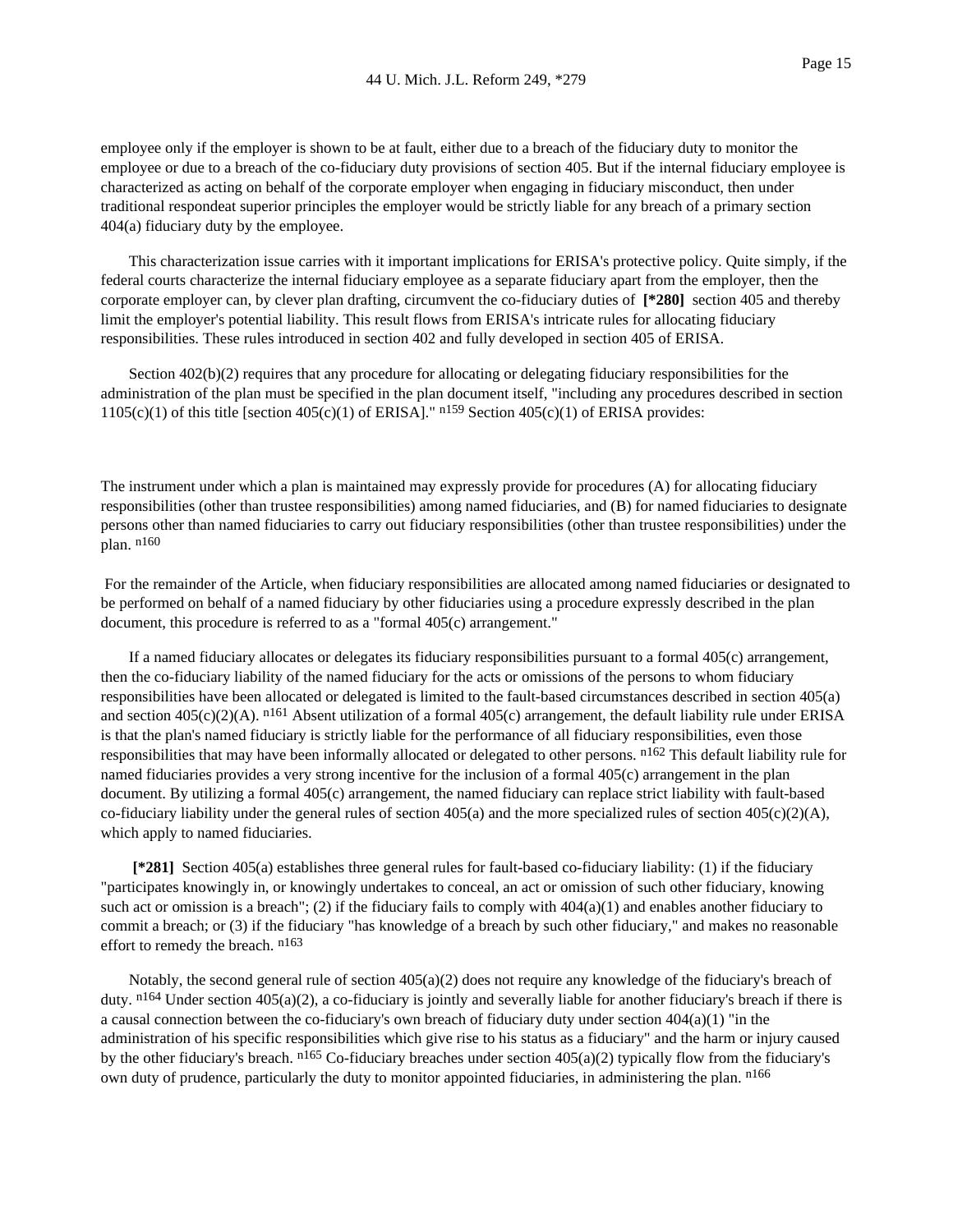Section  $405(a)(2)$  provides a basis for contrast in interpreting the "knowledge" element of sections  $405(a)(1)$  and 405(a)(3) precisely because section 405(a)(2) contains no knowledge requirement. Under section 405(a)(2), a co-fiduciary who lacks "knowledge" of another fiduciary's breach of duty nevertheless is jointly and severally liable if the co-fiduciary failed to comply with **[\*282]** his own direct fiduciary duties under section 404(a) and thereby enabled the other fiduciary's breach of duty to occur. If an imputed knowledge based on strict vicarious fiduciary liability were to satisfy the "knowledge" element of sections  $405(a)(1)$  and  $405(a)(3)$ , then these provisions would swallow up section  $405(a)(2)$  and render it meaningless. The better reading of section  $405(a)$  is one that gives independent meaning to each of its three subsections. Read together as a whole, the three general rules of co-fiduciary liability under section 405(a) embrace a fault-based liability concept and reject the type of strict liability that would flow from imputing knowledge based on vicarious fiduciary liability.

This reading of section 405(a) as rejecting a federal common law rule of vicarious liability as between separate persons who are co-fiduciaries is further supported by section  $405(c)(2)$ , which applies only to named fiduciaries. The language of section 405(c)(2) closely parallels the language of the Restatement (Second) of Trusts, which describes the general rule of trustee liability under the common law of trusts. n<sup>167</sup> Absent a breach of the common law trustee's own fiduciary duties in selecting, directing, monitoring, or supervising an external agent, the trustee was not personally liable for losses to the trust caused by an external agent who was compensated using trust assets.

But did Congress intend subsection 405(c)(2) to supersede the trust law rule of respondeat superior liability for the internal employees of a corporate fiduciary? And, does section  $405(c)(2)$  negate the possibility of a federal common law rule of vicarious fiduciary liability under section 404(a)?

To answer these questions, there is one final component of ERISA's regulatory scheme that must be reviewed, namely the concept of "personal" liability for a breach of a primary fiduciary duty under section 404(a). In the context of other federal statutes, the Supreme Court has been willing to impose a federal common law rule of vicarious liability upon corporate "persons" based on respondeat superior principles. Although each federal statute is unique, examining other instances where the Supreme Court has recognized a rule of vicarious liability provides insight into whether the federal common law of ERISA includes vicarious fiduciary liability.

#### **[\*283]**

c.

"Personal" Liability and the Interference of Vicarious Liability When Interpreting Federal Statutes

Section 409(a) imposes liability upon persons who are fiduciaries. ERISA defines a "person" to include both individuals and corporations.  $n^{168}$  Thus, "personal" liability under section 409(a) could include vicarious liability.  $n^{169}$ 

In Meyer v. Holley, <sup>n170</sup> the Supreme Court faced a similar statutory interpretation dilemma in the context of the federal Fair Housing Act. The Supreme Court held that as a matter of federal common law the Fair Housing Act incorporated principles of vicarious liability.  $n^{171}$  Given the close similarities in the statutory language,  $n^{172}$  and the relatively close proximity in time between the enactment of the Fair Housing Act and ERISA, n<sup>173</sup> the Supreme Court's reasoning in Meyer is instructive.

Unlike the Fair Housing Act, in enacting ERISA Congress legislated against a background of trust law, not tort law. But this background of trust law included the principle that a corporate trustee was subject to respondeat superior liability for damages to the trust that resulted from the misconduct of the corporate **[\*284]** trustee's own employees. Given this trust law background, it would not be unreasonable to infer, as the Supreme Court did in Meyer, that Congress intended to incorporate the concept of vicarious fiduciary liability into ERISA.

d. Vicarious Fiduciary Liability Claims and the Employer Settlor Function Defense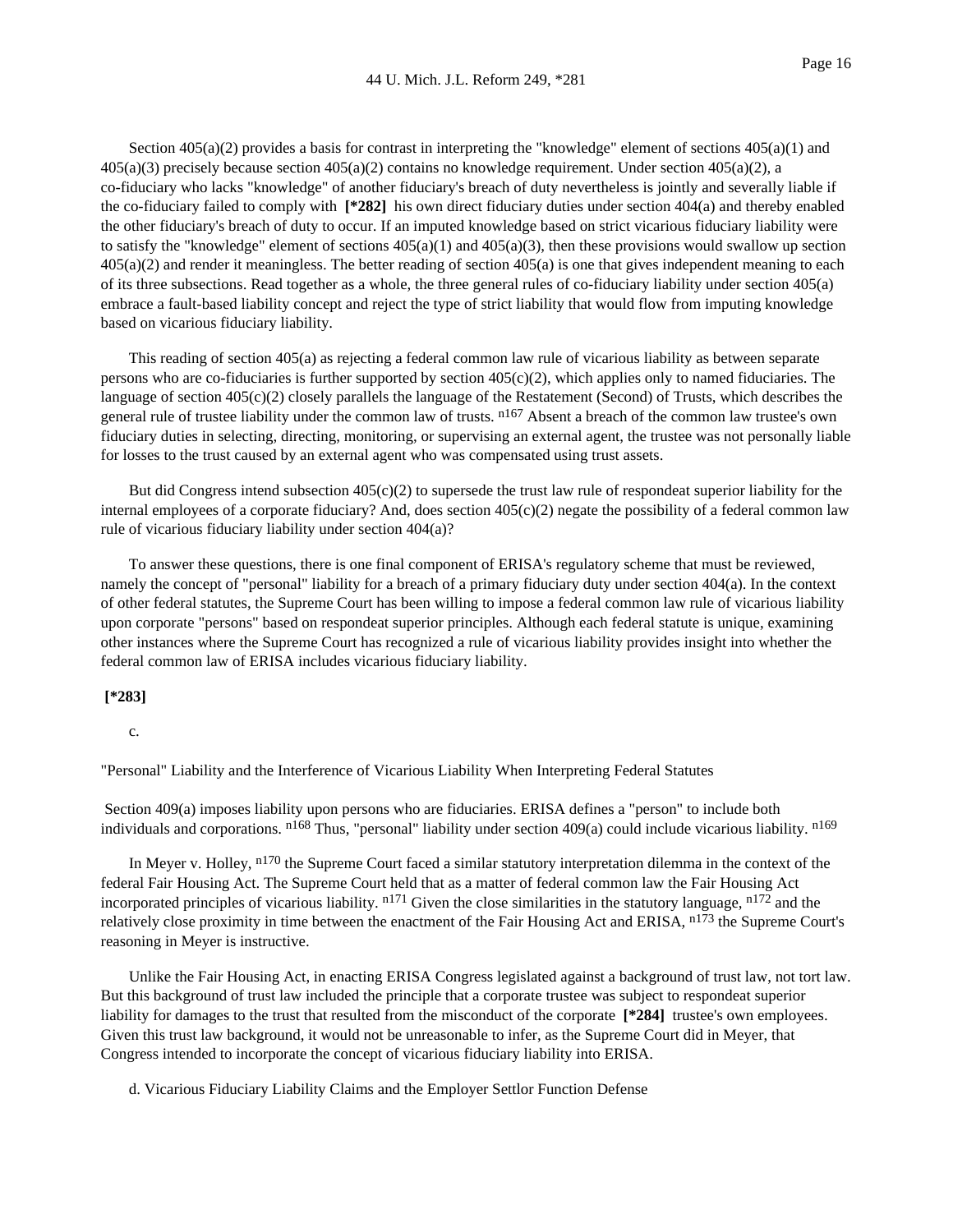Corporate employers may use the settlor function to form a double layer of protection against fiduciary liability claims. To illustrate this liability avoidance technique, assume that the named fiduciary (whether an individual employee or a committee composed of corporate officers and employees) designates other internal employees to perform the duties of a named fiduciary using a formal 405(c) arrangement, and that these designated internal fiduciary employees perform their fiduciary duties during the course and within the scope of their employment with the employer. This double-layered fiduciary plan structure, which is illustrated in the diagram below, makes the corporate employer two structural steps removed from the internal fiduciary employee who commits a breach of fiduciary duty with respect to the employer's ERISA plan.

Today, this type of double-layered fiduciary plan structure is far from hypothetical. The trend of recent lower federal court decisions reflects this double-layered plan fiduciary structure. n174 In the wake of the Supreme Court's decision in Varity, employers began using the settlor function doctrine in conjunction with this double-layered plan fiduciary structure to avoid corporate-level liability, particularly where the employer's plan holds company stock as a plan asset.

# **[\*285]**

Diagram A The Double-Layered Fiduciary Plan Structure

#### [SEE DIAGRAM A IN ORIGINAL]

The starting point for judicial analysis of the settlor function defense should be the fundamental characterization issue that lies at the heart of the double-layered plan fiduciary structure. The federal courts should begin by recognizing that the traditional corporate law principle of respondeat superior applies as federal common law under ERISA. Under a federal common law rule of vicarious fiduciary liability, the corporate employer is strictly liable under section 404(a) for the fiduciary conduct of its own internal employees who act as fiduciaries with respect to the employer's plan during the course and within the scope of their employment. Recognizing vicarious fiduciary liability as a federal common law rule is consistent with the pre-ERISA background of trust law, which imposed respondeat superior liability upon corporate trustees. Vicarious fiduciary liability is consistent with the statutory definition of a "person" and the imposition of "personal" fiduciary **[\*286]** liability under section 409(a). In interpreting ERISA in Curtiss-Wright and Varity, the Supreme Court acknowledged, either expressly or implicitly, that Congress intended ordinary principles of corporate law, including respondeat superior, to apply to the conduct of corporate employers. <sup>n175</sup> Finally, the Supreme Court's interpretation of similar language in the federal Fair Housing Act in Meyer v. Holley supports the judicial inference that Congress intended vicarious liability principles to apply under ERISA. n<sup>176</sup>

Imposing vicarious fiduciary liability directly on the corporate employer under section 404(a) further is supported by other statutory provisions of ERISA that are designed to provide an important safeguard against employer misuse of the nonfiduciary settlor power to design the terms of the plan. Under the ordering rule established by section 404(a)(1)(D), the statutory provisions of title I of ERISA supersede any contrary or inconsistent plan terms. In crafting these statutory provisions, Congress made ERISA's protective policy paramount in creating a federal system for the regulation of fiduciary conduct. As part of this system, section 410(a) renders void, as a matter of ERISA's paramount protective policy, any provision in the plan document that would relieve a person from ERISA fiduciary responsibilities. This prohibition against exculpatory clauses in the plan document supports ERISA's protective policy by reducing the problem of moral hazard that arises when the risk of fiduciary insolvency due to ERISA personal liability is high. Permitting employers to use their nonfiduciary settlor powers to design a plan document so as to avoid fiduciary liability for the conduct of their own internal fiduciary employees would violate the spirit, if not the letter, of section 410(a)'s prohibition on exculpatory clauses. Imposing a federal common law rule of vicarious fiduciary liability supports ERISA's paramount protective policy and ensures comprehensive enforcement of the responsibilities imposed on fiduciaries under ERISA.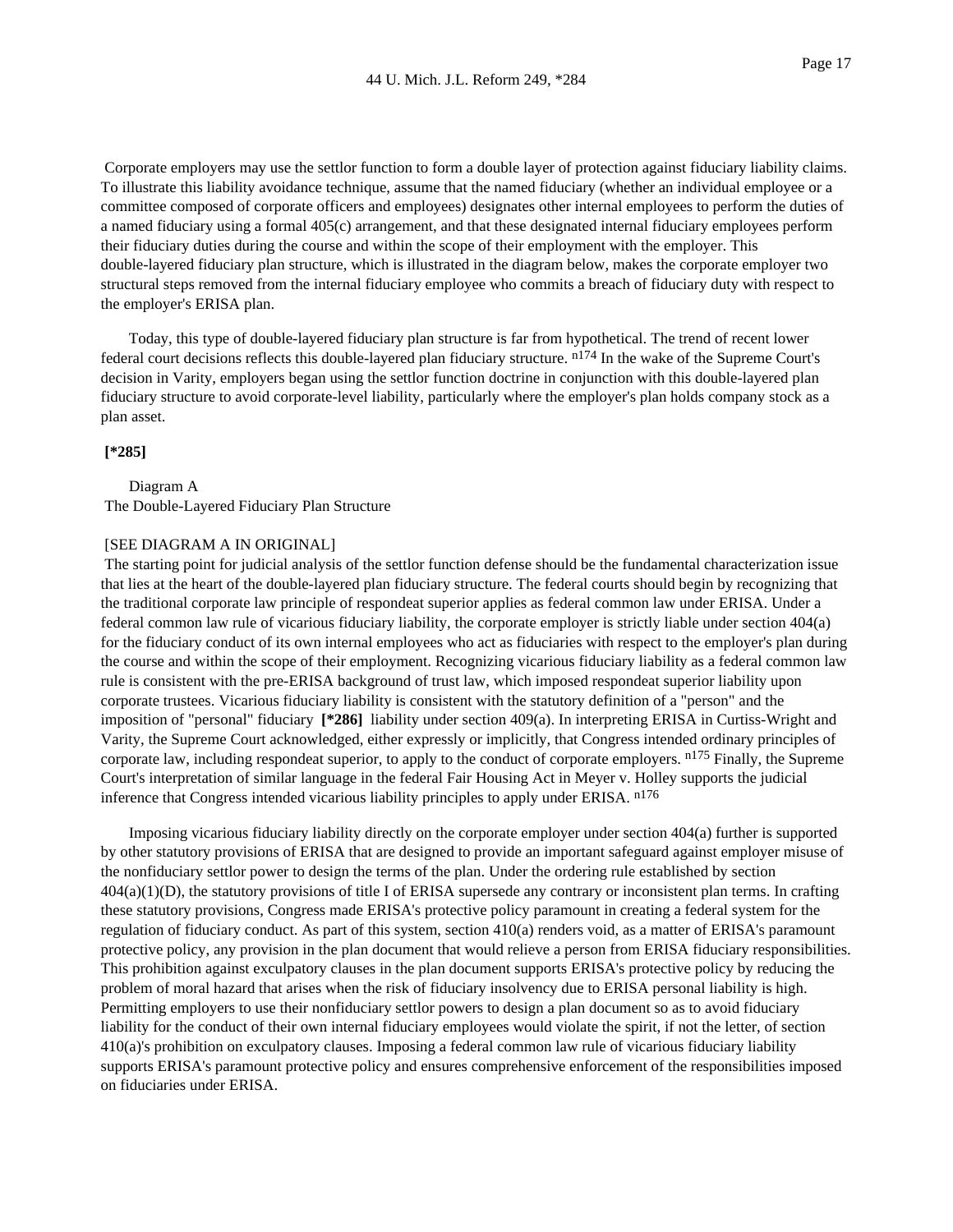Recognizing a federal common law rule of vicarious fiduciary liability under section 404(a) places the risk of loss on the corporate employer who sponsors the plan by imposing strict liability for the actions of the employer's internal fiduciary employees. The employer may have acted prudently in its efforts to monitor the fiduciary conduct of its internal fiduciary employees, and yet these monitoring efforts may have failed to prevent a breach of fiduciary duty by an employee, acting as a fiduciary within the scope of employment, **[\*287]** that resulted in a loss to the plan. As between a "prudent" employer and the innocent plan participants whose benefits are secured by the plan's assets, ERISA's protective policy dictates that the risk of loss should fall on the employer. A federal common law rule of vicarious fiduciary liability appropriately places the risk of loss on the only party (the employer) who is positioned to prevent losses to the plan caused by an internal fiduciary employee.

#### II. The Role of Vicarious Fiduciary Liability in ERISA Civil Actions

Part I of the Article demonstrated that a federal common law rule of vicarious fiduciary liability can be reconciled with the provisions of ERISA that regulate fiduciary conduct, and that such a rule would be supportive of ERISA's paramount protective policy. Part II of the Article examines whether a federal common law rule of vicarious fiduciary liability can be implemented in a limited way that is consistent with ERISA's secondary cost containment policy and reconciled with its statutory scheme for civil claims and remedies. Lurking in the background of this discussion is ERISA's sweeping preemption of state law claims and remedies. But preemption of state law claims and remedies under section 514(a) does not preclude the federal courts from adopting vicarious fiduciary liability as a federal common law rule of statutory interpretation under section 404(a) of ERISA.  $<sup>n177</sup>$  Nor does section 514(a) preclude the federal courts</sup> from recognizing vicarious fiduciary liability claims, based on a breach of a section 404(a) duty by an internal fiduciary employee, under section 502(a) of ERISA.

Section 502(a) has been the subject of numerous Supreme Court interpretations. As a result of these decisions, fiduciary and nonfiduciary defendants fare quite differently in ERISA litigation. Defendants who are fiduciaries are subject to monetary damages; nonfiduciaries are not. It is this absence of monetary damages relief under ERISA against a nonfiduciary corporate principal that leads plaintiffs to bring vicarious fiduciary liability claims based on the fiduciary misconduct of the principal's employee or agent.

#### **[\*288]**

A. Supreme Court Jurisprudence on the Federal Common Law of ERISA Claims and Remedies

The federal courts have voiced different perspectives concerning the development of federal common law under ERISA. One view is that the federal courts may "regularly" incorporate state law contract and trust law principles as federal common law to fill gaps in the statutory scheme caused by ERISA's express preemption of state law. n178 Another view is that the federal courts should be reluctant to create federal common law in deference to Congress's legislative authority because "federal common law ... does not grant federal courts carte blanche authority ... to re-write a federal statute." n179 A middle ground in the debate is the view that

federal courts do have a certain latitude to create federal common law under ERISA. This authority, however, is limited to instances in which ERISA is "silent or ambiguous," where there is an "awkward gap in the statutory scheme," or where it may "be said that federal common law is essential to the promotion of fundamental ERISA policies." n180

Over the years, the Supreme Court has voiced support for each of these perspectives in interpreting the civil actions authorized by section 502(a) of ERISA.  $n^{181}$  In its first major decision interpreting section 502(a), the Supreme Court in Massachusetts Mutual Life Insurance Co. v. Russell <sup>n182</sup> rejected the notion that the federal courts may imply a private cause of action under ERISA as part of a federal common law of ERISA claims and remedies. The Russell Court reasoned that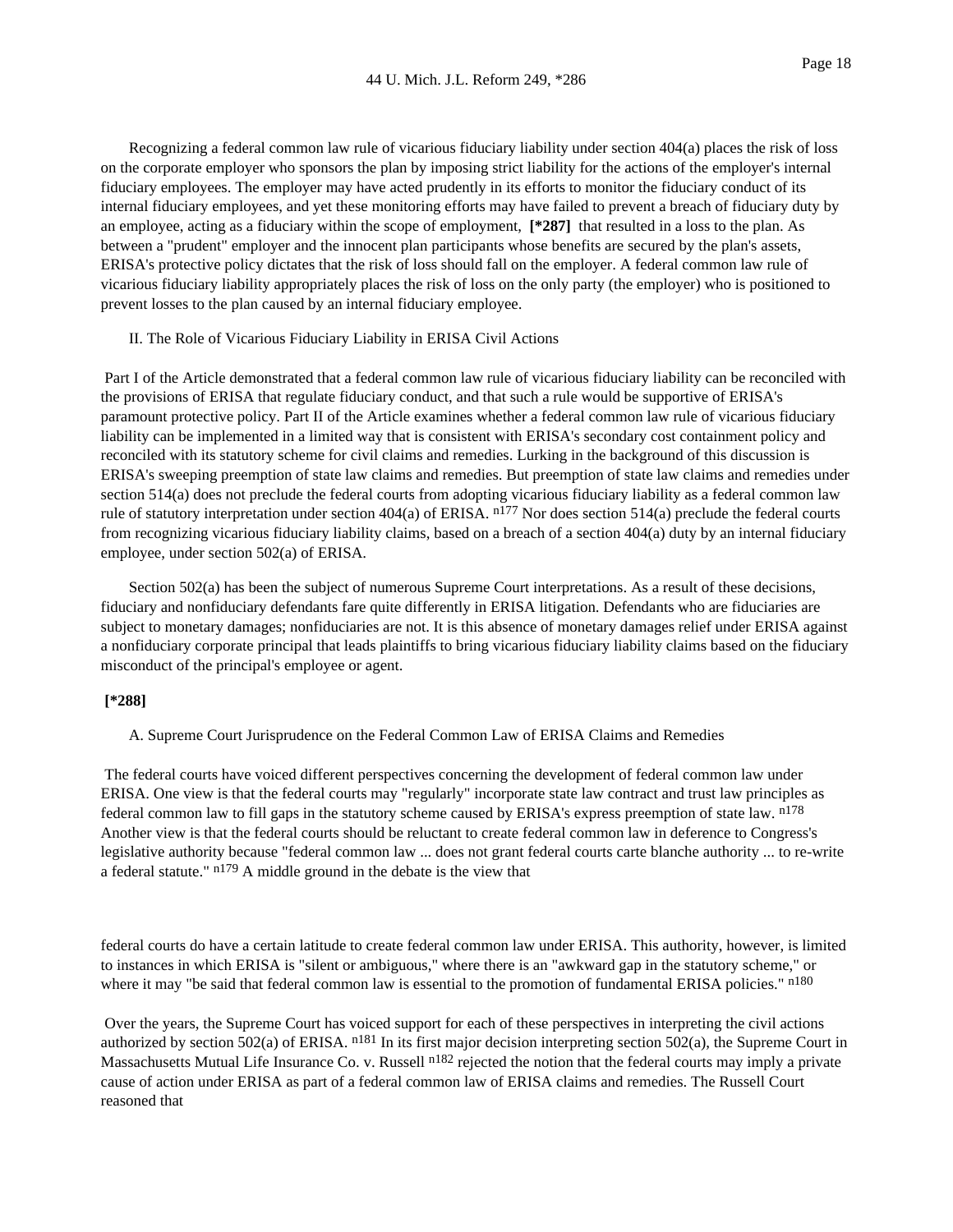the ... carefully integrated civil enforcement provisions ... of [section 502(a)] as finally enacted ... provide strong evidence that Congress did not intend to authorize other remedies that it simply forgot to incorporate expressly. The assumption of inadvertent omission is rendered especially **[\*289]** suspect upon close consideration of ERISA's interlocking, interrelated, and interdependent remedial scheme, which is in turn part of a "comprehensive and reticulated statute." ... We are reluctant to tamper with an enforcement scheme crafted with such evident care as the one in ERISA. n183

Four years after Russell, the Supreme Court in Firestone Tire & Rubber Co. v. Bruch n184 declared that the "courts are to develop a "federal common law of rights and obligations under ERISA-regulated plans." n185 Four years after Firestone, the Supreme Court in Mertens v. Hewitt & Associates n<sup>186</sup> cabined its earlier statement in Firestone with the caution that "the authority of courts to develop a "federal common law' ... is not the authority to revise the text of the statute." n187

Most recently, the Supreme Court in LaRue v. DeWolff, Boberg & Associates, Inc. n188 used its federal common law authority to address legal obsolescence  $n^{189}$  in section 502(a). The Russell Court's interpretation of section 502(a) had been based on the norm of the defined benefit type of pension plan that predominated when Congress enacted ERISA. n190 In LaRue, the Court revisited its prior interpretation in Russell and altered its interpretation to accommodate the emergence of the defined contribution plan as the new pension plan norm. n<sup>191</sup> As a result of LaRue's modified interpretation of section 502(a), participants in  $401(k)$  and other types of individual account plans now may use large class actions to vindicate fiduciary duty violations that result in a loss of plan benefits. n<sup>192</sup>

**[\*290]** In short, over the years the Supreme Court has demonstrated a flexible and pragmatic approach to the development of federal common law under section 502(a). Accordingly, the Supreme Court again could employ such an approach to recognize breach of fiduciary duty claims based on vicarious fiduciary liability under section 404(a) as part of the federal common law of ERISA civil actions under section 502(a).

B. Fiduciary and Nonfiduciary Claims and Remedies: Russell, Mertens and Harris Trust

Section 502(a) of ERISA describes the civil claims permitted under the statute and the specific remedies available for each particular type of claim. n<sup>193</sup> Two types of statutory claims - section 502(a)(2) claims and section 502(a)(3) claims - are relevant when considering the implications of a federal common law rule of vicarious fiduciary liability.

Section 502(a)(2) authorizes a damages claim against a fiduciary who breaches "the responsibilities, obligations, or duties imposed upon fiduciaries" by providing "for appropriate relief under [section 409(a) of ERISA]." <sup>n194</sup> In Russell, the Supreme Court held that a damages award under Subsection  $502(a)(2)$  may only be awarded to the plan itself.  $n^{195}$ According to Russell, an individual cannot obtain a damages remedy by bringing a claim for breach of fiduciary duty under section 502(a)(2). <sup>n196</sup> An individual who has been personally injured by a fiduciary's breach of duty may bring a claim under section 502(a)(3), which serves as ERISA's "catchall" claims **[\*291]** provision. n197 Section 502(a)(3) provides that a civil action may be brought

by a participant, beneficiary, or fiduciary (A) to enjoin any act or practice which violates any provision of this subchapter or the terms of the plan, or (B) to obtain other appropriate equitable relief (i) to redress such violations or (ii) to enforce any provisions of this subchapter or the terms of the plan. n<sup>198</sup>

The nature of "appropriate equitable relief" available under section  $502(a)(3)$  is limited to "categories of relief that were typically available in equity (such as injunction, mandamus, and restitution, but not compensatory damages)." <sup>n199</sup> Relief under section 502(a)(3) thus excludes a monetary damages award, and further excludes subterfuges that would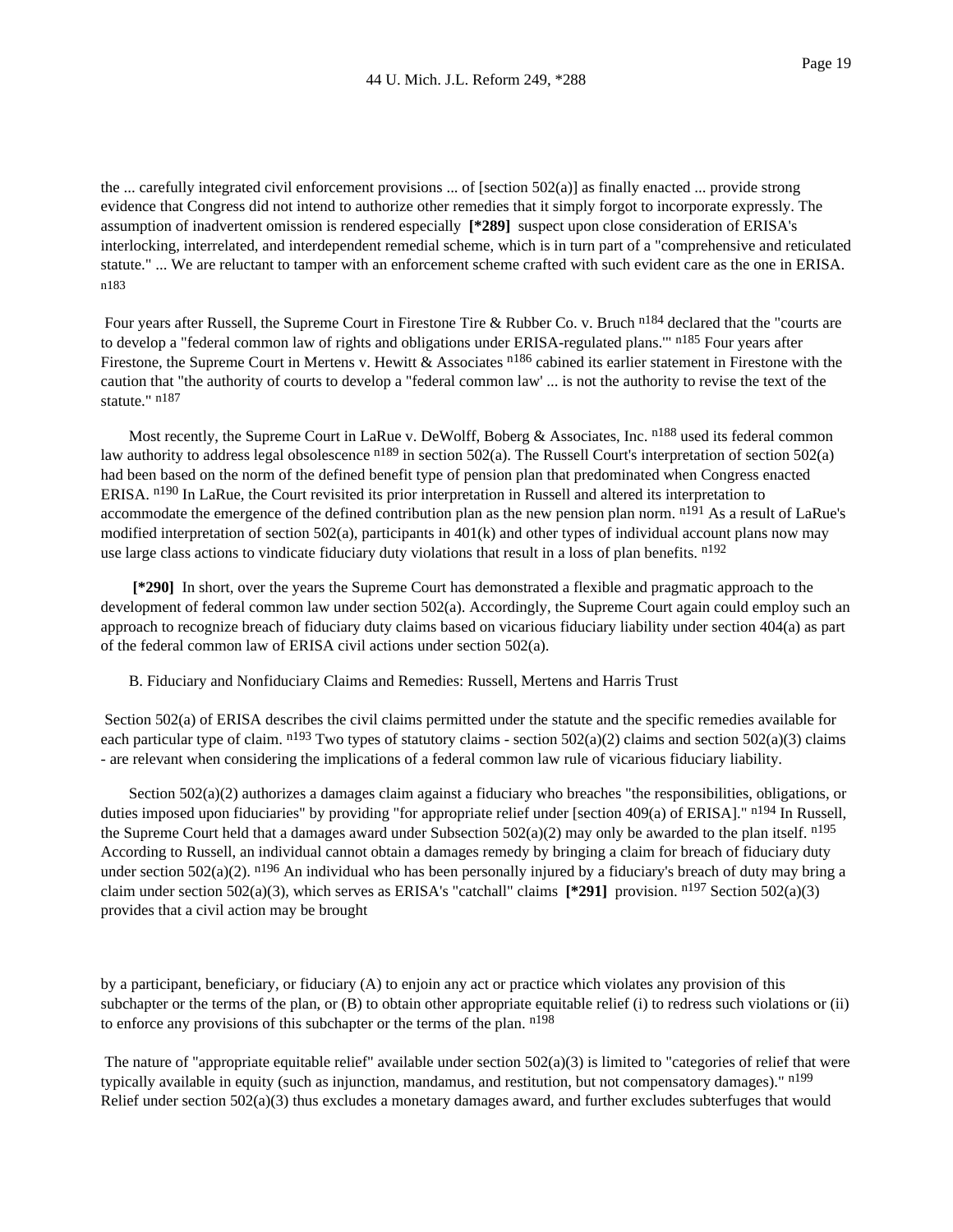accomplish the same result as a monetary damages award through the creative use of an injunction or an order of mandamus. n200

Given that section 502(a)(2) damages claims expressly are limited to fiduciary defendants, any claim brought against a nonfiduciary defendant must be brought under the catch-all section  $502(a)(3)$ , which provides for more limited relief. In Mertens v. Hewitt Associates,  $n^{201}$  the Supreme Court explained why Congress intentionally eliminated damages awards for claims against nonfiduciary defendants under section  $502(a)(3)$ :

The text [of section  $502(a)(3)$ ] ... is certainly not nonsensical; it allocates liability for plan-related misdeeds in reasonable proportion to respective actors' power to control and prevent the misdeeds. Under traditional trust law, although a beneficiary could obtain damages from third persons for knowing participation in a trustee's breach of fiduciary duties, only the trustee had fiduciary duties. ERISA, however, defines "fiduciary" not in terms of formal trusteeship, but in functional terms of control and authority over the plan, thus expanding the universe of persons subject to fiduciary duties - and to damages - under § 409(a). Professional service providers such as actuaries become liable for damages when they cross the line from adviser to fiduciary ... . All that ERISA has eliminated ... is the common law's joint and **[\*292]** several liability, for all direct and consequential damages suffered by the plan, on the part of persons who had no real power to control what the plan did. n<sup>202</sup>

Mertens suggests that Congress's purposeful elimination of damages awards against nonfiduciary defendants is a point for careful consideration when considering a federal common law rule of vicarious fiduciary liability under ERISA. But the above statement is curiously lacking in guidance. How far does this principle of lesser monetary liability exposure for nonfiduciary defendants extend?

Dicta in the Mertens opinion initially suggested that a claim against a nonfiduciary could not be brought under any circumstances under section 502(a)(3).  $n^{203}$  In Harris Trust & Savings Bank v. Salomon Smith Barney, Inc.,  $n^{204}$  the Supreme Court held that a claim against a nonfiduciary corporate defendant could be brought under section  $502(a)(3)$  if the nonfiduciary "knowingly participated" in a fiduciary's violation of the fiduciary responsibility provision of ERISA, and the relief sought against the nonfiduciary corporate defendant was equitable in nature. n<sup>205</sup> The centerpiece of the Court's reasoning in Harris Trust was the language of yet another statutory provision, section 502(l)(1).  $n^{206}$  Section 502(1)(1), which Congress added to ERISA in 1989, n<sup>207</sup> states:

In the case of -

(A) any breach of fiduciary responsibility under (or other violation of) part 4 ... by a fiduciary, or

(B) any knowing participation in such a breach or violation by any other person,

#### **[\*293]**

the Secretary [of Labor] shall assess a civil penalty against such fiduciary or other person in an amount equal to 20 percent of the applicable recovery amount. n208

Section 502(l)(2) defines the "applicable recovery amount" in relevant part as "any amount which is recovered from a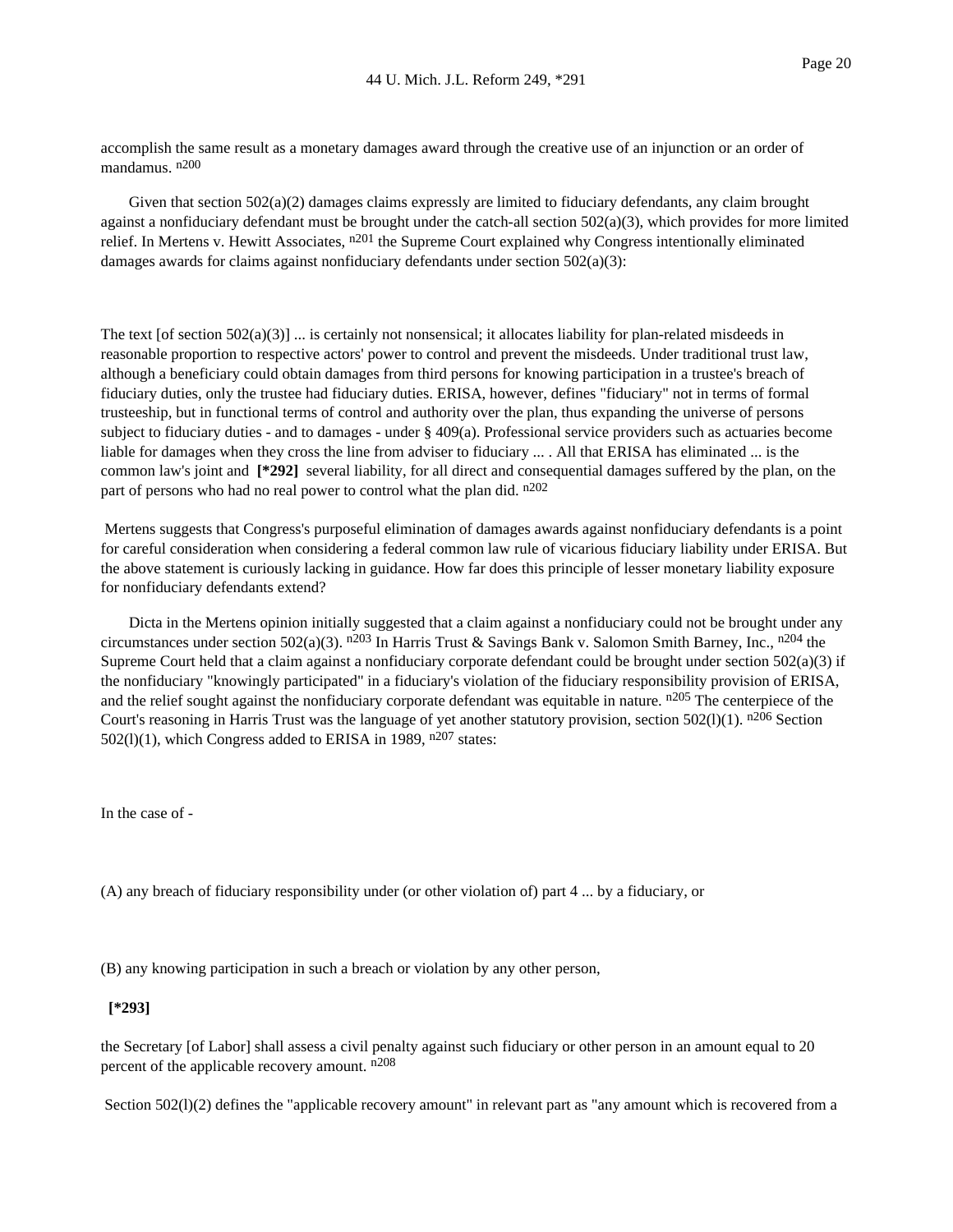fiduciary or other person with respect to a breach or violation described in paragraph (1) ... ordered by a court ... under subsection  $[502](a)(2)$  or  $[502](a)(5)$ ." n<sup>209</sup> The statutory language of section  $502(a)(5)$  permits the Secretary of Labor to seek virtually the same relief that a private plaintiff may seek in a civil action under section 502(a)(3).  $n^{210}$  It was this parallel statutory language that led the Harris Trust Court to conclude that "if the Secretary [of Labor] may bring suit against an "other person' under subsection  $[502](a)(5)$ , it follows that a participant, beneficiary, or fiduciary may bring suit against an "other person' under the similarly worded subsection  $[502](a)(3)$ ." n<sup>211</sup>

Harris Trust involved a claim brought under section 502(a)(3) against a corporate nonfiduciary ("Salomon") who was the purchaser of assets from an ERISA plan in a sale that was barred per se by ERISA's prohibited transaction rules. n212 Both the prohibited transaction rules of section 406 and the duties of fiduciaries and co-fiduciaries under sections 404 and 405 are included in part 4 of title I of ERISA. n<sup>213</sup> Given the Harris Trust Court's emphasis on the language of section  $502(1)(1)$ , legal scholars read Harris Trust as authorizing a claim under section  $502(a)(3)$  against a nonfiduciary who knowingly participates in a fiduciary's breach of fiduciary duty.  $n214$ 

In reading Harris Trust as authorizing claims against nonfiduciary defendants, it is significant that the Supreme Court maintained a bright line between the plan's fiduciary investment manager, who directed that the plan buy the motel properties, and the corporate nonfiduciary Salomon, who sold the motel properties to the plan. Even though the Supreme Court assumed that the corporate nonfiduciary defendant Salomon "knowingly participated" in the investment manager's breach of fiduciary duty in directing the **[\*294]** plan to engage in a prohibited transaction, this knowledge did not transform the corporate entity Salomon into a fiduciary. Rather, Salomon remained a nonfiduciary, and therefore remained subject only to the limited forms of "appropriate equitable relief" available against a nonfiduciary under section  $502(a)(3)$ .

This point is crucial in fashioning limitations on a federal common law rule of vicarious fiduciary liability in light of ERISA's secondary cost containment policy. The Supreme Court's reasoning in Mertens and Harris Trust indicates that vicarious fiduciary liability should not be applied to subject an external nonfiduciary corporate principal to damages claims under section 502(a)(2). If the nonfiduciary corporate principal knowingly participates in the fiduciary's breach of duty, a claim for "appropriate equitable relief" under section  $502(a)(3)$  may be brought against the nonfiduciary corporate principal based on section 502(l). Such equitable relief may include monetary restitution, but only to the extent necessary to prevent the unjust enrichment of the nonfiduciary corporate principal. n<sup>215</sup>

Consequently, Harris Trust indicates that the common law rule of respondeat superior liability must be modified to accommodate ERISA's cost containment policy concerning corporate nonfiduciaries. Under the common law, strict liability attached to the corporate employer who approved or ratified conduct by an employee that was outside of the scope of employment. If a nonfiduciary corporate principal "knowingly participated" in the unauthorized fiduciary conduct of an employee or agent, then under this ratification exception the nonfiduciary corporate principal could become strictly liable for any breach of fiduciary duty by the rogue employee or agent. Harris Trust suggests that a nonfiduciary corporate principal who "knowingly participates" in a breach of fiduciary duty by a rogue employee or agent is not transformed into a fiduciary and made subject to a damages claim under section  $502(a)(2)$ . Rather, the nonfiduciary corporate principal remains a nonfiduciary, with potential monetary liability limited to restitution **[\*295]** as necessary to prevent the unjust enrichment of the nonfiduciary corporate principal under section  $502(a)(3)$ .

These prior Supreme Court decisions establish key fundamental principles of statutory interpretation for ERISA claims and remedies under section 502(a). Fiduciary and nonfiduciary defendants fare quite differently in ERISA fiduciary litigation. Fiduciary defendants are subject to monetary damages under section 502(a)(2) for losses to the plan caused by a breach of fiduciary duty. Nonfiduciary defendants are not subject to damages awards, but may be subject to equitable restitution as necessary to prevent unjust enrichment under section  $502(a)(3)$ . This lack of availability of monetary damages likely motivates plaintiffs to assert theories of vicarious fiduciary liability, thereby making a damages remedy possible under section 502(a)(2).

To date, the Supreme Court has not addressed the viability of a civil action against a corporate defendant that rests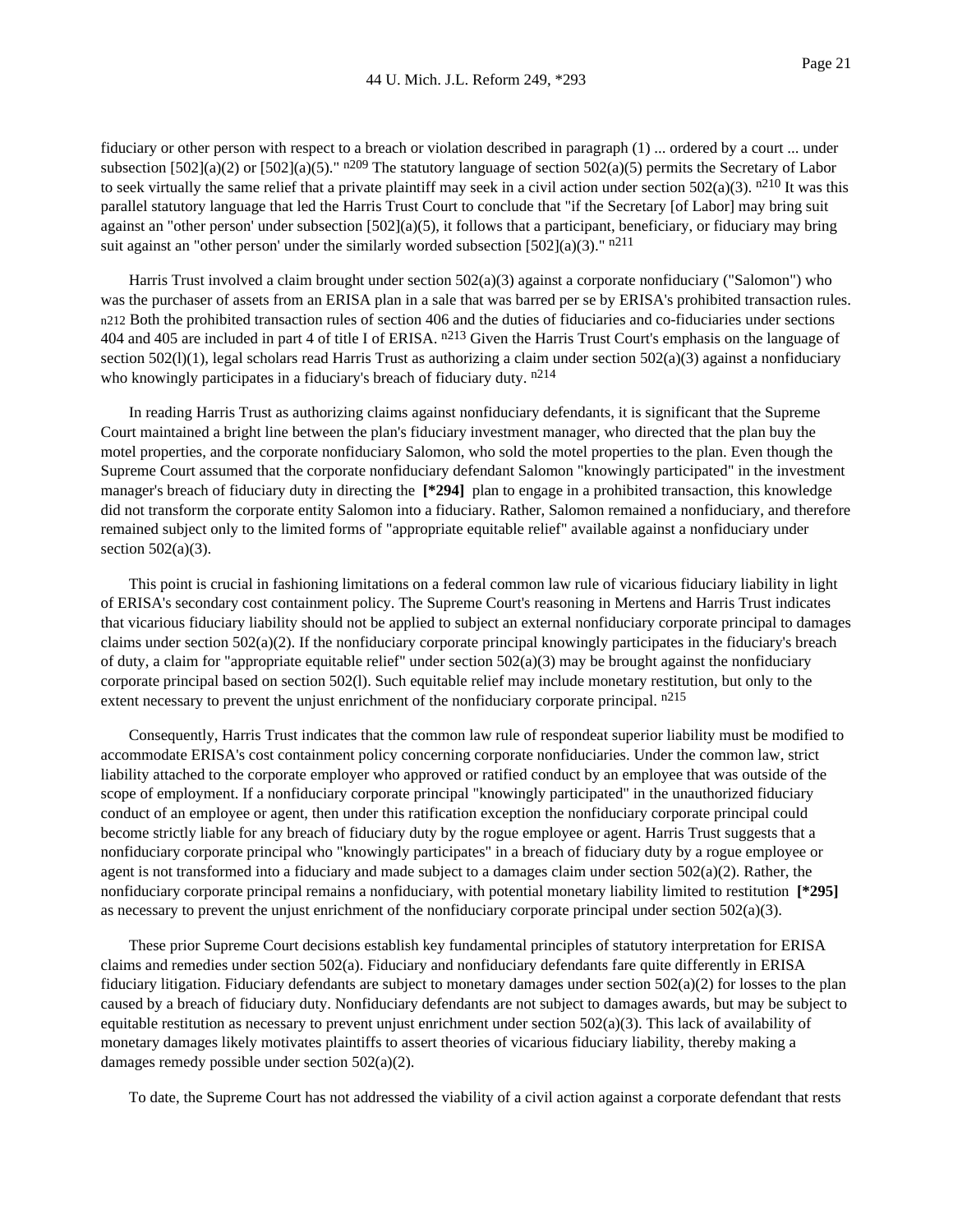on vicarious fiduciary liability under section  $404(a)$  as the basis for a plaintiff's damages claim under section  $502(a)(2)$ . Part III of the Article presents an analytical model for resolving such a claim.

III. The Federal Common Law of Vicarious Fiduciary Liability Under ERISA

A. Distinguishing Between External Corporate Principals and the Internal Fiduciary Employees of Corporate Plan Sponsors

A review of lower court cases indicates that vicarious fiduciary liability claims arise in two distinct situations. One situation involves corporate employers who sponsor ERISA plans as defendants. <sup>n216</sup> In this group of cases, the corporate **[\*296]** employer claims that it is not liable as a fiduciary for the actions of its own internal fiduciary employees. The other situation involves external corporate principals as defendants.  $n^{217}$  In this group of cases, the external corporate principal may be a fiduciary with respect to an employer's ERISA plan. Or, the external corporate principal may be engaged to provide nonfiduciary services or financial products to an ERISA plan, but a rogue employee or agent of the principal performs fiduciary functions with respect to the plan that are outside the scope of the employment or agency relationship with the nonfiduciary principal.

When analyzing damages claims against a corporate principal based on vicarious fiduciary liability, the federal courts should distinguish between corporate defendants who sponsor ERISA plans and external corporate defendants who are engaged as fiduciaries or nonfiduciary service providers to an ERISA plan. There are strong policy reasons for drawing this distinction. Under ERISA's primary policy objective of protecting the benefits promised to plan participants, a corporate employer who sponsors an ERISA plan should bear responsibility for the conduct of an internal fiduciary employee who acts as a fiduciary within the course and scope of employment. Under ERISA's secondary cost containment policy, external corporate principals who have been engaged to perform nonfiduciary plan services should not be transformed into fiduciaries and subjected to damages claims under ERISA. Distinguishing between the two types of corporate defendants based on ERISA's policy objectives is the first step toward bringing logical consistency to what is currently a disorderly area of ERISA fiduciary law.

To leap directly, however, from ERISA's primary and secondary policy objectives into the labyrinth of the statute's technical provision is perilous. To bring coherence to this important area of federal law, there must be judicial consensus on how principles of ERISA fiduciary law apply in the context of vicarious fiduciary liability claims.

# **[\*297]**

B. Two General Principles to Guide Vicarious Fiduciary Liability Under ERISA

The federal courts should embrace two general principles in developing a federal common law of vicarious fiduciary liability under ERISA. The first general principle is that, under section 404(a), vicarious fiduciary liability applies to a corporate principal whose own employees or agents perform fiduciary functions during the course and scope of their employment or agency relationship. This first general principle applies to both external corporate fiduciaries and to employers who designate their own internal officers or employees to serve as fiduciaries for the employer's plan.

The first general principle is supported by the pre-ERISA history of the common law of trusts and trustees, which imposed respondeat superior liability on a corporate trustee for the acts of its own employees. The first general principle further is consistent with ERISA's definition of "personal" liability under section 409(a), and supported by the Meyer v. Holley inference that federal statutes generally incorporate principles of vicarious liability. n<sup>218</sup> Finally, the Supreme Court's reasoning in Curtiss-Wright and Varity supports incorporating vicarious fiduciary liability principles under section  $404(a)$ .  $n219$ 

In recognizing vicarious fiduciary liability as federal common law under ERISA, the federal courts should be cautious not to misuse the concept and impose vicarious fiduciary liability in such a way that it contravenes ERISA's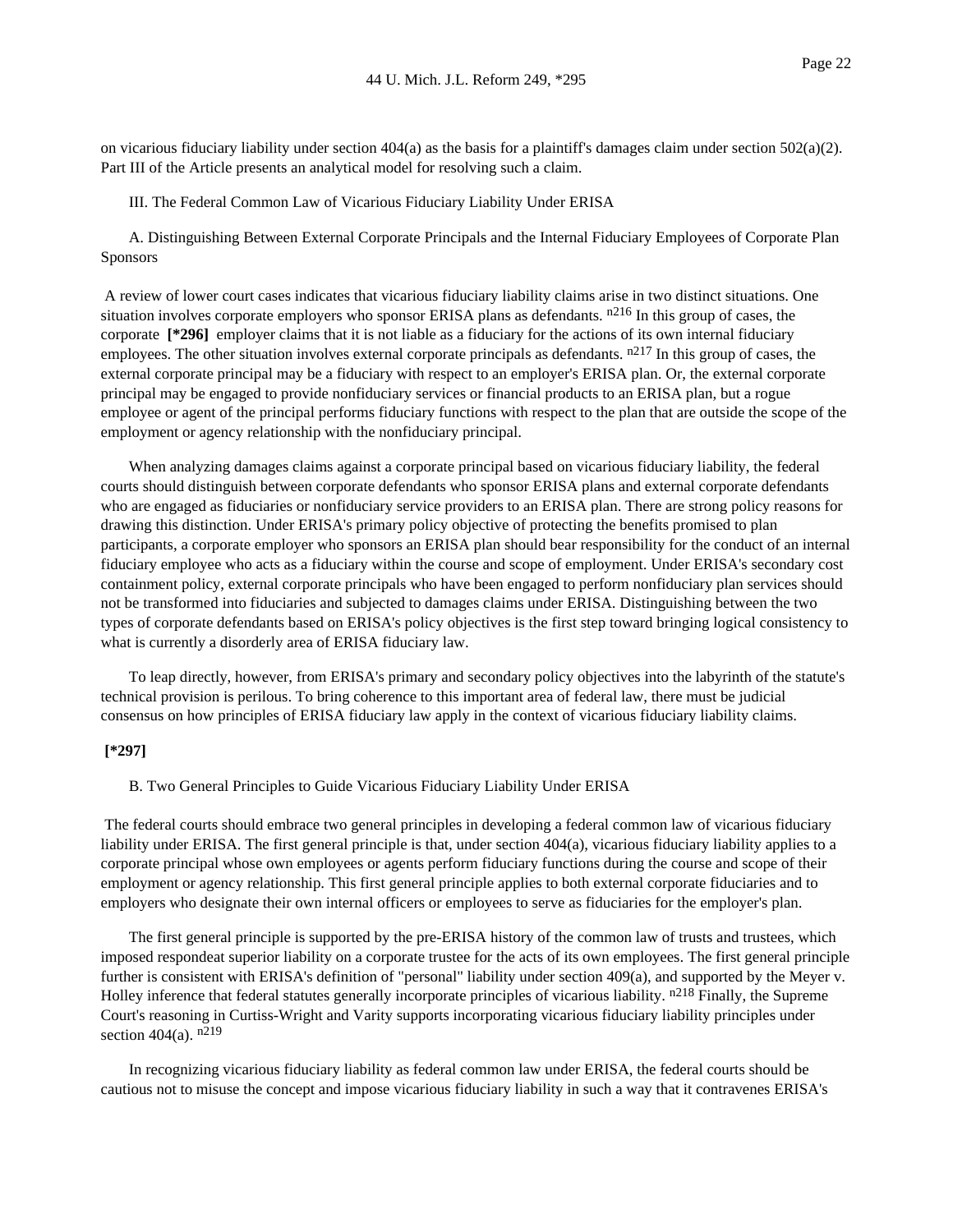system for claims and remedies under section 502(a). Specifically, the federal courts should limit vicarious fiduciary liability so that an external nonfiduciary corporate principal is not transformed into an ERISA fiduciary simply because an employee or an agent of the principal acts in a rogue manner as a fiduciary outside the course and scope of employment or the agency relationship with the principal. If the fiduciary conduct of the employee or agent is outside the scope of employment or the agency relationship, then the corporate employer should not be subject to damages under section 502(a)(2) for the fiduciary's misconduct. ERISA's secondary cost containment policy requires this limitation. An unlimited rule of vicarious fiduciary liability would impose prohibitive monitoring costs on **[\*298]** nonfiduciary plan service providers. Without such a limitation, nonfiduciary plan service providers are likely to pass these monitoring costs on to employers in the form of higher fees for their services, and thereby deter employers from voluntarily sponsoring ERISA plans.

The more difficult case is the situation where a nonfiduciary corporate principal may have acquired knowledge of rogue fiduciary activities by an employee or agent. Under the traditional common law rule of respondeat superior liability, strict liability attached to the corporate employer who approved or ratified conduct by an employee that was outside of the scope of employment. Here, ERISA modifies the traditional common law rule of respondeat superior liability. Under the reasoning of Harris Trust, a claim may be brought against the external principal as a nonfiduciary under section  $502(a)(3)$  if the principal "knowingly participated" in the fiduciary breach by the unauthorized employee or agent. n<sup>220</sup> Under Mertens, however, the nonfiduciary principal who "knowingly participates" in a fiduciary's breach of duty is liable only for equitable relief, not money damages, for the actions of its rogue employee or agent. In terms of a monetary award, equitable relief under section  $502(a)(3)$  includes restitution, but only to the extent necessary to prevent the unjust enrichment of the nonfiduciary principal. This modification to the traditional common law rule of respondeat superior liability is necessary to appropriately balance ERISA's primary and secondary policy objectives. Rather than making the external nonfiduciary principal the plan's guarantor, monetary liability rests on the named fiduciary of the plan, who ultimately is responsible for the overall operation and management of the plan.

The second general principle concerns how the federal courts should interpret sections 404 and 405 of ERISA in light of a federal common law rule of vicarious fiduciary liability. In defining a fiduciary much more broadly than a common law trustee, ERISA recognized that the modern administration of employee benefit plans often required the corporate employer who sponsored the plan to engage outside fiduciary expertise to administer the plan. Section 405(c) provides a formal mechanism for a named fiduciary to designate external fiduciaries to assist the named fiduciary in the management and administration of the plan.

The language of section 405 does not, however, distinguish between external fiduciaries and internal fiduciary employees of the corporate employer who perform fiduciary functions with respect to the employer's plan within the course and scope of their employment. Read literally, section 405 could be interpreted by the federal courts as permitting corporate employers to design their **[\*299]** plan documents as a shield to avoid liability for the actions of their own internal fiduciary employees.

The second general principle is that section 405 should not be read in a literal manner when applied to internal fiduciary employees of the employer who sponsors the plan. Rather, section 405 should be interpreted in light of the overall context of ERISA's system for the regulation of fiduciary conduct and the paramount protective policy that this system promotes. Specifically, the federal courts should not read section 405 so that the plan document may be used to shield employers from fiduciary liability for the actions of their own employees who perform fiduciary functions with respect to the employer's own plan within the scope of their employment. Just as the doctrine of respondeat superior applied to a corporate trustee, the federal courts should infer that ERISA incorporates the doctrine of respondeat superior and creates a federal common law rule of vicarious fiduciary liability. Under the second principle, the corporate employer is not characterized as a co-fiduciary of its own internal fiduciary employee under section 405. When an internal fiduciary employee engages in fiduciary conduct within the scope of employment, such conduct is performed on behalf of the corporate employer, and the corporate employer is strictly liable for any breach of fiduciary duty under section 404(a).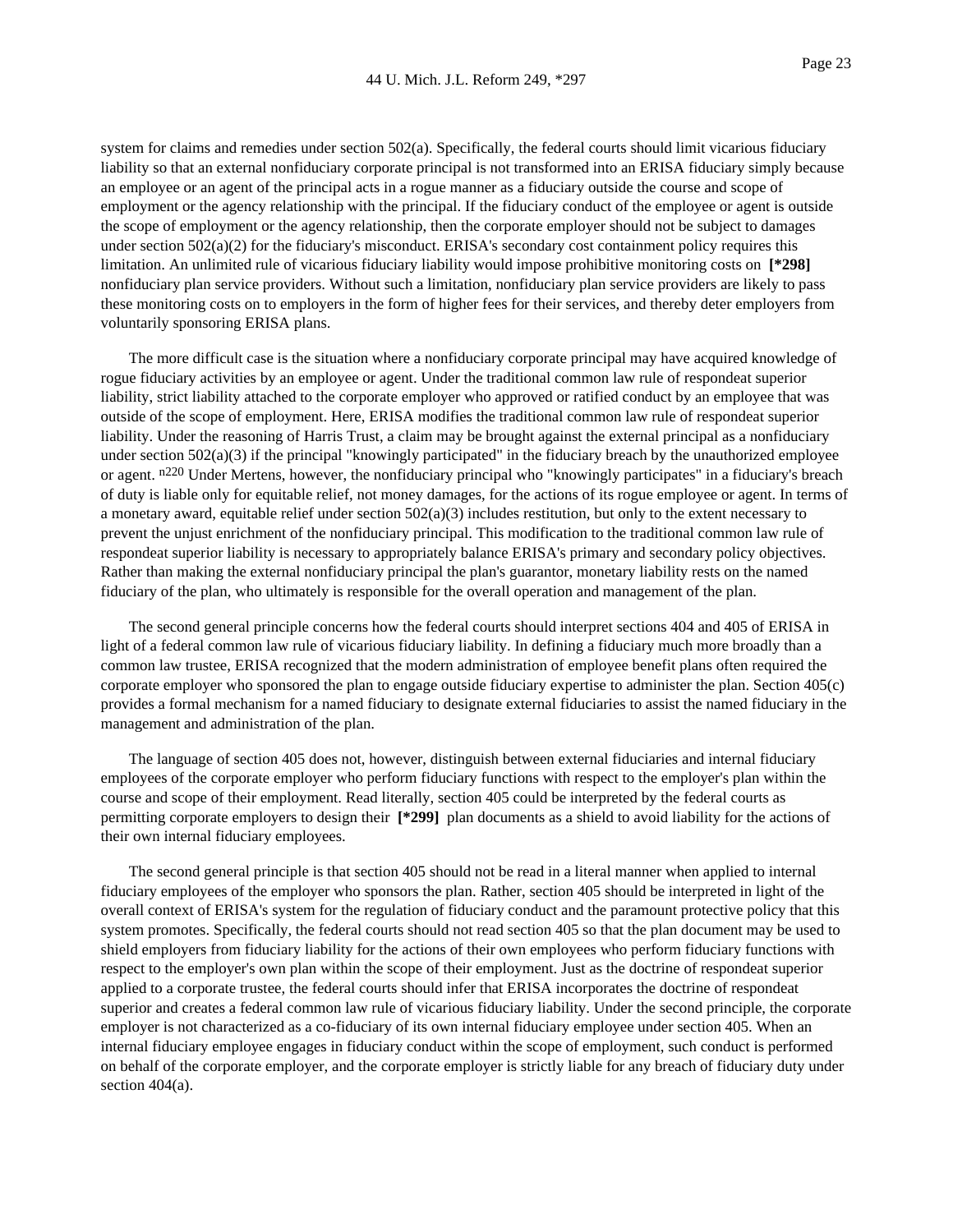Grounding a federal common law rule of vicarious fiduciary liability in section 404(a) and not in section 405 is essential to maintaining ERISA's system for the regulation of fiduciary conduct and the protective policy that this system is designed to promote. Section  $404(a)(1)(D)$  requires a fiduciary to disregard provisions in a plan document that are inconsistent with ERISA's statutory scheme for the regulation of fiduciary conduct. Moreover, section 410(a) renders void as a matter of public policy any exculpatory clause in a plan document that purports to relieve a fiduciary of its statutory fiduciary duties, including the fiduciary duty to disregard plan document terms that violate the statute. In light of these statutory provisions, the federal courts should not read section 405 literally so that the plan document may be used to shield employers from fiduciary liability for the actions of their own internal employees who perform fiduciary functions with respect to the employer's plan within the scope of their employment. Rather, the federal courts should read the primary fiduciary duties of section 404(a) as incorporating the concept of vicarious fiduciary liability as part of the federal common law of ERISA.

By applying these two general principles, the federal courts can resolve multiple scenarios involving damages claims based on **[\*300]** vicarious fiduciary liability in a consistent and predictable manner. Various scenarios are modeled in the two diagrams below and explained in the remainder of Part III of the Article. The first diagram involves a defendant who is an external corporate principal. The second diagram involves a defendant who is a corporate employer that sponsors an ERISA plan.

Chart 1

Analytical Model of Vicarious Fiduciary Liability for External Corporate Principals

# [SEE CHART 1 IN ORIGINAL]

Chart 2

Analytical Model of Vicarious Fiduciary Liability for Employers Who Sponsor Plans

# [SEE CHART 2 IN ORIGINAL]

**[\*301]** From a policy perspective, the two general principles appropriately balance ERISA's primary protective policy and the secondary cost containment policy. External fiduciary principals should be expected to supervise and control the fiduciary activities of their own employees or agents that are within the scope of employment or an agency relationship with the principal. If the activities of an employee or an agent are fiduciary in nature and are within the course and scope of employment, then imposing strict liability in the form of vicarious fiduciary liability upon the corporate principal is both appropriate and necessary to support ERISA's protective policy. Conversely, external nonfiduciary principals should not be expected to monitor against the rogue fiduciary activities of their employees or agents. Even if a nonfiduciary external principal knowingly participates in the rogue fiduciary conduct of its employee or agent, Mertens and Harris Trust dictate that only limited equitable relief as necessary to prevent the unjust enrichment of the nonfiduciary external principal is available under section  $502(a)(3)$ . To use vicarious fiduciary liability to transform an external nonfiduciary principal into a fiduciary subject to damages under ERISA for losses to a plan would violate the policy balance that Congress struck in designing the claims and remedies system of section 502(a).

With regard to corporate employers who sponsor ERISA plans for their own employees, the two general principles reflect a tilting toward ERISA's primary policy objective of protecting the benefits promised to plan participants and beneficiaries. A federal common law rule of vicarious fiduciary liability under section 404(a) is necessary to protect plan participants and their benefits. Such a rule is supported by ERISA's trust law background and by the inference that vicarious liability generally applies under federal statutes. The alternative - to sanction the settlor function defense and permit corporate employers to evade responsibility for the conduct of their internal fiduciary employees - would expand the judicially-created settlor function doctrine in a way that is contrary to both the letter and the spirit of ERISA's comprehensive system for fiduciary regulation.

**[\*302]**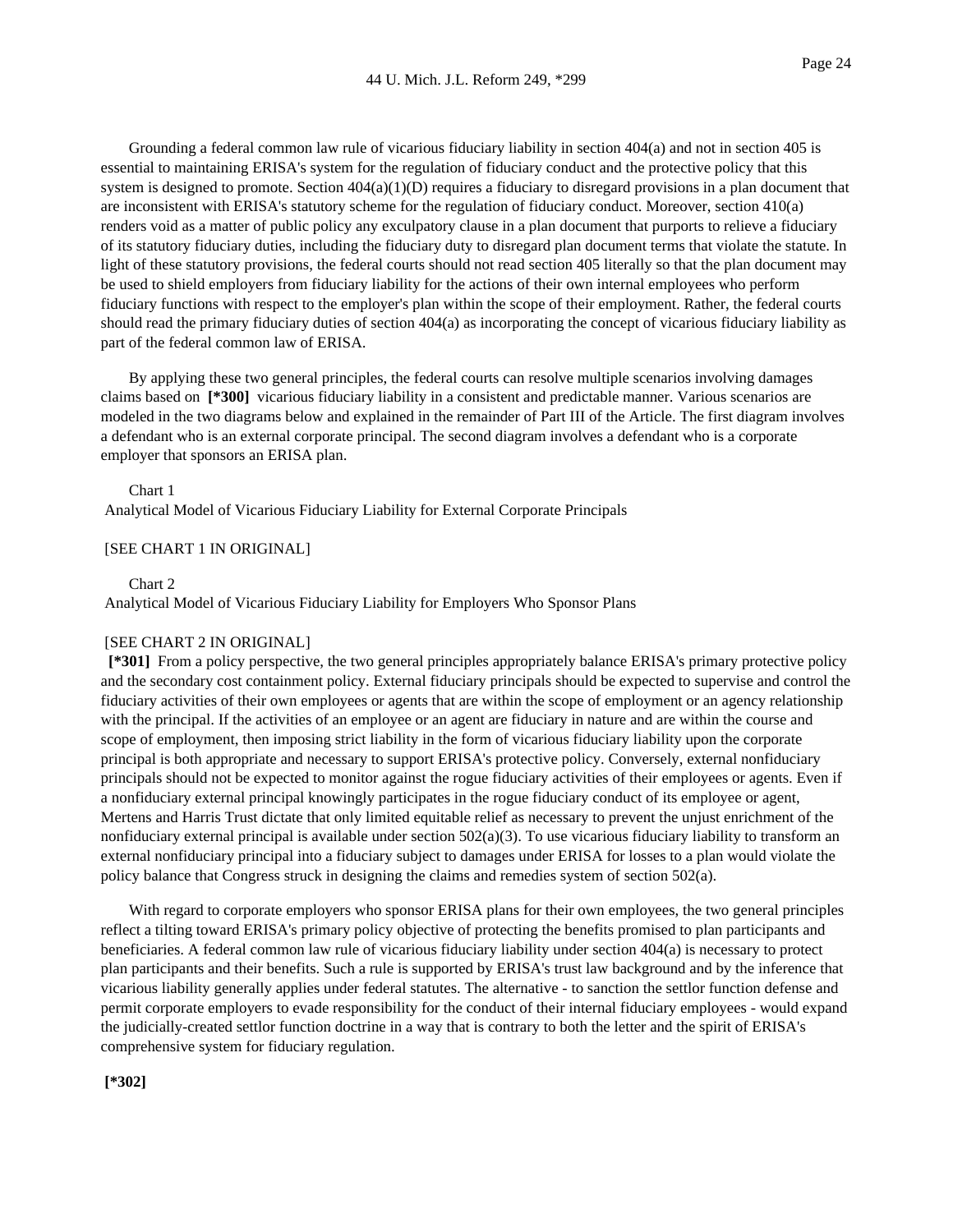# C. Illustrations of the Two General Principles

The real problem in vicarious liability, in fact, is not so much the rectitude of its basal principles, as the degree in which they are to be applied. n221

Part III.C of the Article provides illustrations and explanations of how the federal courts should apply the two general principles to analyze and resolve different types of cases involving assertions of vicarious fiduciary liability. Consistent with the two diagrams presented above, the illustrations are organized by two main categories of defendants: (1) claims against external corporate principals; and (2) claims against a corporate employer who sponsors an ERISA plan for its own employees.

1. Claims Involving External Corporate Principals

The named fiduciary for an ERISA plan may hire external corporate fiduciaries to assist in the named fiduciary's administration and management of the plan. A named fiduciary also may hire external corporate principals to provide services for the plan that are not fiduciary in nature. Four scenarios illustrating possible cases involving both fiduciary and nonfiduciary external corporate principals are discussed below. For each case, the federal courts must determine whether a claim based on vicarious fiduciary liability may be brought under ERISA against the external corporate principal.

a. Named Fiduciary Has Informal Arrangement with an External Fiduciary (Case #1)

A named fiduciary may hire an external corporate fiduciary to assist in the administration and management of the plan. In Case #1, the named fiduciary's delegation of its fiduciary responsibilities to an external corporate fiduciary is established through an informal arrangement and not pursuant to a formal 405(c) arrangement specified in the plan document.

In Case #1, the external corporate fiduciary is subject to vicarious fiduciary liability under ERISA for the fiduciary actions of its own employees. The external corporate fiduciary may be sued under **[\*303]** section 502(a)(2) for damages recoverable by the plan resulting from a breach of fiduciary duty under section 404(a) by one of its employees. Or, the external corporate fiduciary may be sued under section  $502(a)(3)$  for equitable relief if individual relief is sought by the plaintiff.

The named fiduciary in Case #1 is strictly liable for any breach of fiduciary duty by the external corporate fiduciary due to the named fiduciary's utilization of an informal arrangement in structuring the relationship with the external corporate fiduciary. <sup>n222</sup> This strict liability eliminates the need for the federal court to engage in an analysis of the named fiduciary's co-fiduciary duties under section 405(a) or the named fiduciary's duty to monitor the external corporate fiduciary under section 405(c). The named fiduciary may be sued for damages payable to the plan under section  $502(a)(2)$  for any breach of fiduciary duty by the external corporate fiduciary, or for equitable relief under section  $502(a)(3)$  if individual relief is sought by the plaintiff.

b. Named Fiduciary Has Formal Section 405(c) Arrangement with an External Fiduciary (Case #2)

In Case #2, the named fiduciary designates an external corporate fiduciary to perform all or part of its fiduciary responsibilities pursuant to a formal 405(c) arrangement. For example, if the plan is an insured health care or disability plan, the named fiduciary may formally designate the insurance company that provides the group insurance policy for the plan to administer claims under the plan. Or, if the plan is a self-insured health care plan, the named fiduciary may formally delegate claims administration to an external corporate fiduciary with expertise in processing health care claims.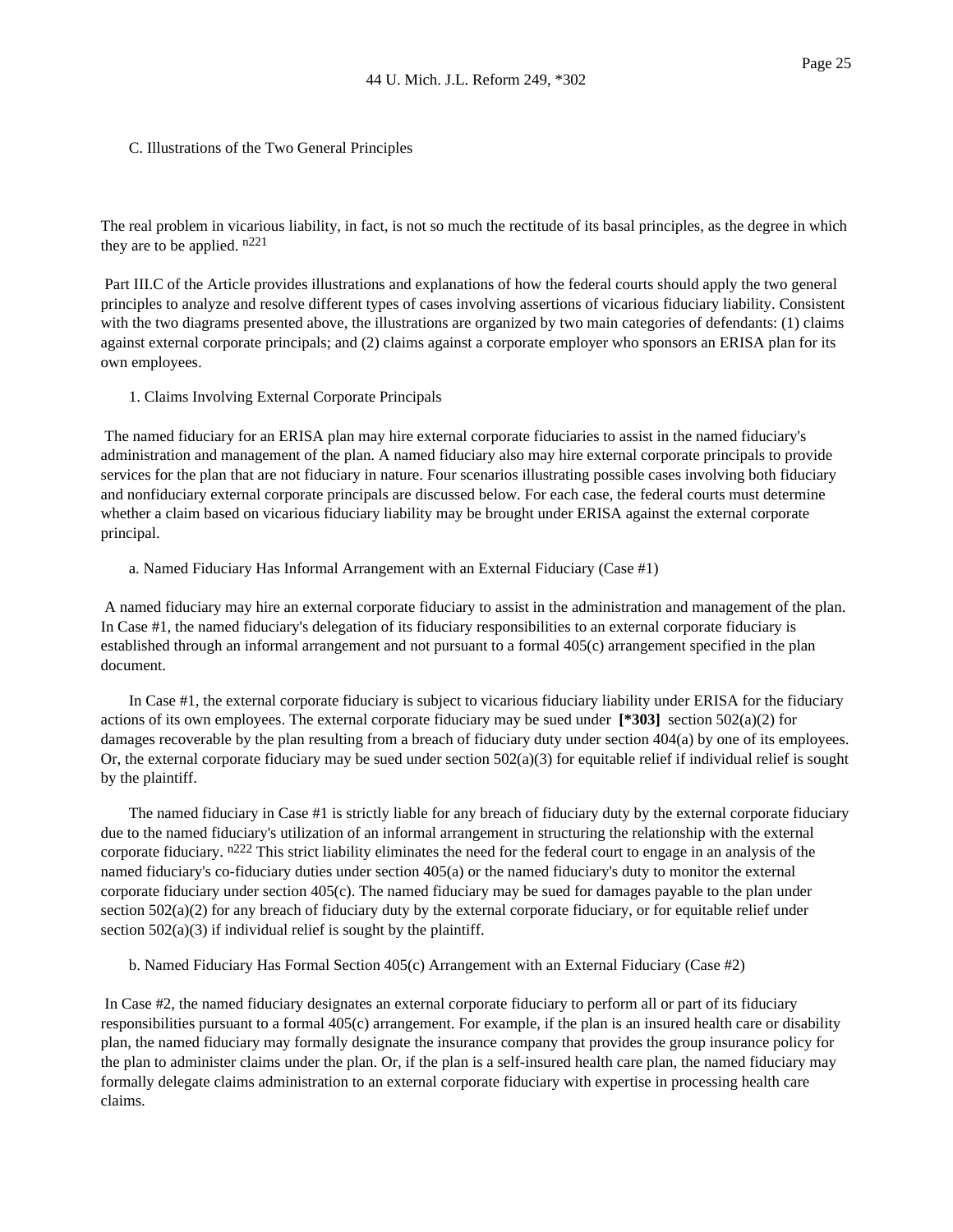In Case #2, the same general principle of vicarious fiduciary liability applies to the external corporate principal as in Case #1. The external corporate principal is subject to vicarious fiduciary liability under ERISA for the fiduciary actions of its own employees. The external corporate principal may be sued for damages recoverable by the plan resulting from the breach of fiduciary duty under **[\*304]** section 502(a)(2), or for equitable relief under section  $502(a)(3)$  if individual relief is sought by the plaintiff.

Case #1 differs from Case #2 with respect to the potential fiduciary liability of the named fiduciary for the actions of the external fiduciary. By utilizing a formal 405(c) arrangement to designate the external corporate fiduciary to perform part of the named fiduciary's responsibilities (e.g., clams administration), the named fiduciary is no longer strictly liable for the fiduciary conduct of the external corporate fiduciary. n223 The named fiduciary's liability is reduced to co-fiduciary liability under the factual circumstances described in section 405(a), or based on a failure to monitor under section  $405(c)(2)$ . The details of the analysis of the named fiduciary's co-fiduciary liability under section 405 are discussed in Case #7.

c. Ignorant External Nonfiduciary Principal with a Rogue Fiduciary Employee or Agent (Case #3)

Case #3 arises when the named fiduciary hires an external corporate principal to perform services related to the plan that are not fiduciary in nature. For example, the named fiduciary may hire a law firm, accounting firm, or actuarial firm to provide professional services to the plan. Or, an insurance company or a broker-dealer may sell its insurance or investment products to the plan. In Case #3, a "rogue" employee or agent of the nonfiduciary principal acts in an unauthorized manner outside of the scope of employment or the agency relationship with the nonfiduciary principal and, unknown to the nonfiduciary principal, serves as a fiduciary with respect to an ERISA plan.

The rogue employee or agent is, of course, always personally liable under section 409(a) for the individual's own misconduct as a fiduciary with respect to the plan.  $n^{224}$  As a functional fiduciary, the rogue employee or agent may be sued for damages recoverable by the plan resulting from a breach of fiduciary duty under section 502(a)(2), or for equitable relief under section  $502(a)(3)$  if individual relief is sought by the plaintiff. But if the rogue employee or agent is insolvent, then the plaintiff may attempt to look to the external nonfiduciary principal to satisfy the liability.

In Case #3, Mertens and Harris Trust dictate that no claim may be brought under ERISA against the ignorant nonfiduciary principal. **[\*305]** Assuming that original relationship between the plan and the external principal was nonfiduciary in nature, then the federal courts should not impose vicarious fiduciary liability upon the external principal for fiduciary conduct by a rogue employee or agent that is outside of the scope of employment or the agency relationship with the principal.

d. External Nonfiduciary Principal Who "Knows" of the Rogue Fiduciary Activities of an Employee or Agent (Case #4)

Case #4 presents the situation where an external principal originally is hired as a nonfiduciary to provide professional services or products to a plan. The plaintiff alleges that the external nonfiduciary principal had "knowledge" of the fiduciary conduct of a rogue employee or agent that was outside of the authorized scope of employment, or even that the principal "participated" in the rogue fiduciary conduct.

To resolve Case #4, the federal courts must extend the reasoning of the Supreme Court's precedents in Mertens and Harris Trust to a new factual situation. In both Mertens and Harris Trust, the Supreme Court assumed that the employees of the external nonfiduciary principal acted within the scope of employment. Case #4 is distinctly different. In Case #4 the fiduciary conduct of the employee or agent is outside the scope of employment or the agency relationship with the nonfiduciary principal, but the principal allegedly had "knowledge" of or even "participated" in the rogue fiduciary conduct.

In Case #4, section 502(l) modifies the traditional common law rule of respondeat superior that an employer may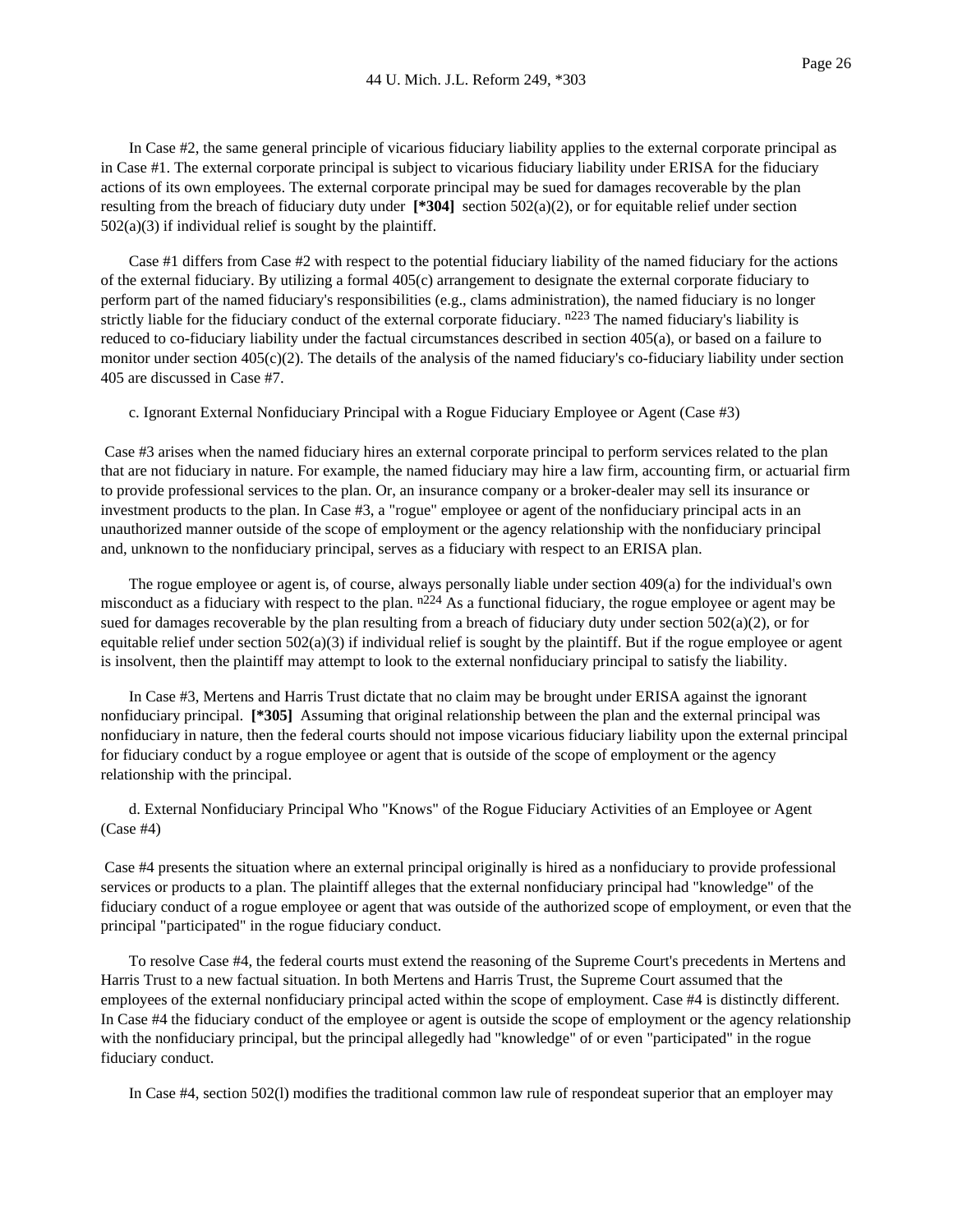ratify, and thereby become strictly liable for, the unauthorized activities of an employee or agent. Even if the nonfiduciary principal "knowingly participates" in the rogue fiduciary's conduct (within the meaning of section 502(l)), the nonfiduciary principal is not transformed into a fiduciary. Case #4 requires the federal courts to indulge in a case-by-case, facts and circumstances determination of "knowing participation" within the meaning of section 502(l). Under the reasoning of Harris Trust, "knowing participation" in the fiduciary breach of duty by the rogue employee or agent under section 502(l) is a prerequisite to bringing a claim against the nonfiduciary corporate principal under section  $502(a)(3)$ . If the nonfiduciary principal has "knowingly participated" in the breach of fiduciary duty by of its employee or agent, and has accepted a monetary benefit, then the federal courts may award restitution **[\*306]** under section  $502(a)(3)$  as necessary to prevent the unjust enrichment of the nonfiduciary principal. In no instance, however, should the federal court make "knowing participation" by the nonfiduciary principal the basis for a section  $502(a)(2)$ claim for damages, which is the remedy available against a breaching fiduciary. To do so would substantially undermine ERISA's cost containment policy and upset the balance that Congress struck in carefully crafting the claims and remedies provisions of section 502(a).

2. Claims Involving Corporate Employers Who Sponsor ERISA Plans and Their Internal Fiduciary Employees

Claims against corporate employers who sponsor ERISA plans for their own employees are the most challenging for the federal courts to analyze because of the multiple roles the employer may play in relation to the company's plan. Under the judicially-created settlor function doctrine, the employer acts in its settlor capacity and not as a fiduciary when designing the terms of the plan document. When designing the plan document, the corporate employer may decide to make the company the plan's named fiduciary. Alternatively, the employer may identify an individual officer or employee, or a committee composed of officers and employees, as the named fiduciary for the plan. The corporate employer also may include in the plan document a formal 405(c) arrangement by which the named fiduciary may designate other persons to perform the named fiduciary's responsibilities in operating and managing the plan. Six scenarios illustrating possible variations on these themes are presented and analyzed below.

# a. Employer as Named Fiduciary: Informal Arrangement with an Internal Fiduciary Employee (Case #5)

In Case #5, the plan document identifies the corporate employer as the named fiduciary for the plan. The employer's fiduciary duty to manage and administer the plan as the named fiduciary is delegated to one or more of the employer's own internal employees under an informal arrangement.

The corporate employer in Case #5 is responsible as the named fiduciary for the plan for the entire management and operation of the plan by its fiduciary internal employees, whether or not those employees act as fiduciaries with respect to the plan within the **[\*307]** scope of their employment. This result occurs because, absent use of a formal 405(c) arrangement to delegate its fiduciary responsibilities, as the named fiduciary for the plan the corporate employer is liable for the entire operation, management, and administration of the plan. Thus, in Case #5 the federal courts should not apply a federal common law rule of vicarious fiduciary liability to the corporate employer and entertain arguments concerning whether an internal employee acted within the scope of employment in committing a breach of fiduciary duty with respect to the plan. Section 402 and implementing Department of Labor regulations specify that, as the named fiduciary for the plan who did not use a formal 405(c) arrangement to delegate its fiduciary responsibilities, the corporate employer is strictly liable for the entire management and operation of the plan. n<sup>225</sup>

b. Employer as Named Fiduciary: Formal Section 405(c) Arrangement with an Internal Fiduciary Employee (Case #6)

Case #6 is similar to Case #5 in that the plan document identifies the corporate employer as the named fiduciary. Case #6 differs from Case #5 in that the corporate employer utilizes a formal 405(c) arrangement to allocate or delegate all or part of the employer's fiduciary responsibility to manage and administer the plan to an internal fiduciary employee (or, to a committee of employees).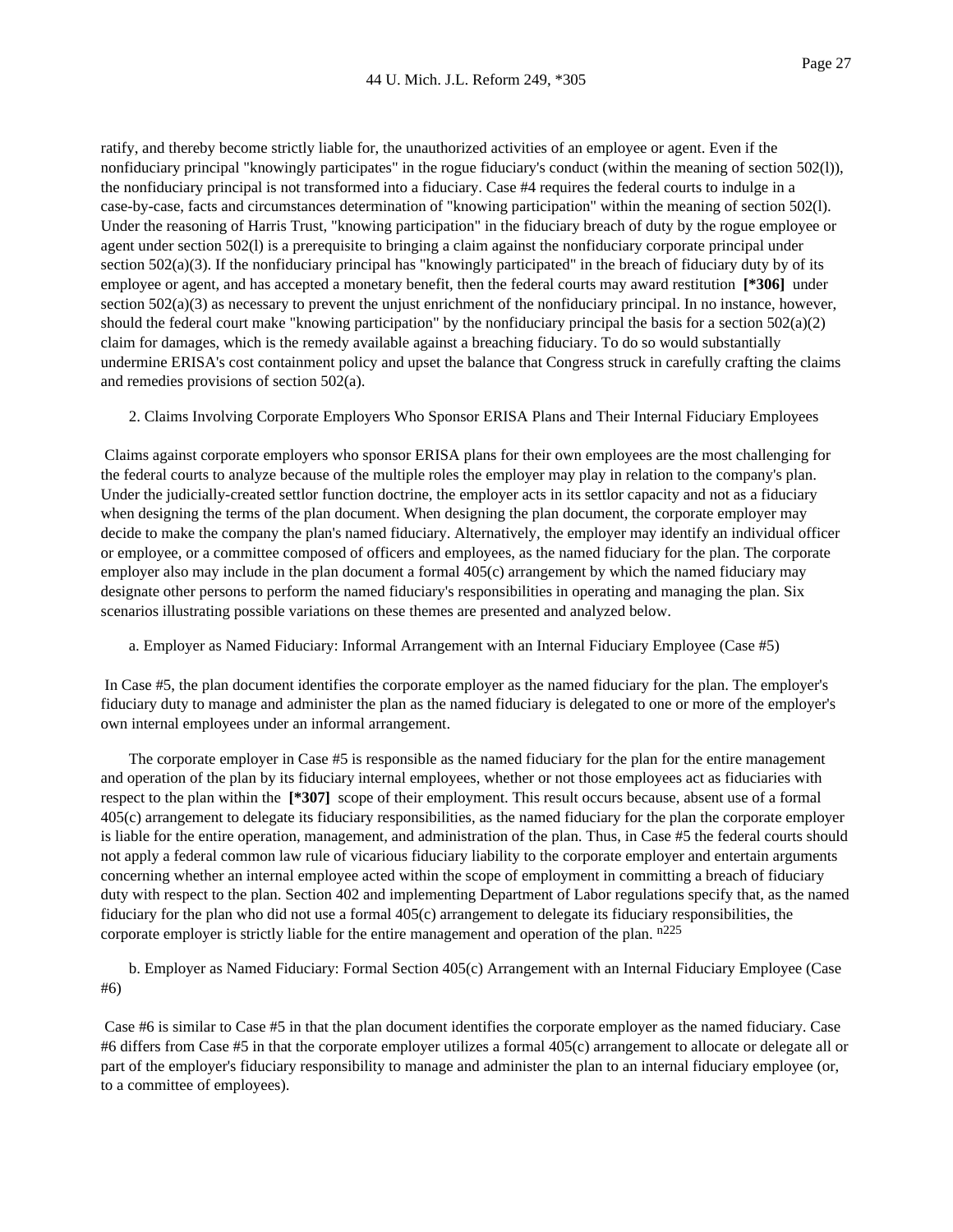In Case #6, unlike Case #5, at the outset of the analysis the federal court should determine if the internal fiduciary employee's breach of fiduciary duty under section 404(a) occurred while acting within the scope of employment. If so, vicarious fiduciary liability should apply, and the breaching fiduciary employee should be characterized as acting on behalf of the corporate employer under section 404(a), not as a separate co-fiduciary with respect to the corporate employer under section 405. The conduct of the employee that resulted in a breach of a fiduciary duty under section 404(a) is imputed to the corporate employer under a rule of vicarious fiduciary liability, thereby making the employer strictly liable under section 409(a) for the employee's fiduciary misconduct. In Case #6, the federal courts should not entertain a claim against the corporate employer for a breach of a co-fiduciary duty under section 405(a).

**[\*308]** For Case #6, the extent of the corporate employer's vicarious fiduciary liability turns on the scope of employment of the breaching fiduciary employee. The entire scope of employment for the employee may consist of fiduciary functions. For example, the delegated employee may have been hired solely to serve as the internal administrator for the employer's plan. Alternatively, the employee's scope of employment may include both fiduciary and nonfiduciary tasks. To illustrate, assume that pursuant to a formal 405(c) procedure the corporate employer has designated an administrative committee composed of officers and employees to administer the employer's plan. One of the members of the administrative committee also may be the chief financial officer of the company, who is responsible for the nonfiduciary task of preparing and signing the company's financial statements. In situations where the scope of employment includes both fiduciary and nonfiduciary tasks, the federal court must engage in a case-by-case, facts and circumstances analysis of fiduciary tasks performed by the officer or employee, which are subject to the fiduciary duties of section 404(a), and nonfiduciary tasks performed by the employee, to which ERISA fiduciary duties (and vicarious fiduciary liability) do not apply.

c. Employer as Named Fiduciary: Formal Section 405(c) Arrangement with an External Fiduciary (Case #7)

Case #7 is factually the same as Case #2, but analyzed from the perspective of the corporate employer's potential co-fiduciary liability. In Case #7, the plan document identifies the corporate employer as the named fiduciary for the plan. As the named fiduciary, the corporate employer utilizes a formal 405(c) arrangement to designate an external fiduciary to perform all or part of the fiduciary tasks associated with operating and managing the plan. For example, the fiduciary responsibility for claims administration for the employer's plan may be delegated to an external fiduciary who has the power to approve or deny claims for benefits under the plan. Or, the employer's fiduciary duty to communicate with participants and beneficiaries concerning their benefits under the plan may be delegated to an external fiduciary.

In Case #7, the corporate **[\*309]** employer as the named fiduciary for the plan and the external fiduciary are co-fiduciaries with respect to each other and the employer's plan. Because the corporate employer as the plan's named fiduciary used a formal 405(c) arrangement to designate the external fiduciary, the corporate employer potentially is liable for a fiduciary breach by the external fiduciary as a co-fiduciary under section 405. Vicarious fiduciary liability does not apply under Case #7. Rather, the corporate employer is jointly and severally liable for any breach of fiduciary duty by the external fiduciary only if the corporate employer had actual or constructive knowledge of a breach by the external fiduciary under section  $405(a)(1)$  or section  $405(a)(3)$ , if the corporate employer failed to monitor the external fiduciary under section 405(c)(2), or if the corporate employer's own fiduciary breach enabled the external fiduciary's breach under section 405(a)(2).

d. Committee as Named Fiduciary: Informal Arrangement with an Internal Fiduciary Employee (Case #8)

Case #8 is different from Cases #5 through #7 in that the corporate employer, in its settlor capacity, has designed the plan document to designate a committee composed of internal officers and employees as the named fiduciary for the plan. n<sup>226</sup> The committee informally designates other internal fiduciary employees to perform the committee's fiduciary responsibilities with respect to the plan.

Case #8 presents the settlor function defense, where the corporate employer has attempted to avoid fiduciary liability altogether by designing the plan so that a committee composed of internal officers or employees is the named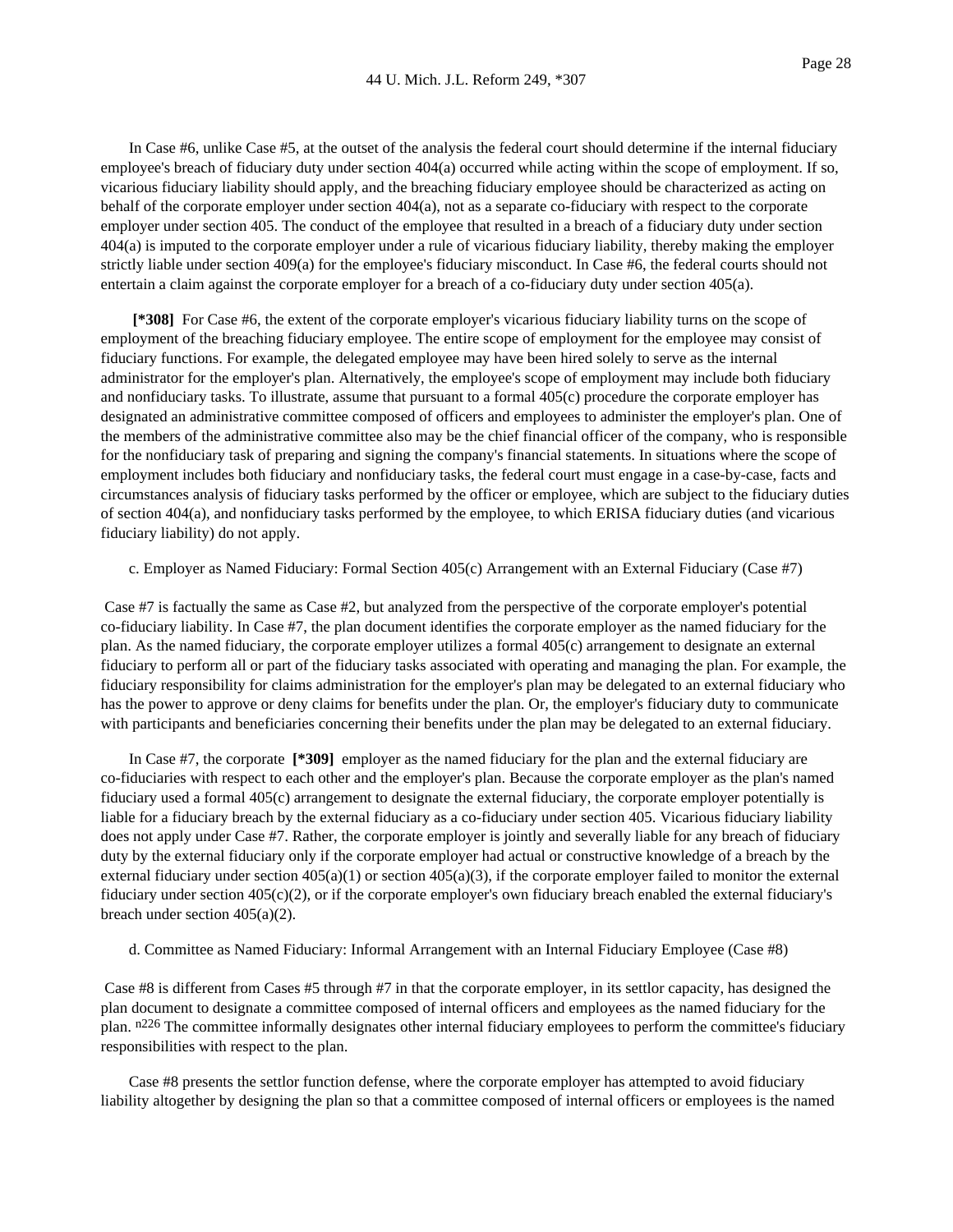fiduciary for the plan. Under a federal common law rule of vicarious liability, the corporate employer cannot use the plan document as a shield in Case #8 to achieve a different result than in Case #5. In Case #8, the fiduciary actions of the members of the committee are within the scope of their employment. Therefore, the corporate employer is vicariously liable for the fiduciary actions of the committee members under section 404(a).

e. Committee as Named Fiduciary: Formal Section 405(c) Arrangement with an Internal Fiduciary Employee (Case #9)

In Case #9, as in Case #8, the corporate employer in its settlor capacity has designed the plan document so that a committee composed of internal officers and employees is the named fiduciary for **[\*310]** the plan. Unlike Case #8, in Case #9 the committee in turn has used a formal 405(c) arrangement to designate other internal employees of the corporate employer to perform the committee's fiduciary responsibilities with respect to the plan. Under this double-layered plan fiduciary structure, the corporate employer potentially is two steps removed from the internal fiduciary employee who breaches a primary fiduciary duty under section 404(a).

Case #9 again presents the settlor function defense, where the corporate employer has attempted to avoid fiduciary liability altogether by designing the plan as a shield against potential liability for the conduct of its own internal fiduciary employees. Under a federal common law rule of vicarious fiduciary liability, the corporate employer cannot use the plan document as a shield in Case #9 to achieve a different result than in Case #6. In Case #9, the fiduciary actions of the members of the committee and other internal employees are within the scope of their employment. Therefore, the corporate employer is vicariously liable under section 404(a) for the fiduciary actions of the committee members or other internal fiduciary employees that occur during the course and within the scope of their employment.

f. Committee as Named Fiduciary: Formal Section 405(c) Arrangement with an External Fiduciary (Case #10)

Case #10 is similar to Cases #8 and #9 in that the corporate employer has designed the plan document so that a committee composed of internal officers and employees is the named fiduciary for the plan. Case #10 is different in that instead of using a formal 405(c) arrangement to designate other internal employees to perform the committee's fiduciary responsibilities, the committee uses a formal 405(c) arrangement to designate external fiduciaries to perform all or part of the committee's fiduciary responsibilities as the named fiduciary for the plan. n227

Vis-a-vis the relationship between the corporate employer and the committee members, Case #10 presents the settlor function defense. The corporate employer has attempted to avoid fiduciary liability by designing the plan so that a committee composed of internal officers and employees is the named fiduciary for the plan. **[\*311]** Under a federal common law rule of vicarious liability, the corporate employer cannot use the plan document as a shield against the fiduciary actions of the committee members. In Case #10, the actions of the members of the committee are within the scope of their employment. Therefore, the corporate employer is vicariously liable for the fiduciary actions of the committee members under section 404(a).

Vis-a-vis the relationship between the committee and the external fiduciary, the committee as the named fiduciary and the external fiduciary are co-fiduciaries with respect to each other and the employer's plan. Because the committee used a formal section 405(a) procedure to designate the external fiduciary, the corporate employer (based on vicarious liability) and committee members are potentially liable for a fiduciary breach by the external fiduciary as a co-fiduciary under section 405. The corporate employer (based on vicarious liability) and the committee members are jointly and severally liable for any breach of fiduciary duty by the external fiduciary under section  $405(a)(1)$  or section  $405(a)(3)$ , a failure to monitor the external fiduciary under section  $405(c)(2)$ , or a breach by the committee members of a primary duty under section  $404(a)$  that enables the external fiduciary's breach under section  $405(a)(2)$ .

#### Conclusion

In enacting ERISA, Congress gave to the federal courts the authority to develop federal common law as needed to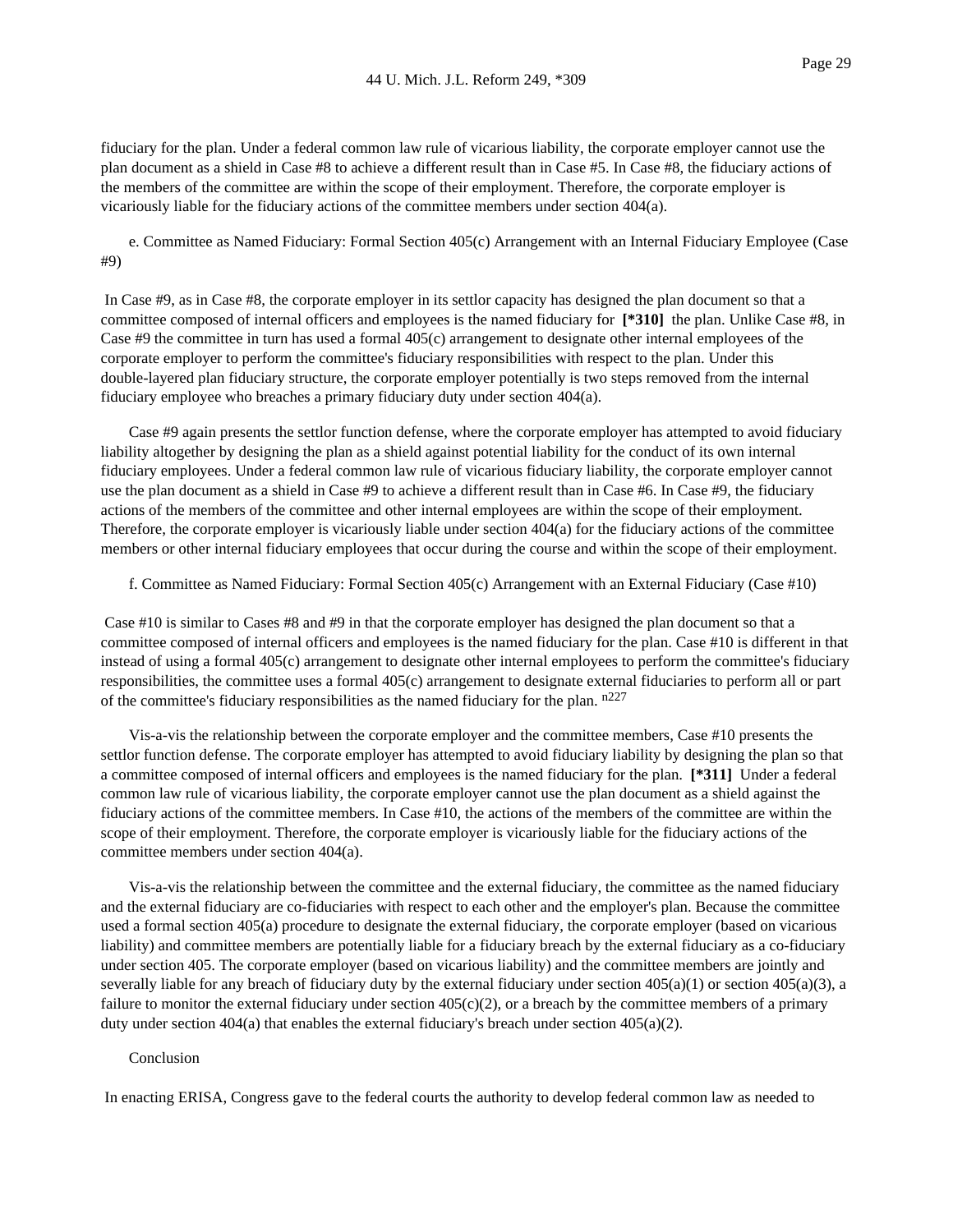buttress the rights and remedies created by the statute. This Article claims that the federal courts should develop a federal common law rule of vicarious fiduciary liability under ERISA based on the traditional scope of employment approach. In applying such a rule, the federal courts should be guided by two general principles. The first principle is that vicarious fiduciary liability should apply to a corporate principal whose own employees or agents perform fiduciary functions during the course and within the scope of their employment or agency relationship. This first principle is supported by a number of factors. First, the theoretical justifications for respondeat superior liability are consistent with the policy objectives of ERISA. Second, the common law of trusts, which formed the template for ERISA's fiduciary responsibility provisions, imposed respondeat superior liability upon a corporate trustee for the actions of its own internal employees. Third, ERISA's statutory language regulating fiduciary conduct, particularly the definition of a "person" and  $[*312]$  "personal" liability under section 409(a), are consistent with a federal common law rule of vicarious fiduciary liability. Fourth, prior Supreme Court decisions support the development of a federal common law rule of vicarious fiduciary liability. In Curtiss-Wright, the Supreme Court expressly acknowledged that ERISA incorporates general principles of corporate law. In Varity, the Supreme Court implicitly acknowledged that ERISA incorporates vicarious fiduciary liability. Finally, under the precedent established in Meyer v. Holley, the federal courts may infer that ERISA incorporates vicarious liability principles.

To be consistent with ERISA's statutory scheme for claims and remedies under section 502(a), a federal common law rule of vicarious liability must be limited by modifying the common law rule that imposed respondeat superior liability upon a principal who approved or ratified an agent's injurious conduct that occurred outside the scope of employment. This limitation applies in the context of external nonfiduciary corporate principals. The Supreme Court's reasoning in Mertens and Harris Trust indicates that the federal courts should not use vicarious fiduciary liability to subject a nonfiduciary corporate principal to damages claims as a fiduciary under section  $502(a)(2)$ . Even if the nonfiduciary corporate principal knowingly participated in the rogue fiduciary activities of its employee or agent, monetary relief against the nonfiduciary corporate principal should be limited under section  $502(a)(3)$  to restitution as necessary to prevent unjust enrichment of the nonfiduciary corporate principal. This limitation is based upon the statutory language of section 502(l), which as interpreted by Harris Trust forms the basis for bringing a claim against a nonfiduciary defendant under section 502(a)(3). According to Mertens, such a limitation on the monetary liability of a nonfiduciary is necessary to preserve the balance crafted by Congress between ERISA's primary protective policy and its secondary cost containment policy.

Doctrinally, the federal courts should ground a federal common law rule of vicarious fiduciary liability in the primary fiduciary duties of section 404(a) and not the co-fiduciary duties of section 405. When an internal employee of a corporate principal acts during the course and within the scope of employment as a fiduciary, the federal courts should characterize the employee as acting on behalf of the corporate principal. Under a rule of vicarious fiduciary liability, the corporate principal would be strictly liable for any breach by the internal fiduciary employee of the primary fiduciary duties contained in section 404(a).

**[\*313]** Finally, a federal common law rule of vicarious fiduciary liability is necessary to prevent employer overreaching under the settlor function defense. Absent a federal common law rule of vicarious fiduciary liability, an employer who sponsors an ERISA plan may abuse its settlor function powers and design the plan document as a shield against fiduciary responsibility for the actions of the employer's own internal fiduciary employees. This misuse of the nonfiduciary settlor power, which is contrary to both the letter and the spirit of ERISA's statutory provisions that regulate fiduciary conduct, would be prevented by a federal common law rule of vicarious fiduciary liability.

# **Legal Topics:**

For related research and practice materials, see the following legal topics: GovernmentsFiduciary ResponsibilitiesPensions & Benefits LawEmployee Retirement Income Security Act (ERISA)General OverviewTortsVicarious LiabilityEmployersGeneral Overview

# **FOOTNOTES:**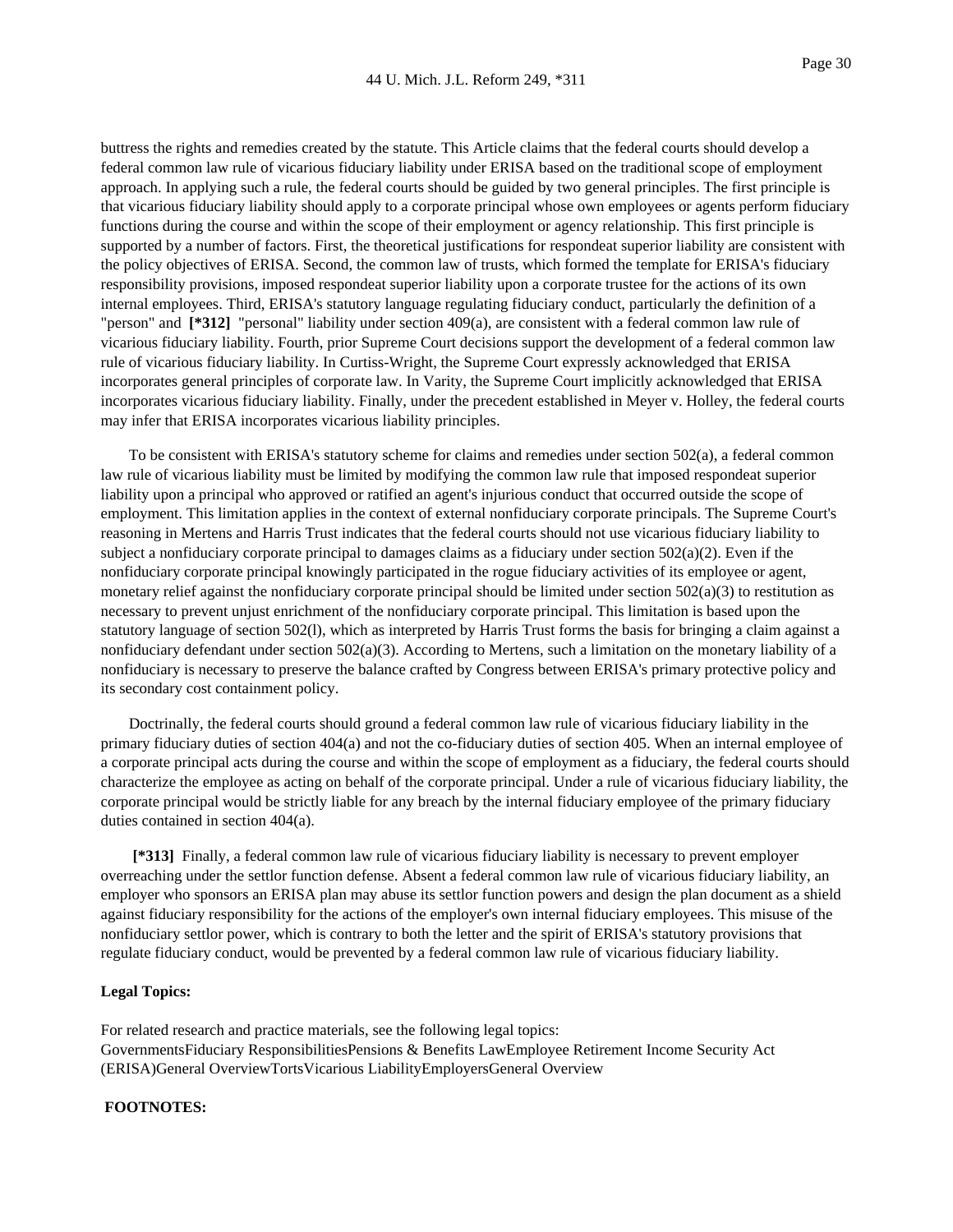n1. Employee Retirement Income Security Act of 1974, Pub. L. No. 93-406, 88 Stat. 829 (codified as amended in scattered sections of 26 & 29 U.S.C.).

n2. See, e.g., Heasley v. Belden & Blake Corp., 2 F.3d 1249, 1257-58 (3d Cir. 1993).

n3. See, e.g., Dameron v. Sinai Hosp. of Baltimore, Inc., 815 F.2d 975, 981-82 (4th Cir. 1987).

n4. See Curtiss-Wright Corp. v. Schoonejongen, 514 U.S. 73, 80-81 (1995).

n5. See Metro. Life Ins. Co. v. Glenn, 554 U.S. 105, 110-11 (2008); Firestone Tire & Rubber Co. v. Bruch, 489 U.S. 101, 111-13 (1989).

n6. See Sereboff v. Mid Atl. Med. Servs., Inc., 547 U.S. 356, 363-65 (2006) (equitable lien); Mertens v. Hewitt Assocs., 508 U.S. 248, 256 (1993) (injunction, mandamus, restitution).

n7. To simplify the presentation, the Article uses a single-employer plan as governing paradigm for discussion purposes.

n8. Franchise Tax Bd. v. Constr. Laborers Vacation Trust, 463 U.S. 1, 24 n.26 (1983) (quoting 129 Cong. Rec. 29942 (1974) (remarks of Sen. Javits)).

n9. See infra text accompanying notes 178 & 180.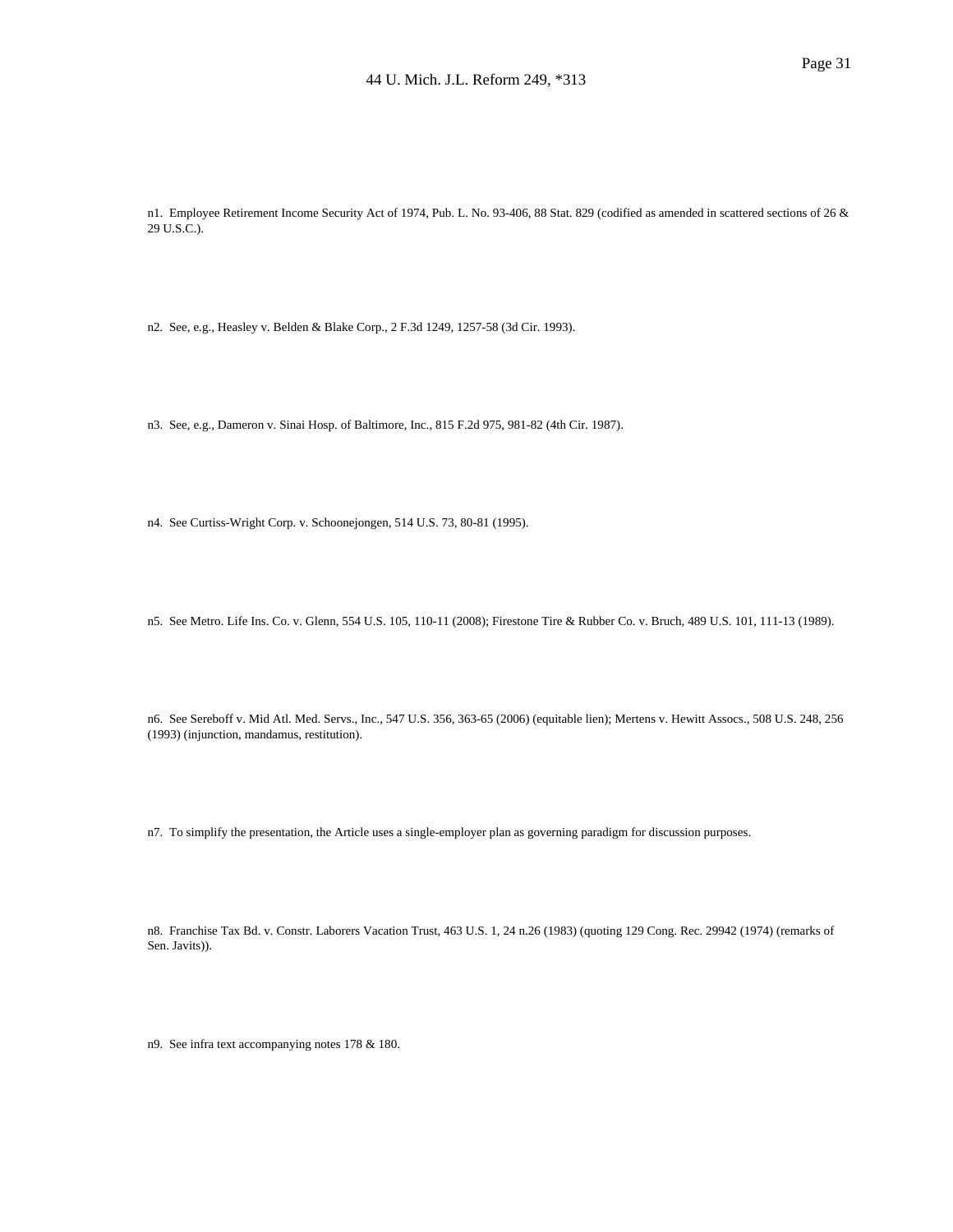n10. The one scholarly work to date attempting to analyze vicarious fiduciary liability claims under ERISA is a student piece. See Bradley P. Humphries, Comment, Assessing the Viability and Virtues of Respondeat Superior for Nonfiduciary Responsibility in ERISA Actions, 75 U. Chi. L. Rev. 1683 (2008).

n11. 29 U.S.C. § 1132(a) (2006).

n12. Id. § 1104(a).

n13. Id. § 1105.

n14. Id. § 1104(a)(1)(D).

n15. Id. § 1110.

n16. Hamilton v. Neff, 371 P.2d 157, 159 (Kan. 1962). The origins of the doctrine are rooted in feudal times. The master of the household was responsible for the actions of servants who were attached to his household, just as the master was held responsible for the acts of his own family members. See John H. Wigmore, Responsibility for Tortious Acts: Its History, 7 Harv. L. Rev. 315, 330-36 (1894).

n17. Konradi v. United States, 919 F.2d 1207, 1210 (7th Cir. 1990) (Posner, J.).

n18. See, e.g., Riley v. Standard Oil Co., 132 N.E. 97 (N.Y. 1921). See generally Young B. Smith, Frolic and Detour, 23 Colum. L. Rev. 444 (1923).

n19. See Restatement (Third) of Agency § 2.04 (2006).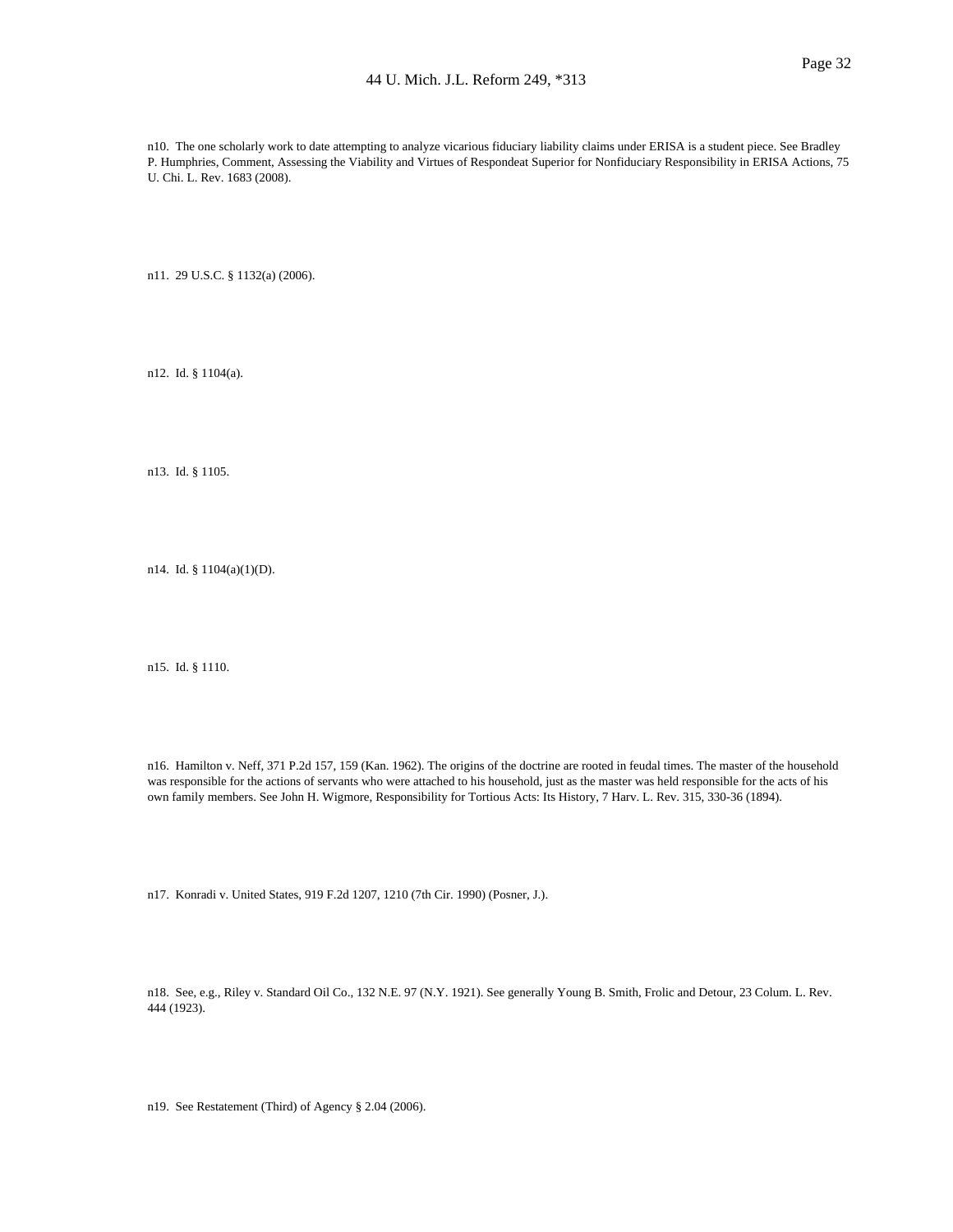n20. See Restatement (Second) of Agency § 218 (1958).

n21. See Harold J. Laski, The Basis of Vicarious Liability, 26 Yale L.J. 105, 132-33 (1916) ("Nor ought the corporation to avoid responsibility on the ground that it is mindless. Such a view has long been regarded as untenable... . It would be intolerable if corporate enterprise did not imply corporate responsibility.").

n22. See 10 Fletcher Cyc. Corp. § 4877 ("A corporation is liable ... whenever a tortious act is committed by an agent within the scope of the agent's authority and in the course of the agent's employment.").

n23. 3 id. § 790; see also 19 C.J.S. Corporations § 727 (2007) (stating that knowledge or notice to an agent acquired in the ordinary discharge of duties for the corporation is imputed to the corporation).

n24. See 10 Fletcher Cyc. Corp. § 4877; 19 C.J.S. Corporations § 727 (2007).

n25. See Martin Marietta Corp. v. Gould, Inc., 70 F.3d 768, 773 (4th Cir. 1995) ("When the agent is acting outside the scope of the agency relationship, the legal fiction that the agent and the principal share an identity of interest is destroyed."); 3 Fletcher Cyc. Corp. § 820. See generally Alan O. Sykes, The Boundaries of Vicarious Liability: An Economic Analysis of the Scope of Employment Rule and Related Legal Doctrines, 101 Harv. L. Rev. 562 (1988).

n26. Oliver Wendell Holmes, Jr., Agency, 4 Harv. L. Rev. 345, 345 (1891). Fundamentally, Holmes objected on personal responsibility grounds based on the argument that "common-sense is opposed to making one man pay for another man's wrong, unless he has actually brought the wrong to pass." Oliver Wendell Holmes, Jr., Agency, II, 5 Harv. L. Rev. 1, 14 (1891). The cynical view justifying respondeat superior liability is that the employer has the proverbial "deep pocket." See Richard A. Epstein, Cases and Materials on Torts 379 (8th ed. 2004).

n27. Epstein, supra note 26, at 378.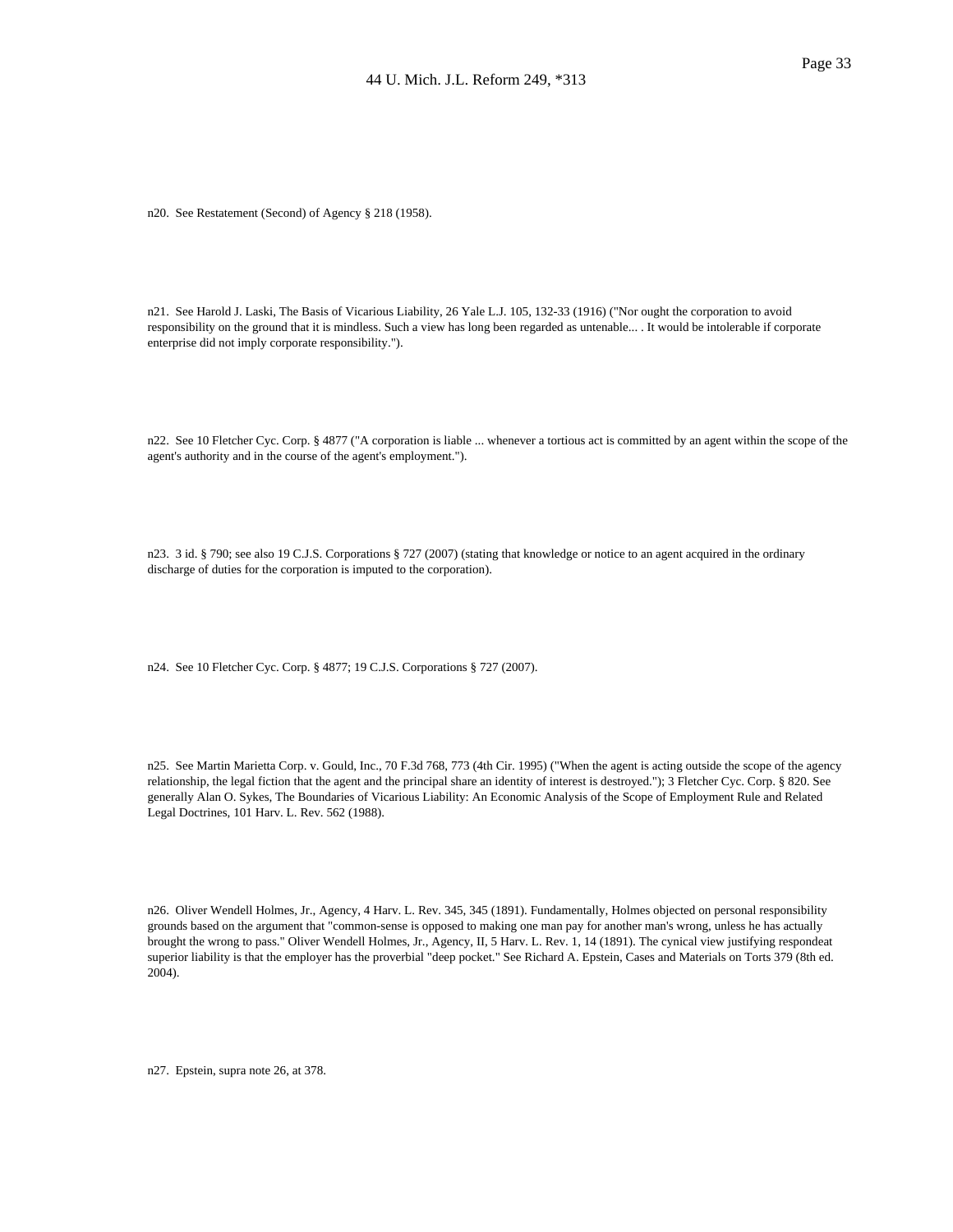n28. See T. Baty, Vicarious Liability 148 (1916); see also Young B. Smith, Frolic and Detour, 23 Colum. L. Rev. 444, 454-56 (1923) (discussing Baty). Baty's original nine rationales for imposing vicarious liability were: control; profit; revenge; carefulness and choice; identification; evidence; indulgence; danger; and satisfaction. Baty, supra, at 148.

n29. See P. S. Atiyah, Vicarious Liability in the Law of Torts 15 (1967).

n30. See id. at 15-18.

n31. See id. at 19-20.

n32. See id. at 20-21.

n33. See id. at 22.

n34. Id.

n35. Id. (emphasis added). Atiyah identified the principle of loss-distribution as the "other sound reason" for imposing vicarious liability. See id.

n36. Allinder v. Inter-City Prods. Corp., 152 F.3d 544, 553 (6th Cir. 1998).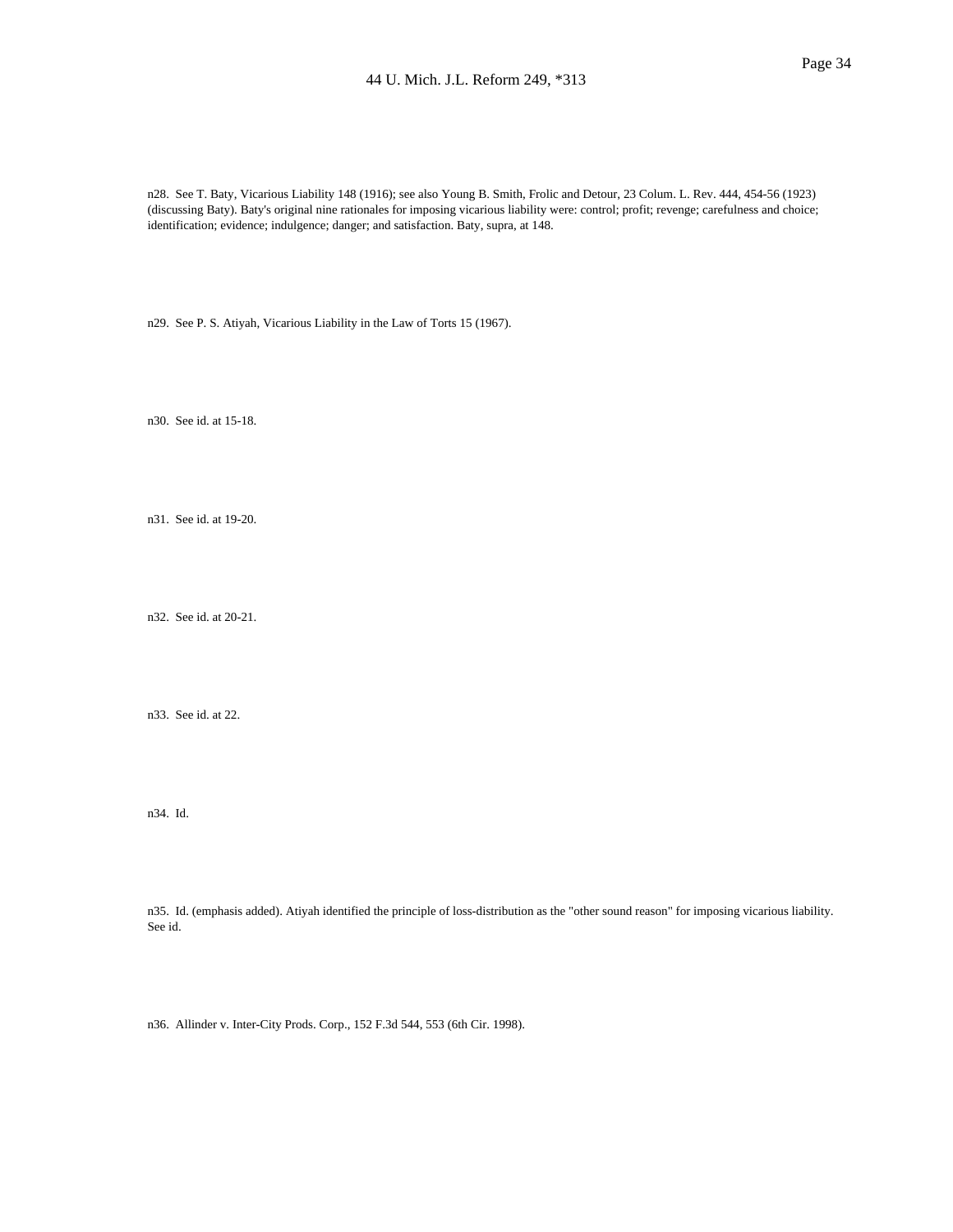n37. See Colleen E. Medill, Resolving the Judicial Paradox of "Equitable" Relief Under ERISA Section 502(A)(3), 39 J. Marshall L. Rev. 827, 848-50 (2006).

n38. See generally Guido Calabresi, The Cost of Accidents: A Legal and Economic Analysis (1970); Richard Posner, Economic Analysis of Law (7th ed. 2007); Guido Calabresi, Some Thoughts on Risk Distribution and the Law of Torts, 70 Yale L.J. 499 (1961); C. Robert Morris, Jr., Enterprise Liability and the Actuarial Process, 70 Yale L.J. 554 (1961).

n39. See generally Alan O. Sykes, The Economics of Vicarious Liability, 93 Yale L.J. 1231 (1984).

n40. Id.

n41. See 29 U.S.C. § 1109(a) (2006).

n42. See Sykes, supra note 39, at 1235-36.

n43. See 29 U.S.C. § 1110(a) (prohibiting exculpatory clauses as against public policy).

n44. See Sykes, supra note 39, at 1234, 1241-43.

n45. Under ERISA, the plan itself is considered an entity that may sue or be sued. See 29 U.S.C. § 1132(d)(1).

n46. Sykes, supra note 39, at 1253-56.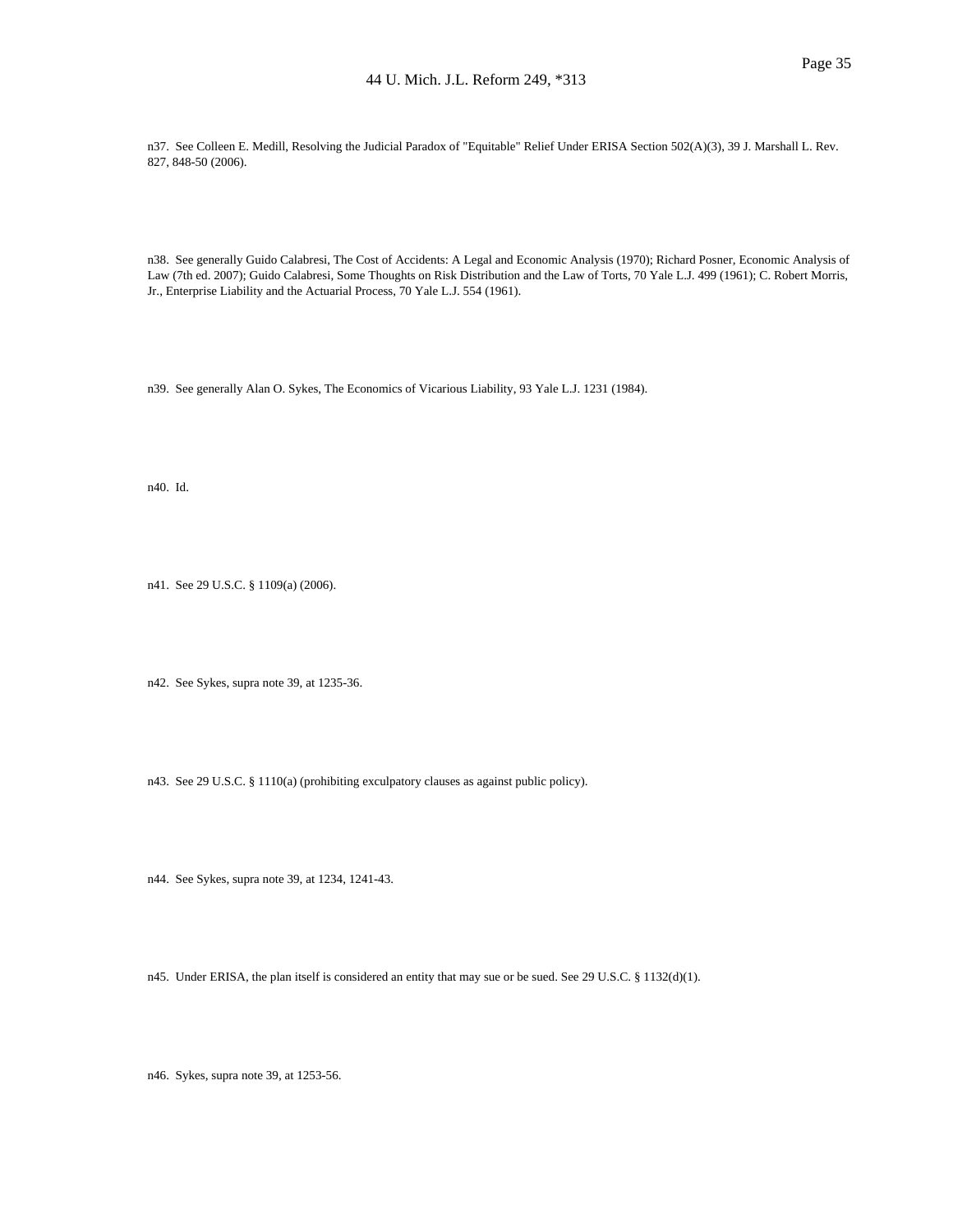n47. Id. at 1255.

n48. Id. at 1256. Due to the difficulty in estimating the offsetting transaction costs of monitoring imperfectly observable agent behavior against the "unambiguous welfare gains" from imposing vicarious liability, Sykes ultimately concludes that this scenario presents "an intermediate case" where a rule of vicarious liability may increase economic efficiency. Id. In other words, empirical evidence of the magnitude of utility gains and transaction costs is necessary to quantify the extent of the welfare gain.

n49. See 29 U.S.C. § 1112. The amount of the bond must be at least 10 percent of the plan funds handled by the person or persons covered by the bond during the prior plan year. The bond amount must be not less than \$ 1,000 or more than \$ 500,000 if the plan does not hold employer securities as a plan asset. If the plan holds employer securities as a plan asset, the maximum amount of the bond is increased from \$ 500,000 to \$ 1 million. Id.

n50. See, e.g., Cavalieri v. Gen. Elec. Co., No. 06cv315 (GLS/DRH), 2009 WL 2426001 (N.D.N.Y. Aug. 6, 2009) (approving settlement of \$ 40.15 million in damages and \$ 10 million in attorneys' fees); In re Delphi Corp. Sec., Deriv. and ERISA Litig., 248 F.R.D. 483, 491 (E.D. Mich. 2008) (approving settlement for \$ 47 million in damages); In re Healthsouth Corp. ERISA Litig., No. CV-03-BE-1700-S, 2006 WL 2109484 (N.D. Ala. June 28, 2006) (approving settlement of \$ 28.85 million in damages). For examples of private settlement amounts, see the data compilation by Nell Hennessey at http://www.erisasettlements.com.

n51. See discussion infra notes 155-158 and accompanying text.

n52. See Richard A. Epstein & Alan O. Sykes, The Assault on Managed Care: Vicarious Liability, ERISA Preemption, and Class Actions, 30 J. Legal Stud. 625, 636 (2001) (stating that vicarious liability places the employer's assets at risk and thereby gives employers an incentive to use their control over employees to induce them to behave more carefully).

n53. Cf. Meyer v. Holley, 537 U.S. 280 (2003) (analyzing vicarious employer liability under the federal Fair Housing Act); Faragher v. City of Boca Raton, 524 U.S. 775 (1998) (analyzing vicarious employer liability under Title VII).

n54. See H.R. Rep. No. 93-533, at 1 (1973), reprinted in 2 Subcomm. on Labor of the S. Comm. on Labor and Public Welfare, 94th Cong.,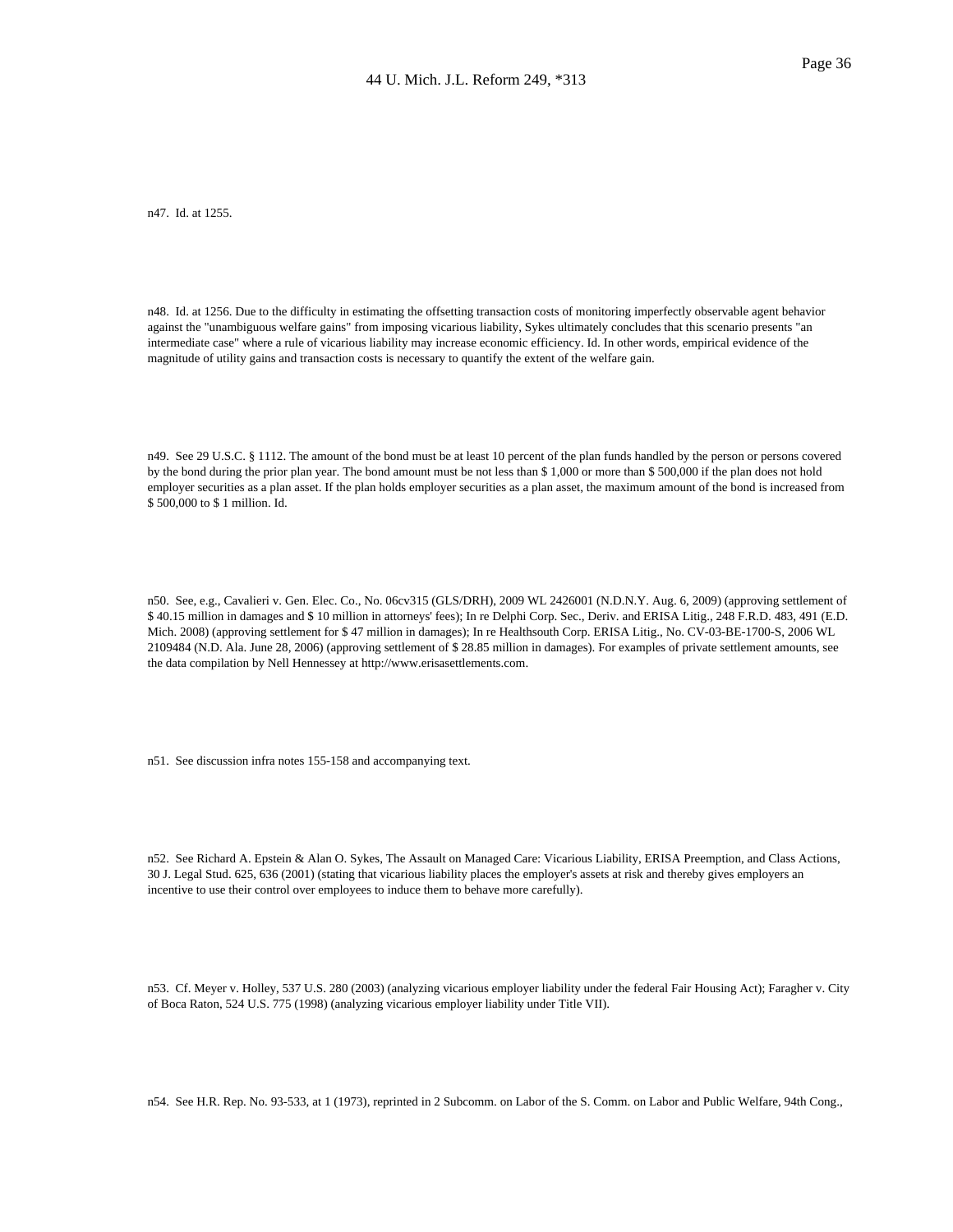Legislative History of the Employee Retirement Income Security Act of 1974, at 2348 (1976) [hereinafter Legis. Hist.].

n55. See Mass. Mut. Life Ins. Co. v. Russell, 473 U.S. 134, 148 n.17 (1985).

n56. See S. Rep. No. 93-127, at 3-7, 11 (1973), reprinted in 1 Legis. Hist. at 587, 589-93, 597; H.R. Rep. No. 93-533, at 2-4, 7-8 (1973), reprinted in 2 Legis. Hist. at 2349-51, 2354-55; Steven A. Sass, The Promise of Private Pensions (1997); James A. Wooten, The Employee Retirement Income Security Act of 1974: A Political History (2004); Michael S. Gordon, Introduction: The Social Policy Origins of ERISA, in Employee Benefits Law, at lxxix (2d ed. 2000); Michael S. Gordon, Overview: Why Was ERISA Enacted?, in Senate Special Comm. on Aging, 98th Cong., The Employee Retirement Income Security Act of 1974: The First Decade (1984).

n57. See Mass. Mut. Life Ins., 473 U.S. at 140 n.8; Private Welfare and Pension Plan Legislation: Hearings on H.R. 1045 Before the Gen. Subcomm. on Labor of the H. Subcommittee on Education and Labor, 91st Cong. 470-72 (1970) (statement of Sec'y of Labor); 120 Cong. Rec. 4279-80 (1974) (statement of Rep. Brademas); id. at 4277-78 (statement of Rep. Perkins); 119 Cong. Rec. 30,003 (1973) (statement of Sen. Williams); President's Comm. on Corporate Pension Funds & Other Private Ret. & Welfare Programs, Public Policy and Private Pension Programs (1965); R.C. James, Manipulation of a Joint Pension Board for Power Purposes: The Teamsters Experience, 20 N.Y.U. Conf. on Labor 381 (1968); F.M. Kleiler, The Law, The Pension Fund, and the Trustee, 20 N.Y.U. Conf. on Labor 395 (1968).

n58. See LaRue v. DeWolff, Boberg & Assocs., 552 U.S. 248, 255 (2008) (quoting J. Langbein, S. Stabille & B. Wolk, Pension and Employee Benefit Law 58 (4th ed. 2006)).

n59. See generally 29 U.S.C. § 1108(b)(2) (2006) (providing for exemptions to prohibited transaction rules).

n60. See Colleen E. Medill, The Individual Responsibility Model of Retirement Plans Today: Conforming ERISA Policy to Reality, 49 Emory L.J. 1, 5-9 (2000); Edward Zelinsky, The Defined Contribution Paradigm, 114 Yale L.J. 451, 471 (2004).

n61. See Metro. Life Ins. Co. v. Glenn, 554 U.S. 105, 110-11 (2009); Varity Corp. v. Howe, 516 U.S. 489, 497 (1996); Firestone Tire & Rubber Co. v. Bruch, 489 U.S. 101, 110-11 (1989); H.R. Rep. No. 93-1280, at 298-301 (1974) (Conf. Rep.), reprinted in 3 Legis. Hist. at 2565-68; H.R. Rep. No. 93-533, at 11-13 (1973), reprinted in 2 Legis. Hist. at 2358-60; S. Rep. No. 93-127, at 28-29, 33-34 (1973), reprinted in 1 Legis. Hist. at 614-15, 619-20. See generally John H. Langbein, What ERISA Means by "Equitable": The Supreme Court's Trail of Error in Russell, Mertens, and Great-West, 103 Colum. L. Rev. 1317 (2003). For a discussion of those instances where ERISA omitted areas of trust law that were inapplicable or inappropriate for the modern employee benefit plan, see id. at 1327-28.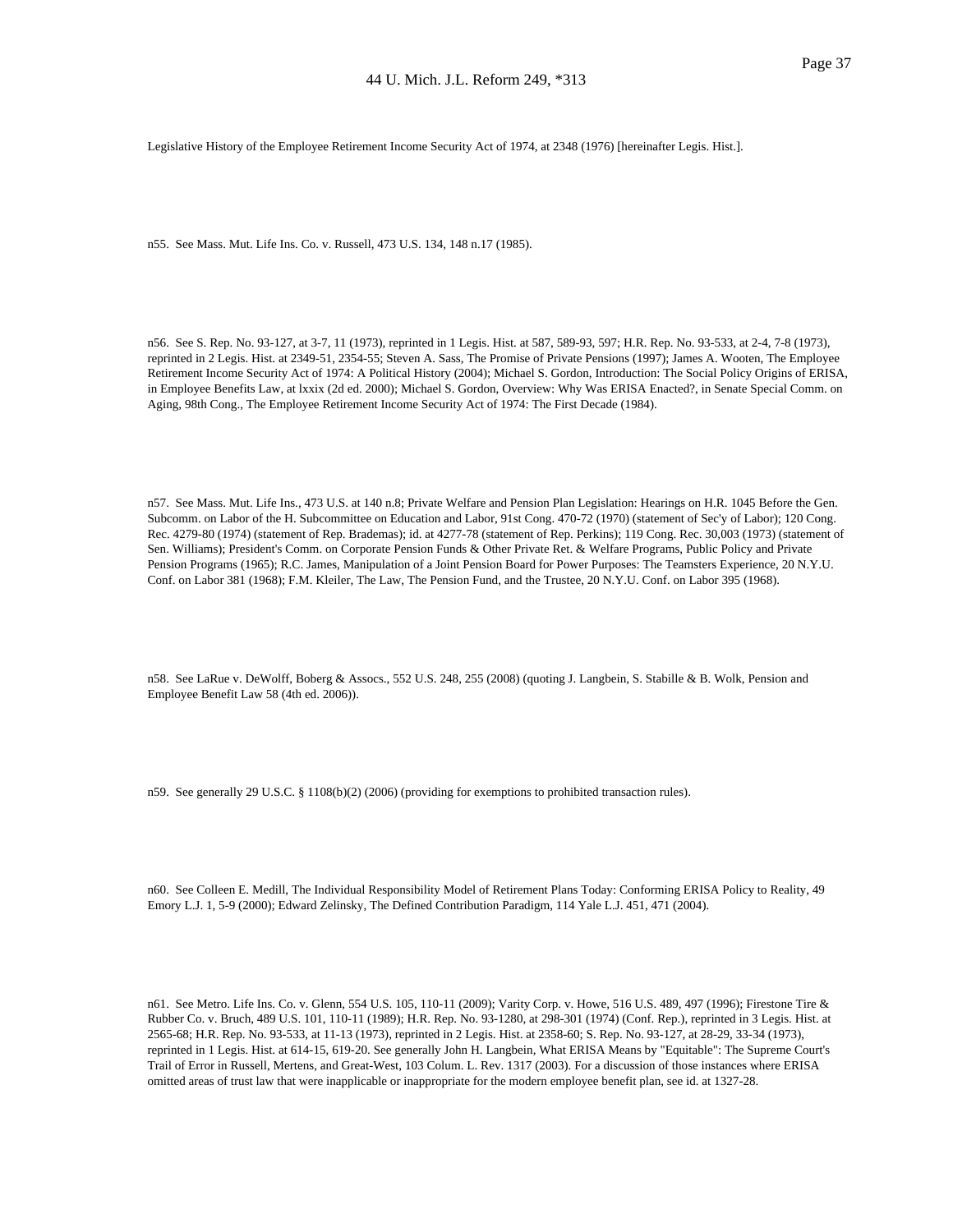n62. See Glenn, 554 U.S. at 110-11; Varity, 516 U.S. at 497; Firestone, 489 U.S. at 110-11.

n63. See Restatement (Second) of Trusts § 225 (1959); Austin Wakeman Scott & William Franklin Fratcher, The Law of Trusts § 225, at 414-16 (4th ed. 1988).

n64. Restatement (Second) of Trusts § 225; see also Scott & Fratcher, supra note 63.

n65. Restatement (Second) of Trusts § 225 cmt. b (emphasis added); see also Scott & Fratcher, supra note 63, § 225.2, at 418-19.

n66. See Restatement (Second) of Trusts § 225 cmt. b.

n67. E.g., In re Marcus, 2 F. Supp. 524, 525 (W.D. Pa. 1932); In re Estate of Lohm, 269 A.2d 451, 455 (Pa. 1970).

n68. E.g., In re Will of Hartzell, 192 N.E.2d 697, 705-07 (Ill. App. Ct. 1963); In re Estate of Mild, 136 A.2d 875, 883 (N.J. 1957).

n69. See Restatement (Second) of Trusts § 225 cmt. a (stating that a trustee is not liable for losses to the trust resulting for the improper conduct of the agent unless the trustee himself is guilty of a breach of trust).

n70. See Kenny v. Citizens Nat'l Trust & Savings Bank, 269 P.2d 641, 652 (Cal. Ct. App. 1954); New England Trust Co. v. Paine, 59 N.E.2d 263, 272-73 (Mass. 1945); see also Browning v. Fid. Trust Co., 250 F. 321, 324-25 (3d Cir. 1918) (holding that a corporation is liable for the acts of its employee/agents, even if one department has no knowledge of what has happened in another department because the corporation cannot divide itself into parts).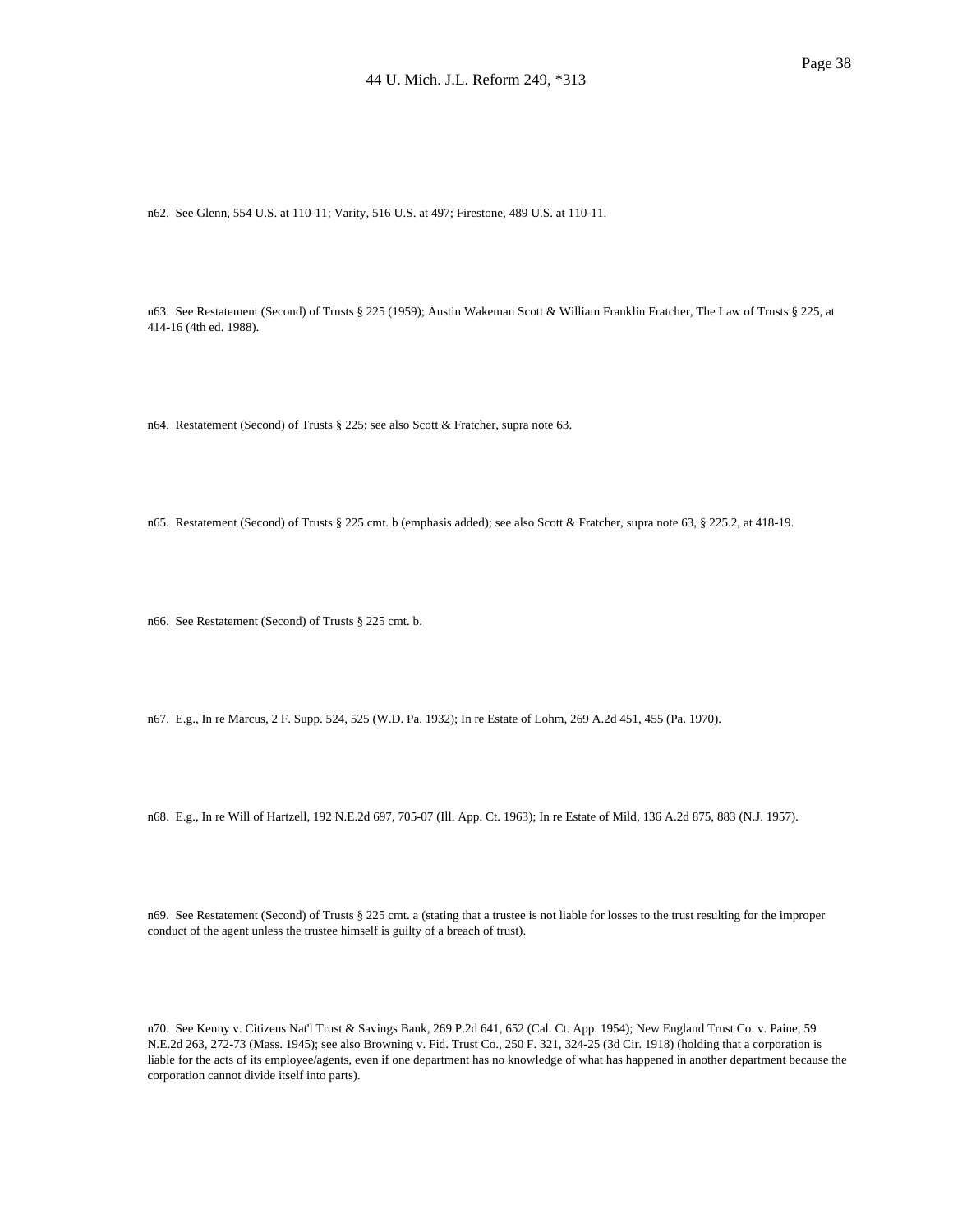n71. 341 U.S. 267 (1951).

n72. Id. at 272.

n73. Compare Restatement (Second) of Trusts § 225(2) (1959), with 29 U.S.C. § 1105(c)(2) (2006).

n74. See 29 U.S.C. § 1104.

n75. See id. § 1109(a).

n76. See Varity Corp. v. Howe, 516 U.S. 489, 496-97 (1996); Firestone Tire & Rubber Co. v. Bruch, 489 U.S. 101, 110-11 (1989).

n77. See Daniel Fischel & John H. Langbein, ERISA's Fundamental Contradiction: The Exclusive Benefit Rule, 55 U. Chi. L. Rev. 1105, 1107-08 (1988).

n78. 29 U.S.C. § 1103(a); see Fischel & Langbein, supra note 77, at 1107 (describing section 403 as a rule of mandatory trusteeship). ERISA section 403(b), codified as amended at 29 U.S.C. § 1103(b) (2006), lists various limited exceptions to the norm that plan assets must be held in a trust.

n79. 508 U.S. 248 (1993).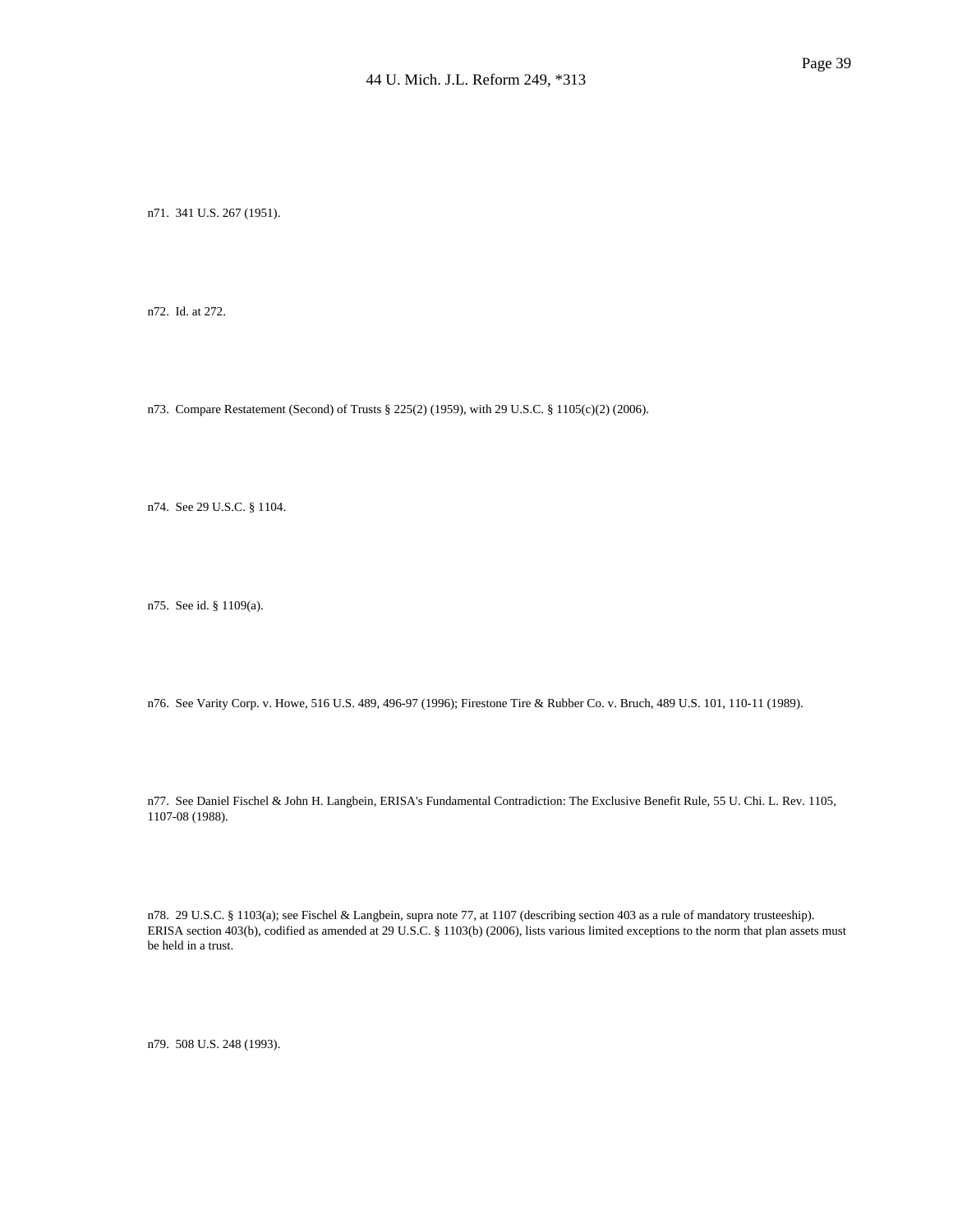n80. Id. at 262 (citations omitted).

n81. See Fischel & Langbein, supra note 77, at 1126-27 (criticizing ERISA's trust-law based exclusive benefit/duty of loyalty rule as inconsistent with the use of internal officers and employers in modern plan administration).

n82. Mertens, 508 U.S. at 263.

n83. Id. at 262-63 (quoting Alessi v. Raybestos - Manhattan, Inc., 451 U.S. 504, 515 (1981)); Mass. Mut. Life Ins. Co. v. Russell, 473 U.S. 134, 148 n.17 (1985).

n84. See H.R. Rep. No. 93-533, at 1-2 (1973) ("The primary purpose of the bill is the protection of individual pension rights, but the committee has been constrained to recognize the voluntary nature of private retirement plans. The relative improvements required by this Act have been weighed against the additional burdens to be placed on the system. While modest cost increases are to be anticipated when the Act becomes effective, the adverse impact of these increases have been minimized.").

n85. See 29 U.S.C. §§1104-1105 (2006).

n86. 29 U.S.C. § 1105 (providing that a fiduciary may be liable for a breach of fiduciary duty by a co-fiduciary). Courts have found co-fiduciaries to be jointly and severally liable for each other's breaches. See, e.g., Lowen v. Tower Asset Mgmt., 829 F.2d 1209, 1221 (2d Cir. 1987); Donovan v. Mazzola, 716 F.2d 1226, 1235 (9th Cir. 1982); Freund v. Marshall & Ilsley Bank, 485 F. Supp. 629, 644 (W.D. Wis. 1979).

n87. See 29 U.S.C. § 1106.

n88. See id. § 1112.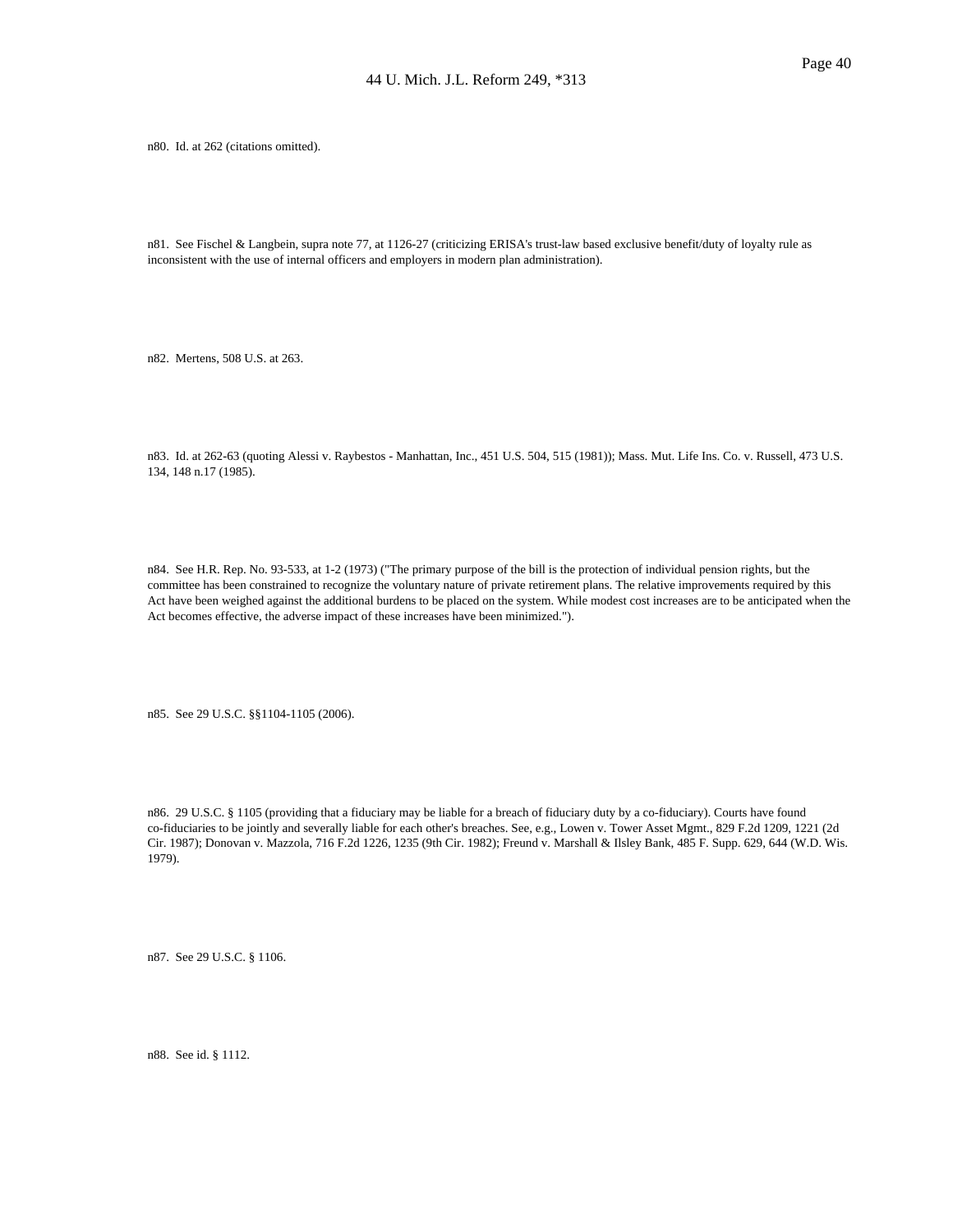n89. See id. § 1110(a).

n90. Compare id. § 1110(a), with Restatement (Second) of Trusts § 222(1) (1959). Under the common law of trusts, an exculpatory clause was effective to relieve the trustee for liability for breach of trust so long as the trustee did not act in bad faith, intentionally, or with reckless indifference. See Restatement (Second) of Trusts § 222(2).

n91. 29 U.S.C. § 1110(a).

n92. 29 C.F.R. § 2509.75-4 (2005); see also Johnson v. Couturier, 572 F.3d 1067, 1086 (9th Cir. 2009) (prohibiting company that was 100% owned by an ESOP from indemnifying officers against ERISA fiduciary liability or paying defense costs).

n93. Y. Kotowitz, Moral Hazard, in Allocation, Information, and Markets: The New Palgrave 207, 207 (John Eatwell et al. eds., 1989) ("Moral hazard may be defined as actions of economic agents in maximizing their own utility to the detriment of others, in situations where they do not bear the full consequences or, equivalently, do not enjoy the full benefits of their actions due to uncertainty and incomplete or restricted contracts which prevent the assignment of full damages (benefits) to the agent responsible.").

n94. See supra note 50.

n95. 29 U.S.C. § 1144(a).

n96. See S. Rep. No. 93-127, at 35 (1973), reprinted in 1 Legis. Hist. at 621 ("State law is preempted. Because of the interstate character of employee benefit plans, the Committee believes it essential to provide for a uniform source of law in the areas of vesting, funding, insurance and portability standards, for evaluating fiduciary conduct, and for creating a single reporting and disclosure system in lieu of burdensome multiple reports.").

n97. See Kennedy v. DuPont Sav. & Inv. Plan, 129 S. Ct. 865, 874-77 (2009) (stating that a valid disclaimer under state law of plan benefits is not binding on plan administrator if it conflicts with written terms of the plan); Egelhoff v. Egelhoff, 532 U.S. 141, 147-48 (2001) (finding state law that interfered with plan provision governing distributions preempted).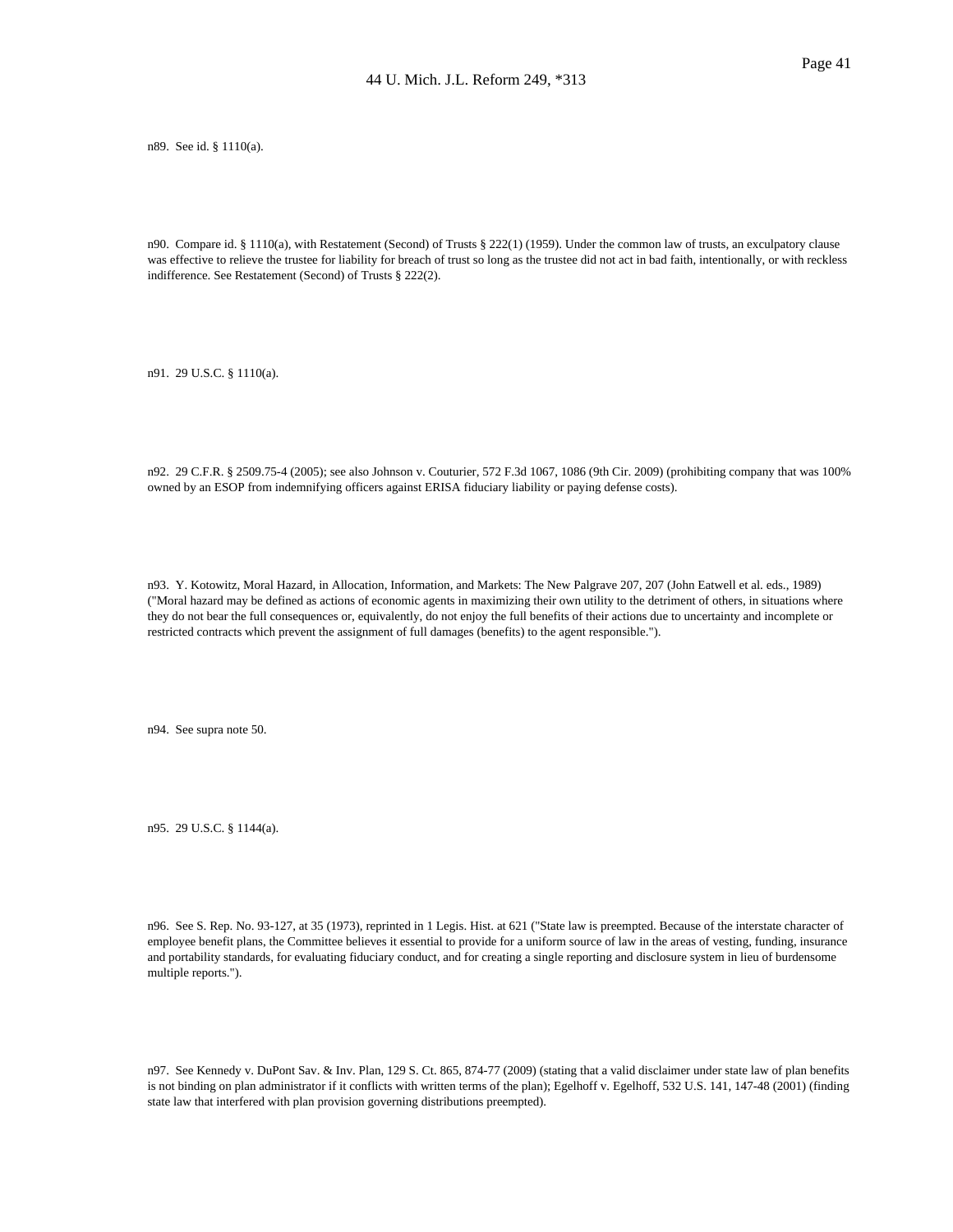n98. 29 U.S.C. § 1102(a)(1).

n99. See Kennedy, 129 S. Ct. at 874-75; Egelhoff, 532 U.S. at 147-48.

n100. 29 U.S.C. § 1102(b)(2), (c)(2), (c)(3).

n101. See id. § 1104(a)(1)(D); Cent. States, Se. & Sw. Areas Pension Fund v. Cent. Transp., Inc., 472 U.S. 559, 568 (1985) ("Trust documents cannot excuse trustees from their duties under ERISA ... ."); see also Pegram v. Herdrich, 530 U.S. 211, 227 n.7 (2000) (noting that although plan design is a nonfiduciary settlor function, it may be difficult for a fiduciary in administering the plan's terms to do so in compliance with ERISA's fiduciary standards). Section 404(a)(1)(D)'s requirement that the fiduciary's duties of prudence and loyalty take precedence over plan language has arisen where the plan document requires that plan assets be invested in employer securities. See Laborer's Nat'l Pension Fund v. N. Trust Quantitative Advisors, Inc., 173 F.3d 313, 322 (5th Cir. 1999) (noting that an investment manager must disregard plan if investing plan assets as required by plan would violate its duty of prudence); Kuper v. Iovenko, 66 F.3d 1447, 1457 (6th Cir. 1995); Moench v. Robertson, 62 F.3d 553, 569 (3d Cir. 1995); see also Dep't of Labor Op. Letter No. 90-05A, 1990 WL 172964, at 3 (Mar. 29, 1990) (stating that despite plan provisions to the contrary, it is responsibility of fiduciaries to determine, based on all the relevant facts and circumstances, the prudence of investing large percentage of plan assets in qualifying employer securities); Dep't of Labor Op. Letter No. 83-6A, 1983 WL 22495, at 1-2 (Jan. 24, 1983) (same). The Department of Labor has long taken the position that fiduciaries must act prudently and solely in the interest of participants and beneficiaries in deciding whether to purchase or retain employer securities despite plan language requiring the plan to purchase employer securities. See Brief for Sec'y of Labor as Amicus Curiae Supporting Plaintiffs at 9-10, Agway Inc. Emps.' 401(k) Thrift Inv. Plan v. Magnuson, No. 5:03-CV-1060 (N.D.N.Y. June 18, 2004); Brief for Sec'y of Labor as Amicus Curiae Supporting Appellant at 13-17, Tatum v. R. J. Reynolds Tobacco Co., No. 04-1082 (4th Cir. May 7, 2004); cf. Herman v. NationsBank Trust Co., 126 F.3d 1354 (11th Cir. 1997) (holding in suit brought by the Department of Labor that an ESOP trustee's decision not to tender shares of company stock held as plan assets had to be evaluated in light of ERISA's duties of prudence and loyalty; trustee could not blindly follow the plan's "mirror voting" provision). For additional cases recognizing the general principle that section 404(a)(1)(D) requires fidelity to ERISA's requirements over conflicting plan language, see In re WorldCom, Inc., 263 F. Supp. 2d 745, 764 (S.D.N.Y. 2003); In re Williams Co. ERISA Litig., 271 F. Supp. 2d 1328, 1343 (N.D. Okla. 2003); Rankin v. Rots, 278 F. Supp. 2d 853, 857 (E.D. Mich. 2003); In re Enron Corp. Sec., Derivative & ERISA Litig., 284 F. Supp. 2d 511, 549 n.51, 656 (S.D. Tex. 2003).

n102. 29 U.S.C. § 1132(a).

n103. See discussion infra Part II.B.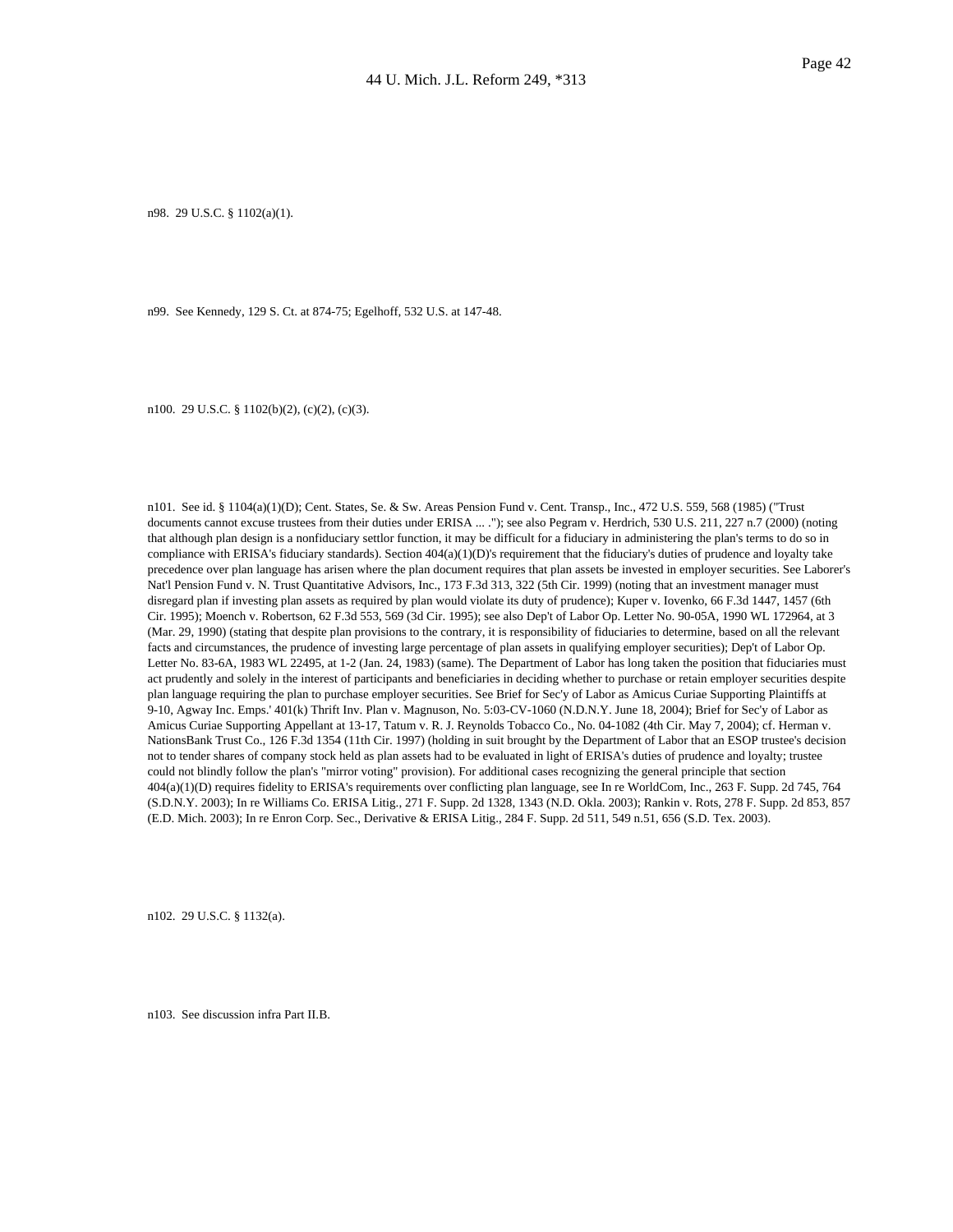n104. Mertens v. Hewitt Assocs., 508 U.S. 248, 262 (1993).

n105. Compare 29 U.S.C. § 1112(a) (bond amounts), with sources cited supra note 50 (damages and settlement awards).

n106. See discussion infra Part I.B.2.d.

n107. 514 U.S. 73, 78 (1995).

n108. 517 U.S. 882, 890 (1996).

n109. 525 U.S. 432, 444-45 (1999).

n110. See infra Part I.B.2.d.

n111. Mertens v. Herwitt Assocs., 508 U.S. 248, 261 (1993).

n112. Pegram v. Herdrich, 530 U.S. 211, 226 (2000) (emphasis added).

n113. 29 U.S.C. § 1002(21)(A) (2006); 29 C.F.R. § 2509.75-8, FR-16 (2005); see Sommers Drug Stores Co. Emp. Profit Sharing Trust v. Corrigan Enters., Inc. 793 F.2d 1456, 1459-60 (5th Cir. 1986) ("[A] person is a fiduciary only with respect to those aspects of the plan over which he exercises authority or control.").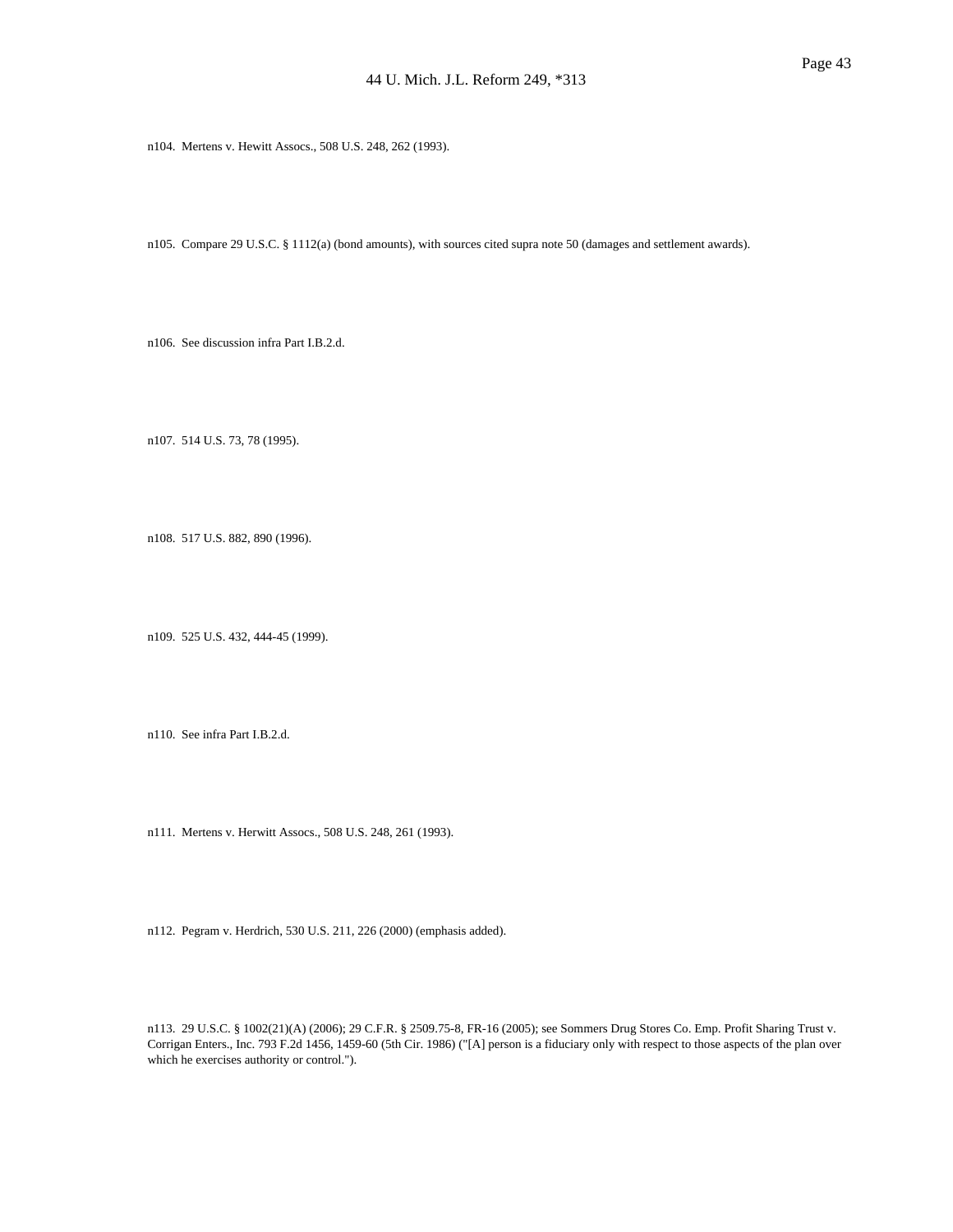n114. See Beddall v. State St. Bank & Trust Co., 137 F.3d 12, 18 (1st Cir. 1998); Maniace v. Commerce Bank of Kansas City, N.A., 40 F.3d 264, 267 (8th Cir. 1994).

n115. 29 C.F.R. § 2509.75-8, D-3 to D-5; see Donovan v. Mercer, 747 F.2d 304, 308 (5th Cir. 1984).

n116. See Freund v. Marshall & Ilsley Bank, 485 F. Supp. 629, 635 (W.D. Wis. 1979) ("It is apparent from the evidence that many of these persons were confused about the nature of their fiduciary duties and indeed unsure whether they were fiduciaries with respect to the Plan... . Their state of mind, however, does not determine their fiduciary status under ERISA.").

n117. Varity Corp. v. Howe, 516 U.S. 489, 504 (1996).

n118. See id.

n119. See 29 C.F.R. § 2509.75-5, D-1.

n120. E.g., Am. Fed. Unions Local 102 Health & Welfare Fund v. Equitable Life Assurance Soc'y, 841 F.2d 658, 664 (5th Cir. 1988) (noting that merely "urging the purchase of its products does not make an insurance company an ERISA fiduciary with respect to those products"). Plan assets held in an insurance company's general account may, however, render the insurance company a fiduciary by virtue of control over the management of those assets. See John Hancock Mut. Life Ins. Co. v. Harris Trust & Sav. Bank, 510 U.S. 86 (1993); 29 C.F.R. § 2550.401c-1 (2007).

n121. See 29 C.F.R. § 2509.75-5, D-1.

n122. See, e.g., Coldesina Emp. Profit Sharing Plan & Trust v. Estate of Simper, 407 F.3d 1126 (10th Cir. 2005) (theft of plan assets by insurance agent); Cont'l Assurance Co. v. Cedar Rapids Pediatric Clinic Emps. Pension Plan & Trust, 957 F.2d 588 (8th Cir. 1992)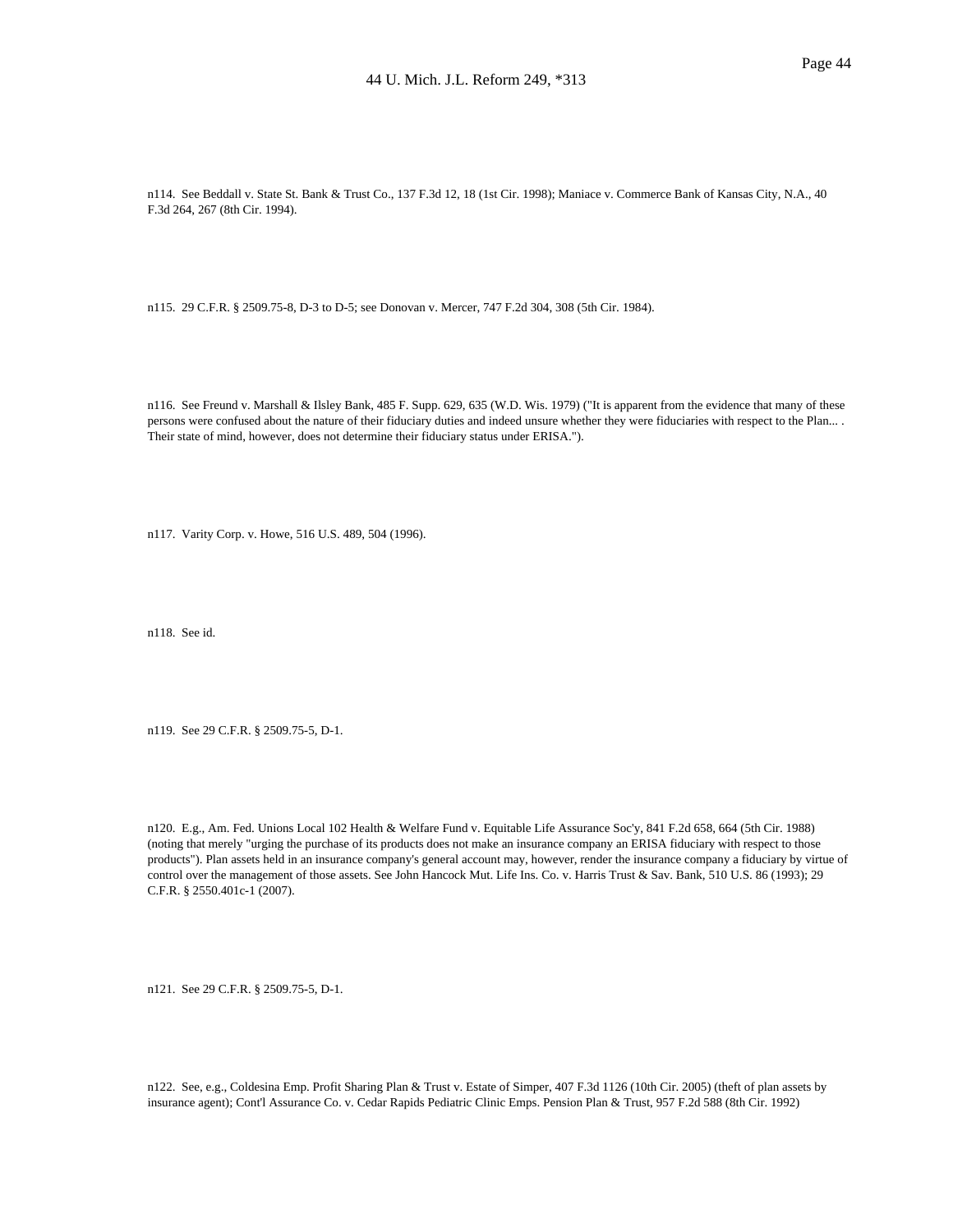(embezzlement of plan funds by insurance agent); Nat'l Football Scouting, Inc. v. Cont'l Assurance Co., 931 F.2d 646 (10th Cir. 1991) (embezzlement of plan funds by insurance agent); Meyer v. Berkshire Life Ins. Co., 250 F. Supp. 2d 544 (D. Md. 2003) (mismanagement of plan investments by insurance agent); Nat'l Mgmt. Assoc. v. Transamerica Fin. Res., Inc., 197 F. Supp. 2d 1016 (S.D. Ohio 2002) (embezzlement of plan funds by brokerage firm agent); Miller v. Lay Trucking Co., Inc., 606 F. Supp. 1326 (N.D. Ind. 1985) (misrepresentation of plan benefits by agent, inducing employer and employees to switch insurance plans).

n123. See cases cited supra note 122.

n124. See 29 U.S.C. § 1002(9) (2006).

n125. 514 U.S. 73 (1995).

n126. 29 U.S.C. § 1102(b)(3).

n127. Curtiss-Wright, 514 U.S. at 80-81 (citations omitted) (citing 2 W. Fletcher, Cyclopedia of Law of Private Corporations § 466, at 505 (rev. ed. 1990) ("[A] corporation is bound by contracts entered into by its officers and agents acting on behalf of the corporation and for its benefit, provided they act within the scope of their express or implied powers.")).

n128. 516 U.S. 489 (1996).

n129. Id. at 489, 494.

n130. Id. at 506-07.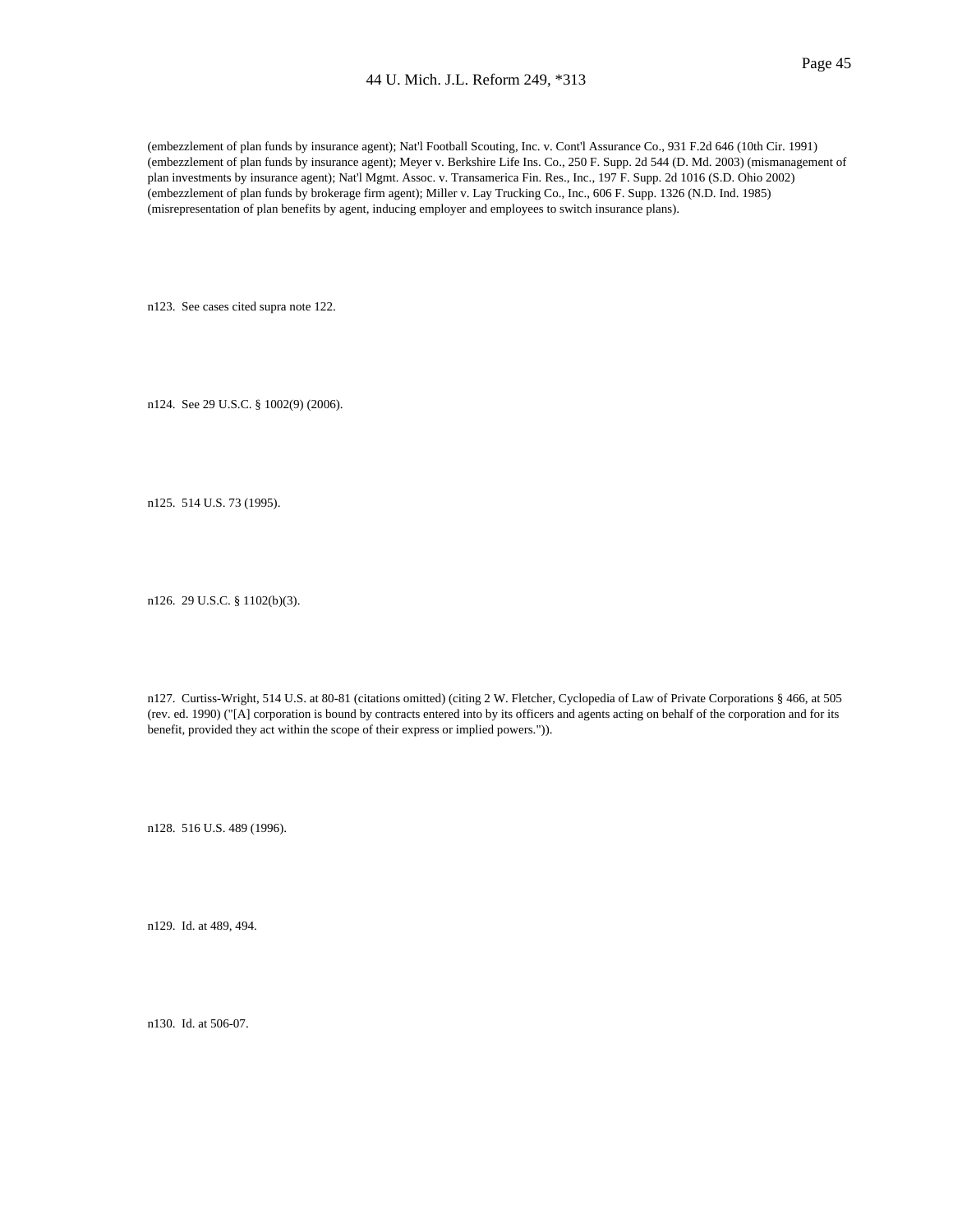n131. Id. at 503 (emphasis added).

N132. See id. at 498.

n133. See H.R. Rep. No. 93-1280, at 297 (1974) (Conf. Rep.), reprinted in 3 Legis. Hist. at 4564.

n134. See 29 C.F.R. § 2509.75-8, FR-13 & FR-14 (2005).

n135. See id.

n136. See 29 U.S.C. § 1105 (a)(1)-(3), (c)(2) (2006); 29 C.F.R. § 2509.75-8, FR-13 & FR-14. The fault-based co-fiduciary liability provisions of Section 405 are discussed infra Part I.B.2.b.

n137. See Hughes Aircraft Co. v. Jacobson, 525 U.S. 432, 444-45 (1999); Lockheed Corp. v. Spink, 517 U.S. 882, 890 (1996); Curtiss-Wright Corp. v. Schoonejongen, 514 U.S. 73, 78 (1995).

n138. E.g., Harris v. Koenig, 602 F. Supp. 2d 39 (D.D.C. 2009); In re Bausch & Lomb, Inc. ERISA Litig., No. 06-CV-6297, 2008 WL 5234281 (W.D.N.Y. Dec. 12, 2008); Cannon v. MBNA Corp., Civ. No. 05-429 GMS, 2007 WL 2009672 (D. Del. July 6, 2007); In re Coca Cola Enters. Inc. ERISA Litig., No. 1:06-CV-0953 (TWT), 2007 WL 1810211 (N.D. Ga. June 20, 2007); In re Xerox Corp. ERISA Litig., 483 F. Supp. 2d 206 (D. Conn. 2007); In re Cardinal Health Inc. ERISA Litig., 424 F. Supp. 2d 1002 (S.D. Ohio 2006); In re Westar Energy, Inc., ERISA Litig., No. 03-4032-JAR, 2005 WL 2403832 (D. Kan. Sept. 29, 2005); Woods v. Southern Co., 396 F. Supp. 2d 1351 (N.D. Ga. 2005); In re AOL Time Warner, Inc. Sec. & ERISA Litig., No. MDL 1500, 02 Civ. 8853(SWK), 2005 WL 563166 (S.D.N.Y. Mar. 10, 2005); Kling v. Fid. Mgmt. Trust Co., 323 F. Supp. 2d 132 (D. Mass. 2004); Howell v. Motorolla, Inc., 337 F. Supp. 2d 1079 (N.D. Ill. 2004); In re Tyco Int'l Multidistrict Litig., No. MDL 02-1335-PB, 2004 WL 2903889 (D.N.H. Dec. 2, 2004); In re Reliant Energy ERISA Litig., 336 F. Supp. 2d 646 (S.D. Tex. 2004); In re Williams Cos. ERISA Litig., 271 F. Supp. 2d 1328 (N.D. Okla. 2003); Crowley ex rel. Corning, Inc. Inv. Plan v. Corning, Inc., 234 F. Supp. 2d 222 (W.D.N.Y. 2002).

n139. See infra note 146 and accompanying text.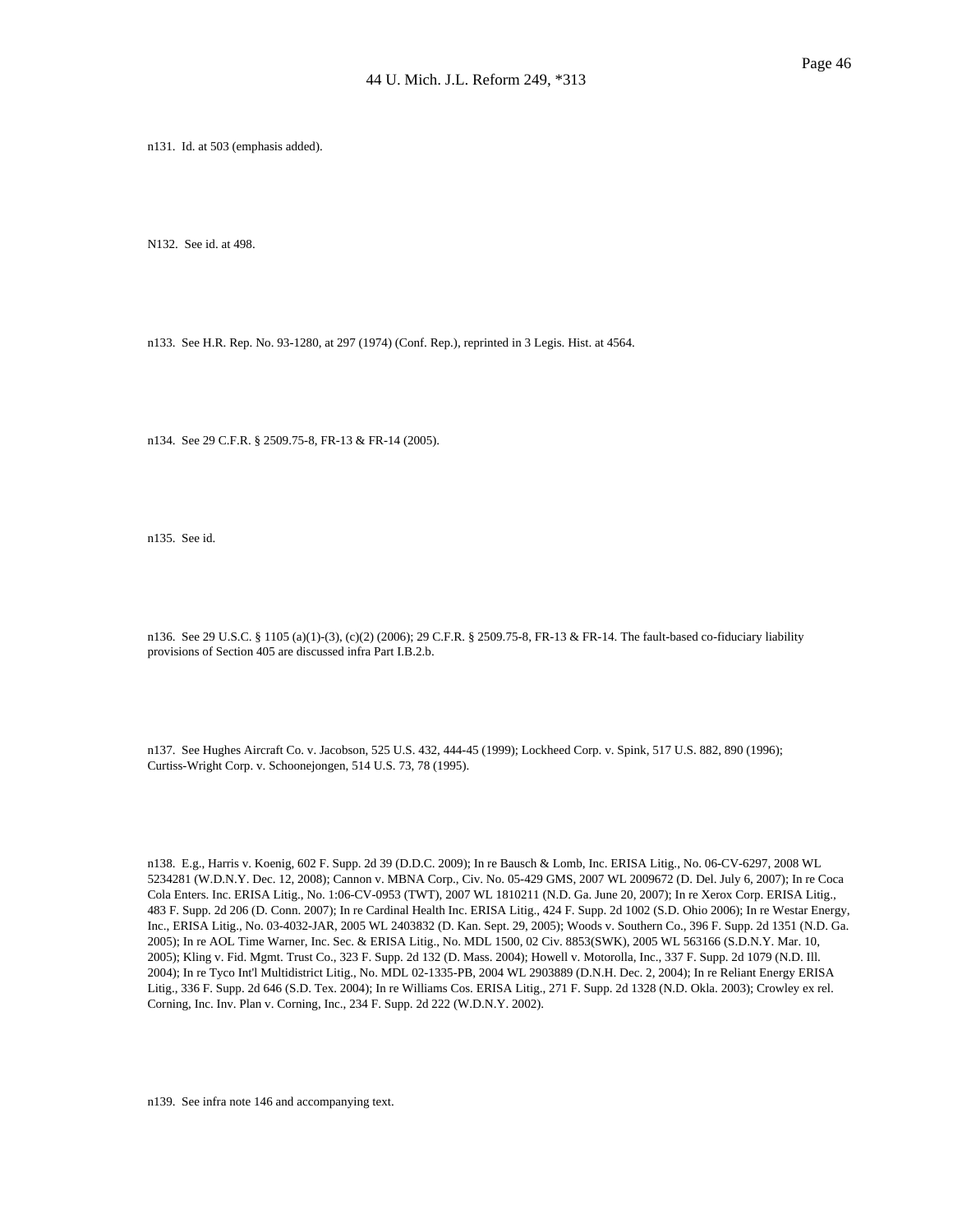n140. 29 U.S.C. § 1104(a)(1)(A).

n141. Id. § 1104(a)(1)(B).

n142. Id. § 1104(a)(1)(C); see Brock v. Citizens Bank of Clovis, 841 F.2d 344, 346 (10th Cir. 1988); Marshall v. Glass/Metal Ass'n & Glaziers & Glassworkers Pension Plan, 507 F. Supp. 378, 383 (D. Haw. 1980).

n143. H.R. Rep. No. 93-1280, at 304 (1974) (Conf. Rep.), reprinted in 3 Legis. Hist. at 4571.

n144. See 29 U.S.C. §§1104(a)(2), 1107(d)(5). Similarly, individual account plans are exempt from ERISA's prohibited transaction rule that limits an investment in employer securities to no more than ten percent of the plan's assets. See id. § 1107(b)(1).

n145. Id. § 1104(a)(1)(D).

n146. See id. § 1002(21)(A); Hughes Aircraft Co. v. Jacobson, 525 U.S. 432, 444-45 (1999); Lockheed Corp. v. Spink, 517 U.S. 882, 890 (1996).

n147. See Varity Corp. v. Howe, 516 U.S. 489, 496-97 (1996); Leigh v. Engle, 727 F.2d 113, 122-23 n.19 (7th Cir. 1984); Donovan v. Cunningham, 716 F.2d 1455, 1464 n.15 (5th Cir. 1983).

n148. See Restatement (Second) of Trusts § 170 (1959).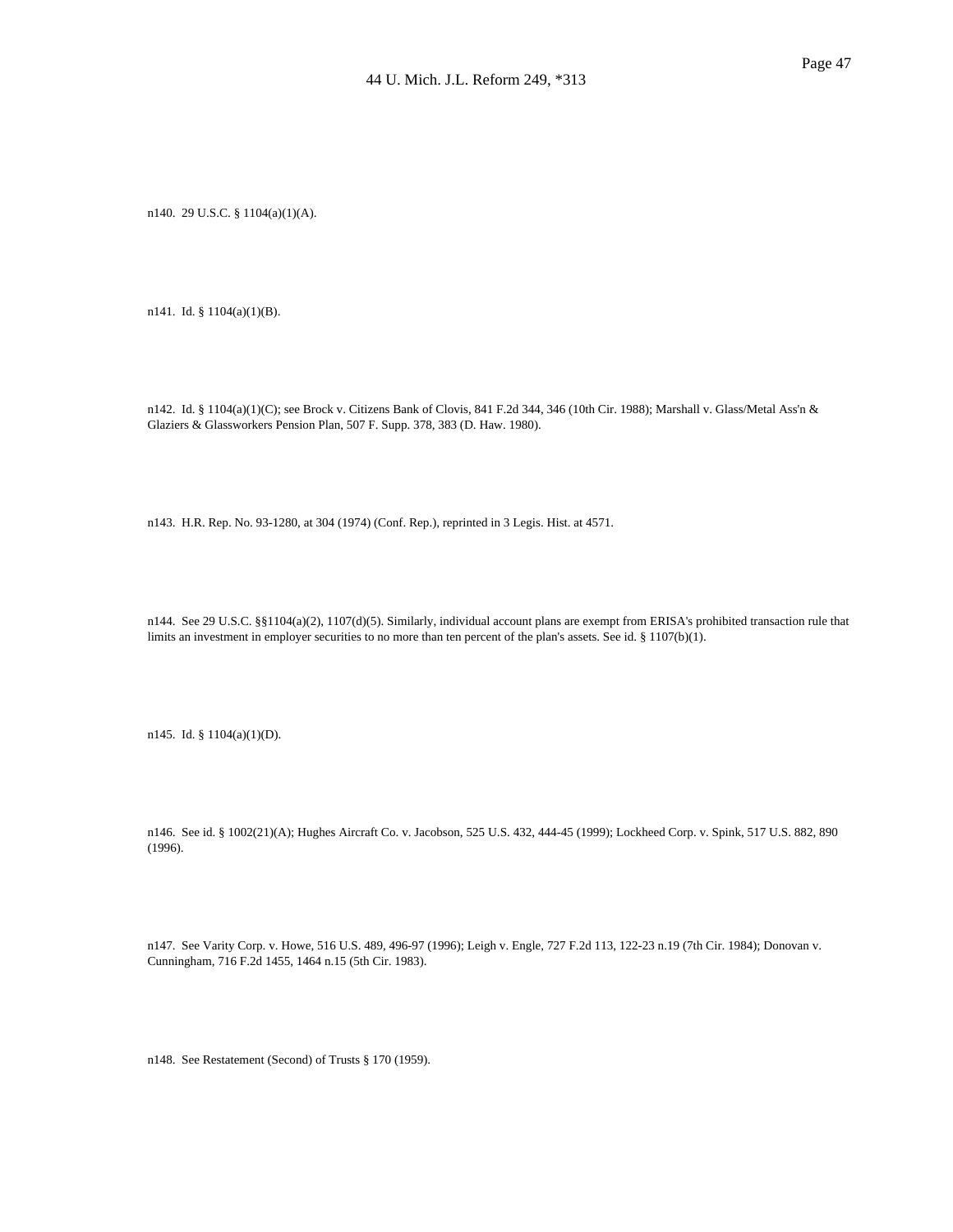n149. See 29 U.S.C. § 1108(c)(3); Chalmers v. Quaker Oats Co., 61 F.3d 1340, 1344 (7th Cir. 1995) ("[Section 408(c)(3)] provides specifically that employers may appoint their own officers to administer ERISA plans even if the company is a "party in interest.""); Donovan v. Bierwirth, 538 F. Supp. 463, 468 (E.D.N.Y. 1981), aff'd as modified, 680 F.2d 263 (2d Cir. 1982) ("Section 408(c)(3) expressly contemplates fiduciaries with dual loyalties," an arrangement that is "an unorthodox departure from the common law rule against dual loyalties.").

n150. See Cunnigham, 716 F.2d at 1467.

n151. Bierwirth, 680 F.2d at 271.

n152. See 29 U.S.C. § 1103(a).

n153. See id. § 1102(a).

n154. See id. § 1002(21)(A); id. § 1102(a)(1) (stating that a plan may have more than one named fiduciary); Mertens v. Hewitt & Assocs., 508 U.S. 248, 262 (1993) ("Under traditional trust law, although a beneficiary could obtain damages from third persons for knowing participation in a trustee's breach of fiduciary duties, only the trustee had fiduciary duties. ERISA, however, defines "fiduciary' not in terms of formal trusteeship, but in functional terms of control and authority over the plan, see 29 U.S.C. § 1002(21)(A), thus expanding the universe of persons subject to fiduciary duties - and to damages - under § 409(a).").

n155. See 29 C.F.R. § 2509.75-8, D-4 (2005); see also, Coyne & Delany Co. v. Selman, 98 F.3d 1457, 1465 (4th Cir. 1996); Kling v. Fid. Mgmt. Trust, 323 F. Supp. 2d 132, 142 (D. Mass. 2004).

n156. See 29 C.F.R. § 2509.75-8, FR-17; see also, Coyne & Delany Co., 98 F.3d at 1465-66; Martin v. Feilen, 965 F.2d 660, 669-70 (8th Cir. 1992); Leigh v. Engle, 727 F.2d 113, 134-35 (7th Cir. 1984); Kling, 323 F. Supp. 2d at 142; In re Enron Corp. Sec., Derivative, and "ERISA" Litig., 284 F. Supp. 2d 511, 553 n.59 (S.D. Tex. 2003).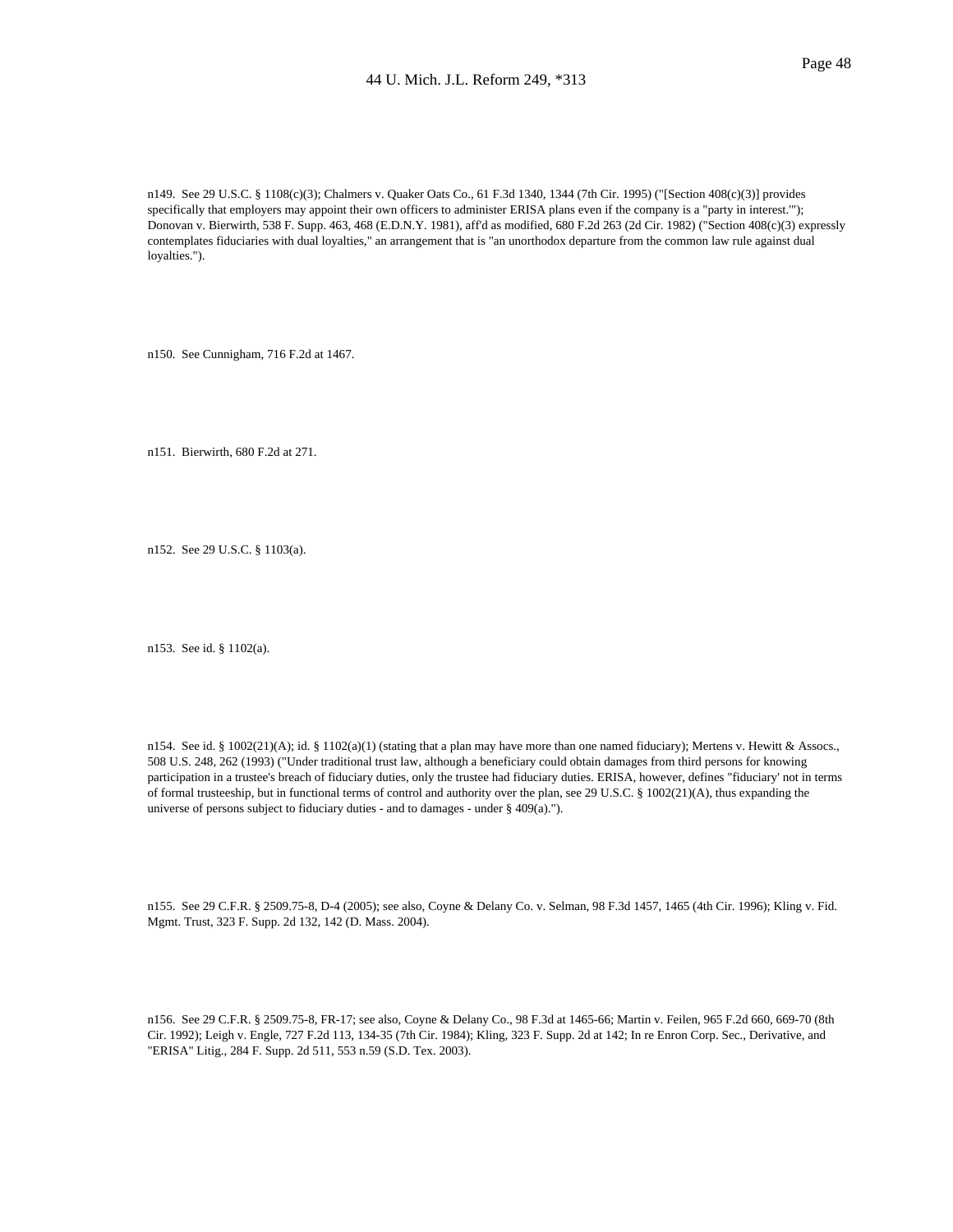n158. See id. at FR-14.

n159. 29 U.S.C. § 1102(b)(2).

n160. Id. § 1105(c)(1).

n161. See 29 C.F.R. § 2509.75-8, FR-14 & FR-13.

n162. Id.

n163. 29 U.S.C. § 1105(a).

n164. See Free v. Briody, 732 F.2d 1331, 1335 (7th Cir. 1984); PBGC v. Ross, 781 F. Supp. 415, 419-20 (M.D.N.C. 1991); Freund v. Marshall & Illsley Bank, 485 F. Supp. 629, 640 (W.D. Wis. 1970). Although the statutory language seems clear that a fiduciary's actual knowledge of the cofiduciary's breach is not a prerequisite to imposing joint and several liability on the fiduciary under section 405(a)(2), some federal courts have been reluctant to do so. In Davidson v. Cook, for example, the federal district court rejected the plaintiff's claim of co-fiduciary liability because

absent ... established knowledge, the defendants cannot be liable. The Court is loath to encourage ignorance, and the Court feels strongly that in many instances at least some of the fiduciaries should have known of the breaches and taken steps to remedy them. The evidence before the Court, however, does not adequately establish the required knowledge.

567 F. Supp. 225, 237 (E.D. Va. 1983), aff'd, 734 F.2d 10 (4th Cir. 1984). Compare 29 U.S.C. § 1105(a)(2), with id. § 1105(a)(1), (a)(3).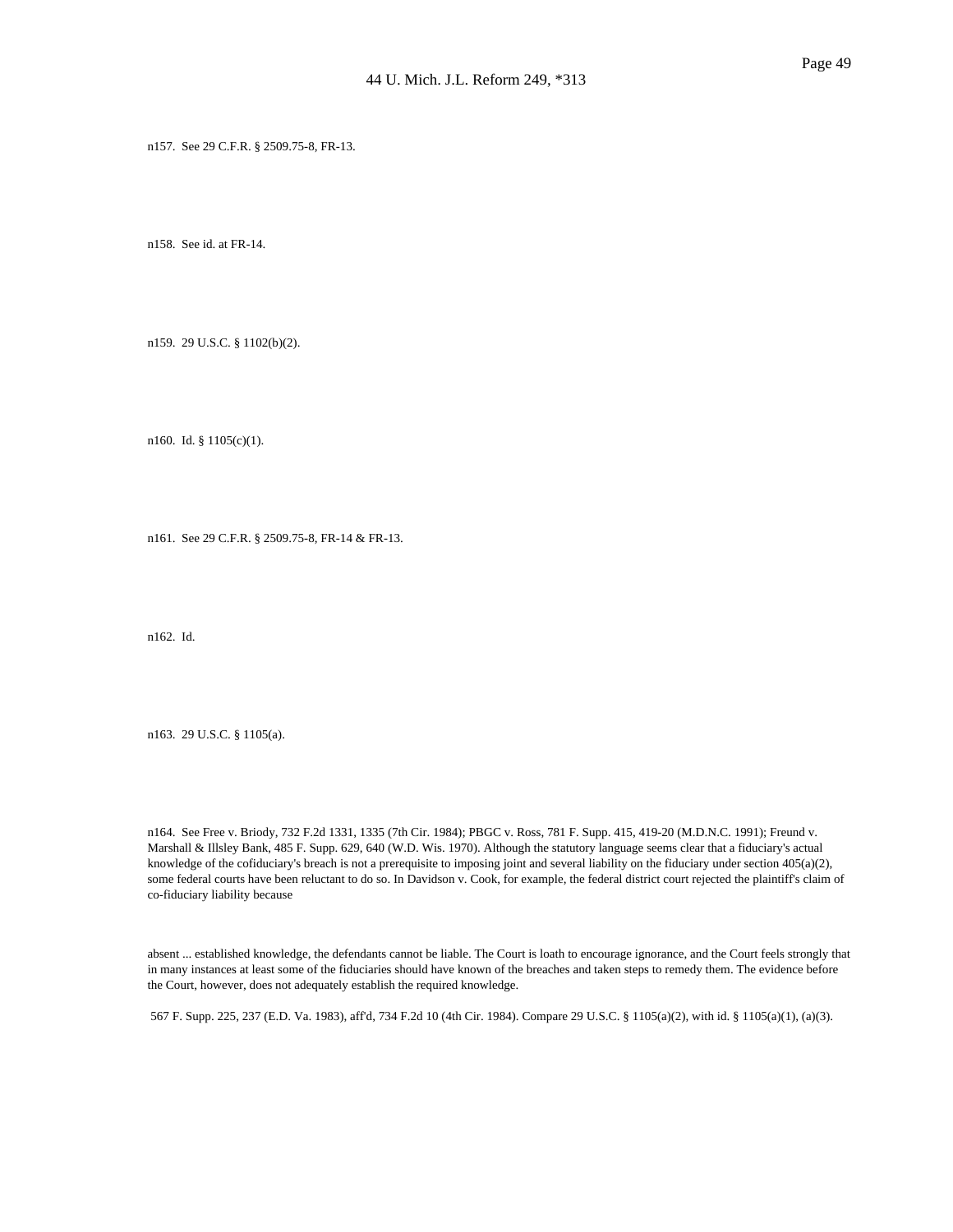n165. 29 U.S.C. § 1105(a)(2); see, e.g., Silverman v. Mut. Benefit Life Ins. Co., 941 F. Supp. 1327, 1336 (E.D.N.Y. 1996); Brandt v. Grounds, 502 F. Supp. 598, 599 (N.D. Ill. 1980), aff'd, 687 F.2d 895 (7th Cir. 1982).

n166. See Kling v. Fid. Mgmt. Trust Co., 323 F. Supp. 2d 132, 144-45 (D. Mass. 2004); Jackson v. Truck Drivers' Union Local 42 Health & Welfare Fund, 933 F. Supp. 1124, 1141 (D. Mass. 1996); Mazur v. Gaudet, 826 F. Supp. 188, 189-93 (E.D. La. 1992).

n167. Compare 29 U.S.C. § 1105(c)(2), with Restatement (Second) of Trusts § 225(2) (1959).

n168. 29 U.S.C. § 1002(9).

n169. Id. § 1109(a) ("Any person who is a fiduciary with respect to a plan who breaches any of the responsibilities, obligations, or duties imposed upon fiduciaries by this subchapter shall be personally liable to make good to such plan any losses to the plan resulting from each such breach, and to restore to such plan any profits of such fiduciary which have been made through the use of assets of the plan by the fiduciary ... ." (emphasis added)).

n170. 537 U.S. 280 (2003).

n171. See id. at 285-87. The Supreme Court in Meyer reasoned:

The Fair Housing Act itself focuses on prohibited acts. In relevant part the Act forbids "any person or other entity whose business includes engaging in residential real estate-related transactions to discriminate," for example, because of "race." It adds that "person includes, for example, individuals, corporations, partnerships, associations, labor unions, and other organizations." It says nothing about vicarious liability.

Nonetheless, it is well established that the Act provides for vicarious liability. This Court has noted that an action brought for compensation by a victim of housing discrimination is, in effect, a tort action. And the Court has assumed that, when Congress creates a rot action, it legislates against a legal background of ordinary tort-related vicarious liability rules and consequently intends its legislation to incorporate those rules.

It is well established that traditional vicarious liability rules ordinarily make principals or employers vicariously liable for acts of their agents or employees in the scope of their authority or employment.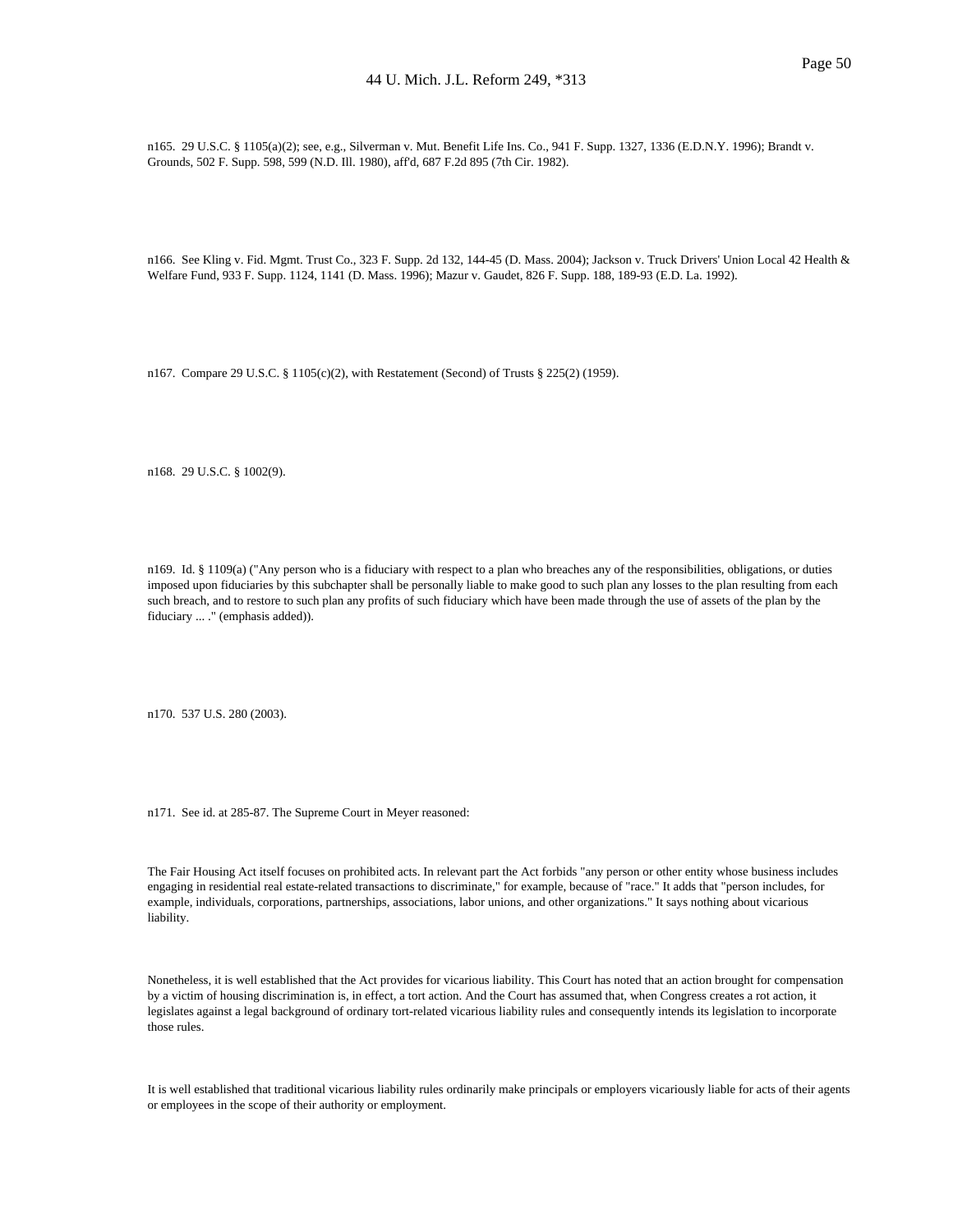Id. at 285-86 (internal citations omitted).

n172. Compare 29 U.S.C. § 1002(9) (definition of "person" under ERISA), with 42 U.S.C. § 3602(d) (2006) (definition of "person" under Fair Housing Act).

n173. Congress enacted the Fair Housing Act in 1968. ERISA was enacted in 1974.

n174. See cases cited supra note 138.

n175. See Varity Corp. v. Howe, 516 U.S. 489, 503 (1996); Curtiss-Wright Corp. v. Schoonejongen, 514 U.S. 73, 80-81 (1995).

n176. See Meyer v. Holley, 537 U.S. 280, 285-87 (2003).

n177. 29 U.S.C. § 1144(a). Section 514(a) of ERISA broadly preempts "all State laws insofar as they may now or hereafter relate to any employee benefit plan." Thus, ERISA preemption under section 514(a) includes preemption of state law respondeat superior liability principles. Id.

n178. Beach v. Commonwealth Edison Co., 382 F.3d 656, 659 (7th Cir. 2004) (observing that state courts "regularly create federal common law to fill the gap"). For examples of where federal courts have incorporated state contract law and trust law principles as federal common law gap-fillers, see cases cited supra notes 2 and 5.

n179. Coleman v. Nationwide Life Ins. Co., 969 F.2d 54, 58 (4th Cir. 1992) (internal quotation marks omitted).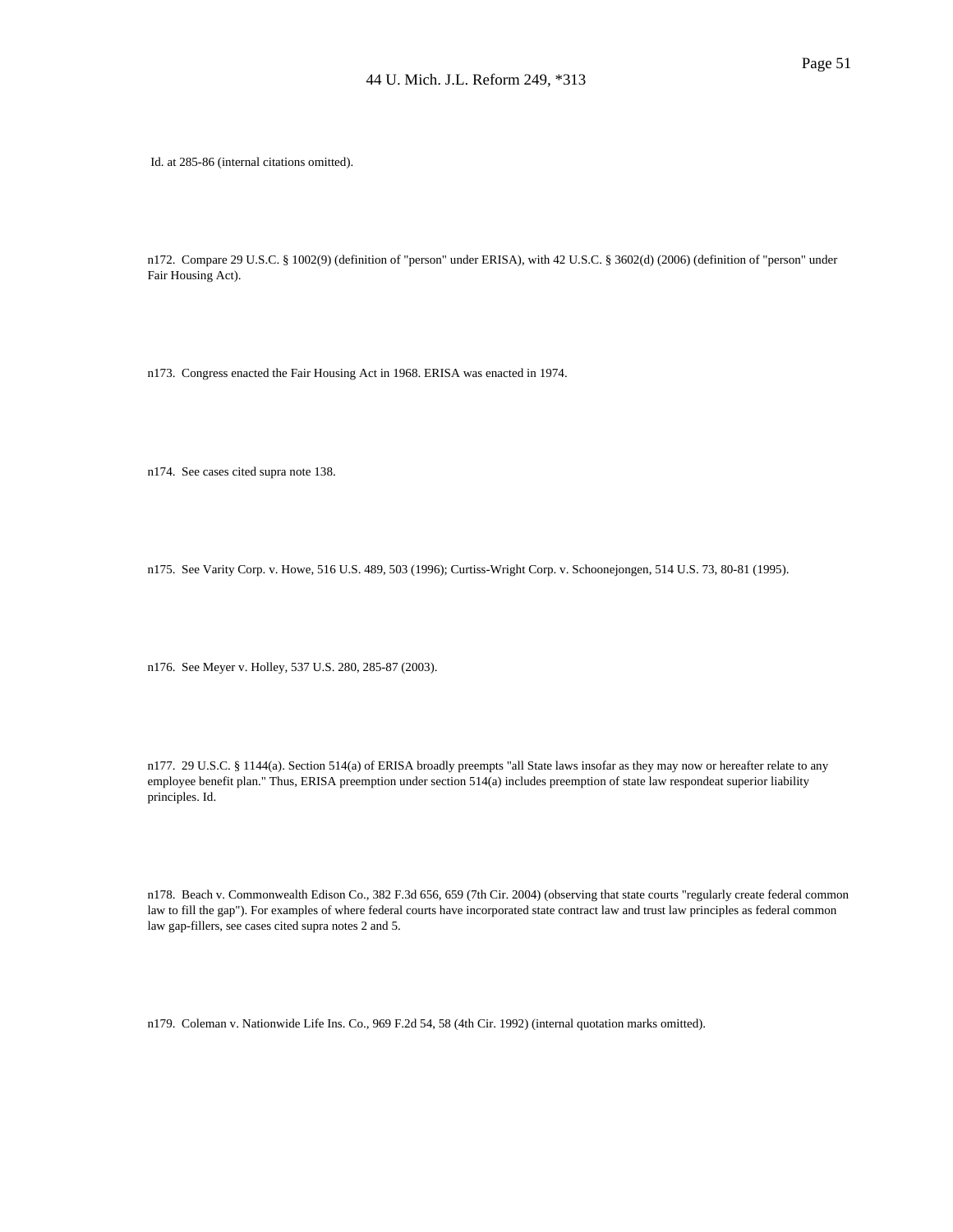n180. Int'l Union of Paper Workers v. Nat'l Indus. Grp. Pension Plan, 342 F.3d 606, 609 (6th Cir. 2002) (citations omitted).

n181. 29 U.S.C. § 1132(a).

n182. 473 U.S. 134 (1985).

n183. Id. at 146-47 (quoting Nachman Corp. v. PBGC, 446 U.S. 359, 361 (1980)).

n184. 489 U.S. 101 (1989).

n185. Id. at 110 (quoting Pilot Life Ins. Co. v. Dedeaux, 481 U.S. 41, 56 (1987)). The Firestone Court incorporated common law trust principles into the standard of judicial review for denial of benefits claims brought under ERISA. See id. at 111-15; see also Franchise Tax Bd. v. Constr. Laborers Vacation Trust, 463 U.S. 1, 24 n.26 (1983) (""[A] body of Federal substantive law will be developed by the courts to deal with issues involving rights and obligations under private welfare and pension plans.'" (quoting 120 Cong. Rec. 29942 (1974) (statement of Sen. Javits))).

n186. 508 U.S. 248 (1993).

n187. Id. at 259 (citing Firestone, 489 U.S. at 110).

n188. 552 U.S. 248 (2008).

n189. In the statutory context, the problem of legal obsolescence arises where a statute no longer fits the current legal landscape or could no longer be enacted today. See Guido Calabresi, A Common Law for the Age of Statutes 2 (1982). Where a federal statute has become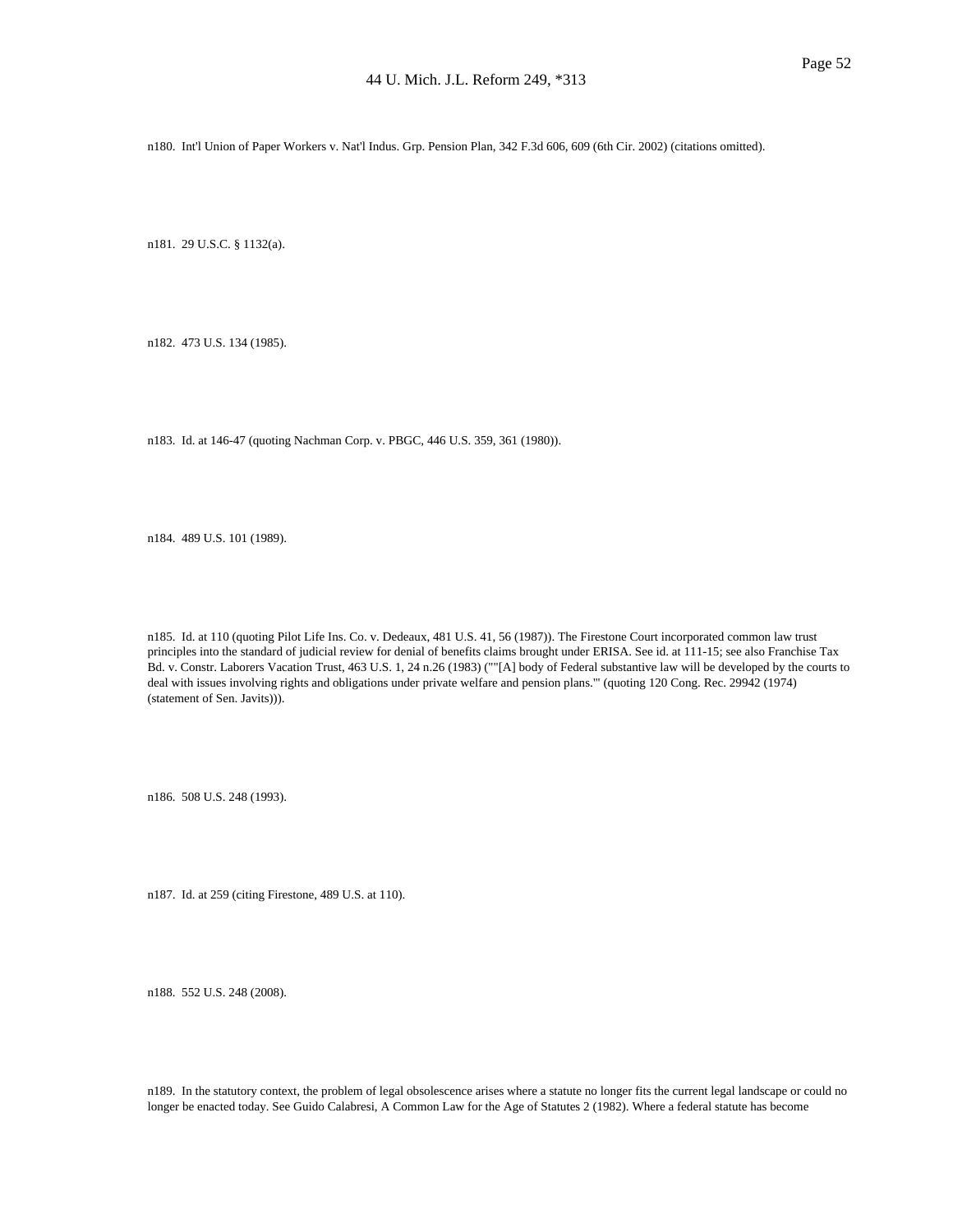obsolete, the federal courts traditionally have addressed the problem through a variety of statutory interpretation approaches and techniques. See id. at 31-43.

n190. LaRue, 552 U.S. at 253-54.

n191. Id.

n192. The Russell Court previously had determined that subsection  $502(a)(2)$  of ERISA authorized a claim and a damages remedy for breach of fiduciary duty only if the relief was awarded to the "entire" plan. See Mass. Mut. Life Ins. Co. v. Russell, 473 U.S. 134, 142 (1985). The LaRue plaintiff, who was a participant in a 401(k) plan, argued that his damages claim for breach of fiduciary duty could be brought under subsection 502(a)(2) even though only his personal account under the 401(k) plan, not all participant accounts in the plan, would receive the damages award. See 552 U.S. at 250-52. The LaRue Court acknowledged that its prior interpretation was based on the now-outdated norm of the defined benefit pension plan. Id. at 253-56. Recognizing that this norm had since changed to the individual account plan, the LaRue Court held that subsection  $502(a)(2)$  authorized a claim and relief for a fiduciary breach that impaired the value of a participant's individual account. Id. at 255-56. In so doing, the LaRue Court made it possible for 401(k) plan participants to assert breach of fiduciary duty claims under Section 409(a) as class actions under section 502(a)(2) rather than as individual claims under section 502(a)(3).

n193. See 29 U.S.C. § 1132(a) (2006).

n194. Id. § 1132(a)(2). Section 409(a) requires the breaching fiduciary to "make good" any "losses" to the plan and to restore to the plan any profits made through the fiduciary's use of plan assets. See id. § 1109(a). "Losses" to the plan include lost investment opportunity. See Donovan v. Bierwirth, 754 F.2d 1049, 1056 (2d Cir. 1985).

n195. See Russell, 473 U.S. at 140-43.

n196. See id. at 144.

n197. See Varity Corp. v. Howe, 516 U.S. 489, 511-12 (1996).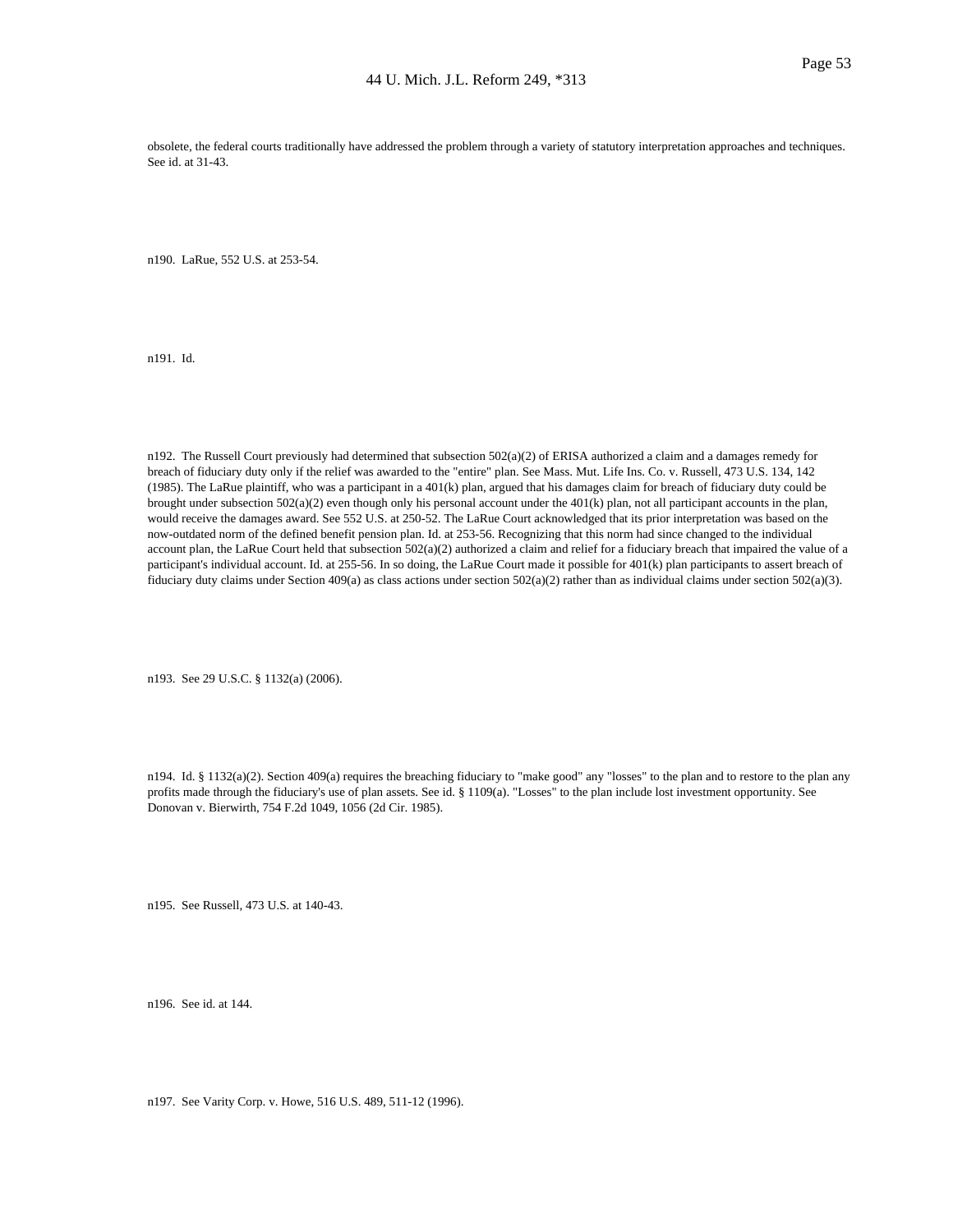n198. 29 U.S.C. § 1132(a)(3).

n199. Mertens v. Hewitt Assocs., 508 U.S. 248, 256 (1993).

n200. See Great-West Life & Annuity Ins. Co. v. Knudson, 534 U.S. 204, 210-11 (2002).

n201. 508 U.S. 248 (1993).

n202. Id. at 262 (citations omitted).

n203. Id. at 253-55 (stating that no provision of ERISA explicitly imposes a duty on a nonfiduciary to avoid participating in a fiduciary's breach of duty, and expressing skepticism as to whether ERISA authorizes claims against nonfiduciaries).

n204. 530 U.S. 238 (2000).

n205. See id. at 249. The plaintiffs in Harris Trust sought rescission, restitution, and disgorgement of profits made by the nonfiduciary corporate defendant involving a purchase and sale of plan assets. See id. at 243.

n206. 29 U.S.C. § 1132(l) (2006).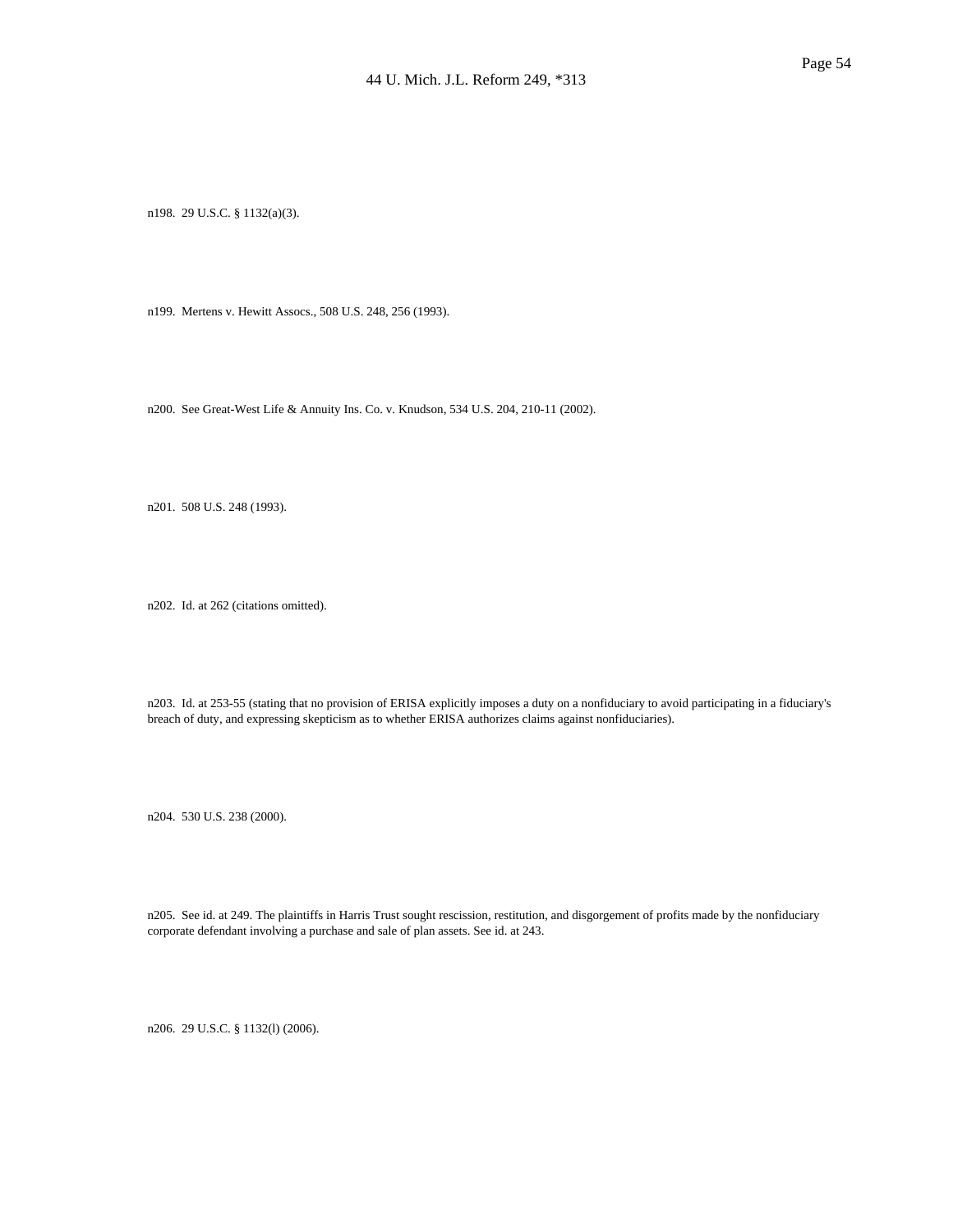n207. Congress added section 502(l), 29 U.S.C. § 1132(l), to ERISA in 1989. See Omnibus Budget Reconciliation Act of 1989, Pub. L. No. 101-239, § 2101, 103 Stat. 2106, 2123 (1990).

n208. 29 U.S.C. § 1132(l)(1) (emphasis added).

n209. Id. § 1132(l)(2).

n210. Compare id. § 1132(a)(5), with id. § 1132(a)(3).

n211. Harris Trust & Sav. Bank v. Salomon Smith Barney, Inc., 530 U.S. 238, 247 (2000).

n212. See id. at 242-43.

n213. See 29 U.S.C. §§1104-1106.

n214. See Medill, supra note 37, at 908-09; Susan J. Stabile, Breach of ERISA Fiduciary Responsibilities: Who's Liable Anyway?, 5 Emp. Rts. & Emp. Pol'y J. 135, 153-56 (2001).

n215. See Sereboff v. Mid Atl. Med. Servs., Inc., 547 U.S. 356, 360-65 (2006); Great-West Life & Annuity Ins. Co. v. Knudson, 534 U.S. 204, 213-14 (2002); Harris Trust, 530 U.S. at 243. Professor John H. Langbein has argued that restitution under subsection 502(a)(3) should include monetary "make-whole" relief to an individual who has been injured by a fiduciary's breach of duty because such relief was available in courts of equity against a trustee who breached a fiduciary duty and thereby injured a trust beneficiary. See generally Langbein, supra note 61. For a nonfiduciary defendant under ERISA, however, the trust law analogy for awarding make-whole monetary relief becomes less compelling. Limiting monetary relief to restitution as necessary to prevent unjust enrichment is necessary to maintain the congressional balance between ERISA's primary protective policy and the secondary cost containment policy. See Medill, supra note 37, at 927-28.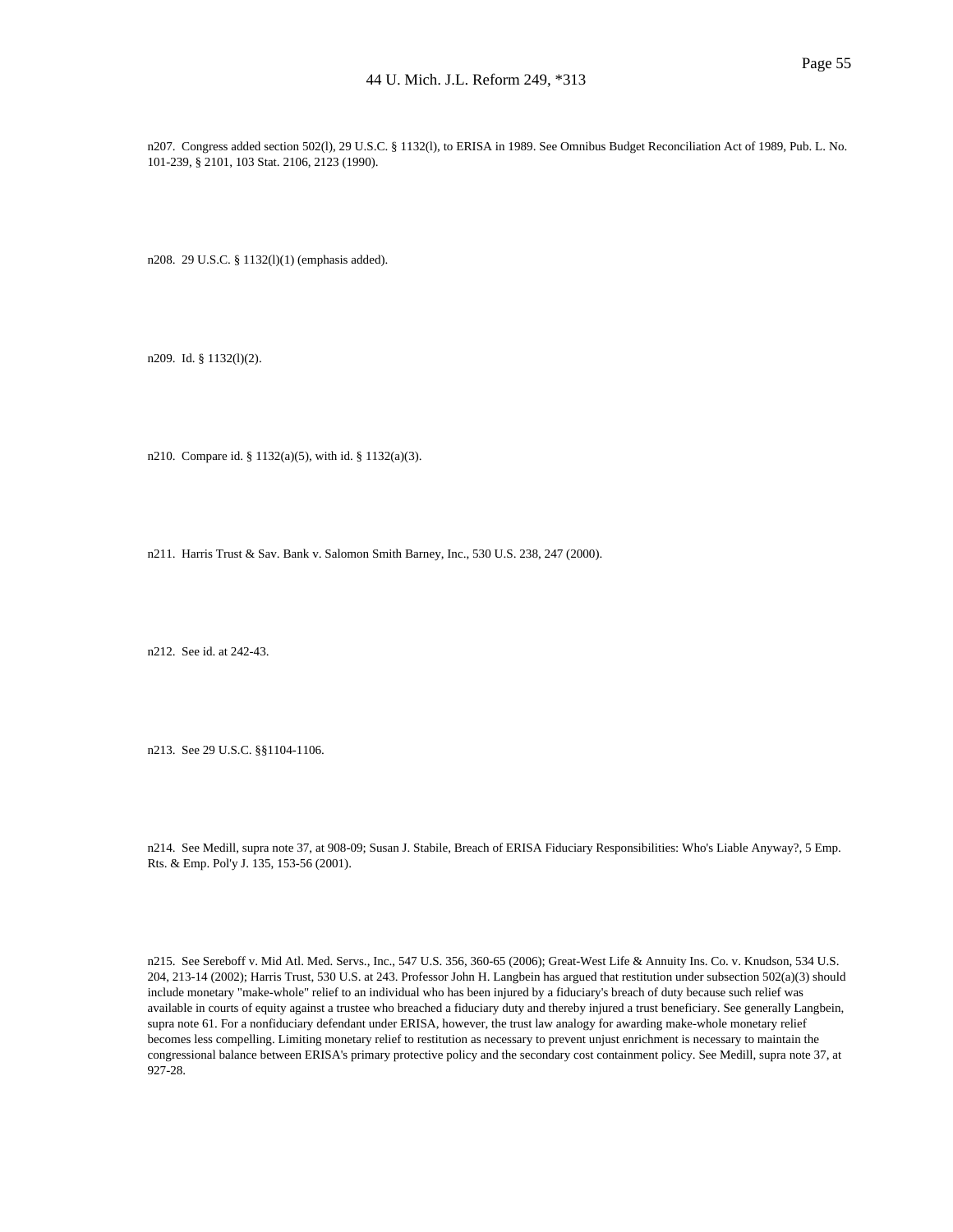n216. E.g., Bannistor v. Ullman, 287 F.3d 394 (5th Cir. 2002); Gelardi v. Pertec Computer Corp., 761 F.2d 1323 (9th Cir. 1985); In re Bausch & Lomb, Inc. ERISA Litig., No. 06-CV-6297, 2008 WL 5234281 (W.D.N.Y. Dec. 12, 2008); In re Xerox Corp. ERISA Litig., 483 F. Supp. 2d 206 (D. Conn. 2007); In re Coca-Cola Enterprises, Inc. ERISA Litig., No. 1:06-CV-0953 (TWT), 2007 WL 1810211 (N.D. Ga. June 20, 2007); In re Cardinal Health, Inc. ERISA Litig., 424 F. Supp. 2d 1002 (S.D. Ohio 2006); Rogers v. Baxter, 417 F. Supp. 2d 974 (N.D. Ill. 2006); In re Mut. Funds Inv. Litig., 403 F. Supp. 2d 434 (D. Md. 2005); Pietrangelo v. NUI Corp., No. Civ. 04-3223(GEB), 2005 WL 1703200 (D.N.J. July 20, 2005); In re AOL Time Warner, Inc. Sec. & ERISA Litig., No. MDL 1500, 02 Civ. 8853(SWK), 2005 WL 563166 (S.D.N.Y. Mar. 10, 2005); Howell v. Motorola, Inc., 337 F. Supp. 2d 1079 (N.D. Ill. 2004); In re Reliant Energy ERISA Litig., 336 F. Supp. 2d 646 (S.D. Tex. 2004); Kling v. Fid. Mgmt. Trust Co., 323 F. Supp. 2d 132 (D. Mass. 2004); In re Williams Cos. ERISA Litig., 271 F. Supp. 2d 1328 (N.D. Okla. 2003).

n217. E.g., Coldesina Emp. Profit Sharing Plan & Trust v. Estate of Simper, 407 F.3d 1126 (10th Cir. 2005); Hamilton v. Carell, 243 F.3d 992 (6th Cir. 2001); Kral, Inc. v. Sw. Life Ins. Co., 999 F.2d 101 (5th Cir. 1993); Cont'l Assurance Co. v. Cedar Rapids Pediatric Clinic, 957 F.2d 588 (8th Cir. 1991); Wasley Prod., Inc. v. Bulakites, Nos. 3:03cv383(MRK)(WIG), 3:03CV1790(MRK)(WIG), 2006 WL 3834240 (D. Conn. May 31, 2006); Meyer v. Berkshire Life Ins. Co., 250 F. Supp. 2d 544 (D. Md. 2003); Nat'l Mgmt. Ass'n, Inc. v. Transamerica Fin. Res., Inc., 197 F. Supp. 2d 1016 (S.D. Ohio 2002); Tool v. Nat'l Emp. Benefit Serv., Inc., 957 F. Supp. 1114, 1120-21 (N.D. Cal. 1996).

n218. See 29 U.S.C. § 1109(a); Meyer v. Holley, 537 U.S. 280, 285-87 (2003).

n219. See Varity Corp. v. Howe, 516 U.S. 489, 503 (1996); Curtiss-Wright Corp. v. Schoonejongen, 514 U.S. 73, 80-81 (1995).

n220. Harris Trust, 530 U.S. at 249.

n221. Laski, supra note 21, at 114 (emphasis added).

n222. See 29 C.F.R. § 2509.75-8, FR-14 (2005) (stating that if the instrument under which the plan is maintained does not provide for a procedure for designating persons who are not named fiduciaries to carry out fiduciary responsibilities, than any such designation which the named fiduciaries may make will not relieve the named fiduciaries from responsibility or liability for the acts and omission of the persons so designated).